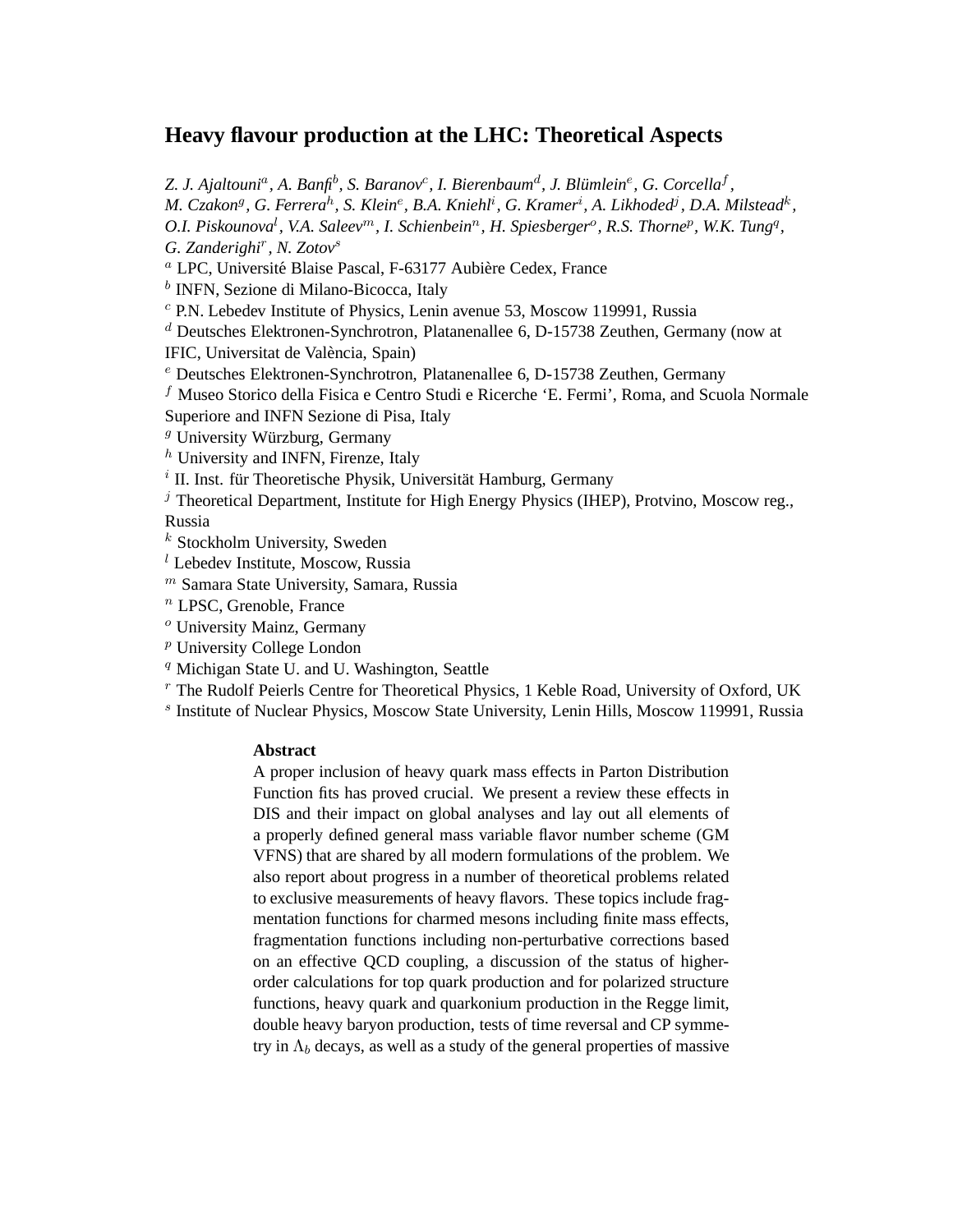exotic hadrons that will be relevant for an understanding of their detection at the LHC.

*Coordinators: M. Cacciari and H. Spiesberger*

## **1 PQCD Formulations with Heavy Quark Masses and Global Analysis**

*Authors: R.S. Thorne and W.K. Tung*

#### **1.1 Introduction**

The proper treatment of heavy flavours in global QCD analysis of parton distribution functions (PDFs) is essential for precision measurements at hadron colliders. Recent studies [1–5] show that the standard-candle cross sections for  $W/Z$  production at the LHC are sensitive to detailed features of PDFs that depend on heavy quark mass effects; and certain standard model as well as beyond standard model processes depend crucially on better knowledge of the c-quark parton density, in addition to the light parton flavors. These studies also make it clear that the consistent treatment of heavy flavours in perturbative QCD (PQCD) require theoretical considerations that go beyond the familiar textbook parton picture based on massless quarks and gluons. There are various choices, explicit and implicit, which need to be made in various stages of a proper calculation in generalised PQCD including heavy quark mass effects. In the global analysis of PDFs, these choices can affect the resulting parton distributions. Consistent choices are imperative; mistakes may result in differences that are similar to, or even greater than, the quoted uncertainties due to other sources (such as the propagation of input experimental errors). In this report, we will provide a brief, but full, review of issues related to the treatment of heavy quark masses in PQCD, embodied in the general mass variable flavor scheme (GM VFNS).

In Sec. 1.2, we describe the basic features of the modern PQCD formalism incorporating heavy quark masses. In Sec. 1.3, we first delineate the common features of GM VFNS, then identify the different (but self-consistent) choices that have been made in recent global analysis work, and compare their results. For readers interested in practical issues relating to the use (or choice) of PDFs in various physics applications, we present a series of comments in Sec. 1.4 intended as guidelines. In Sec. 1.5, we discuss the possibility of intrinsic heavy flavors.

We note that, this review on GM VFNS and global analysis is not intended to address the specific issues pertinent to heavy flavor production (especially the final state distributions). For this particular process, somewhat different considerations may favor the adoption of appropriate fixed flavor number schemes (FFNS). We shall not go into details of these considerations; but will mention the FFNS along the way, since the GM VFNS is built on a series of FFNS's. We will comment on this intimate relationship whenever appropriate.

# **1.2 General Considerations on PQCD with Heavy Flavor Quarks**

The quark-parton picture is based on the factorization theorem of PQCD. The conventional proof of the factorization theorem proceeds from the zero-mass limit for all the partons—a good approximation at energy scales (generically designated by  $Q$ ) far above all quark mass thresholds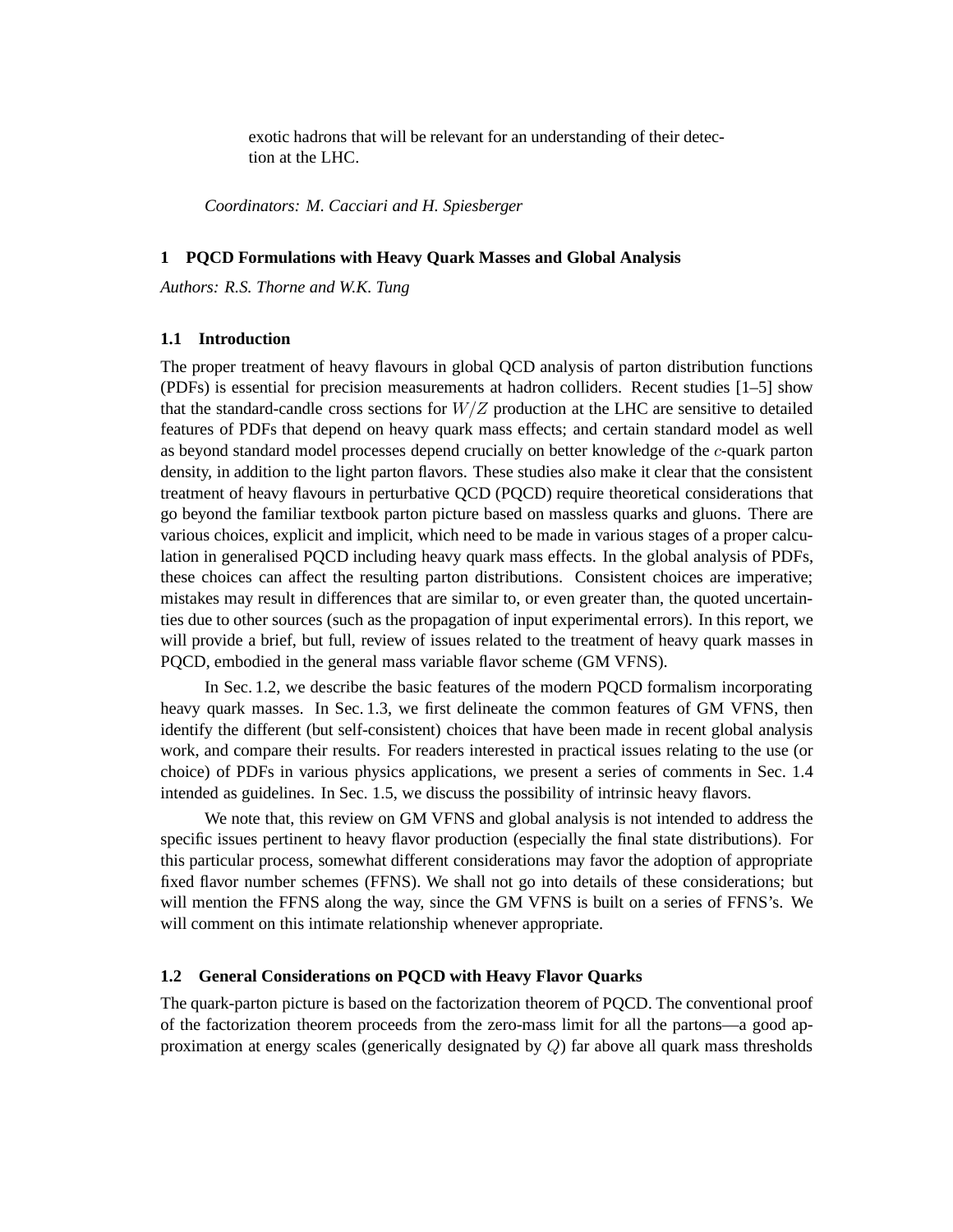(designated by  $m_i$ ). This clearly does not hold when  $Q/m_i$  is of order 1.<sup>1</sup> It has been recognised since the mid-1980's that a consistent treatment of heavy quarks in PQCD over the full energy range from  $Q \lesssim m_i$  to  $Q \gg m_i$  can be formulated [6]. In 1998, Collins gave a general proof of the factorization theorem (order-by-order to all orders of perturbation theory) that is valid for non-zero quark masses [7]. The resulting general theoretical framework is conceptually simple: it represents a straightforward generalisation of the conventional zero-mass (ZM) modified minimal subtraction (MS) formalism and it contains the conventional approaches as special cases in their respective regions of applicability; thus, it provides a good basis for our discussions.

The implementation of any PQCD calculation on physical cross sections requires attention to a number of details, both kinematical and dynamical, that can affect both the reliability of the predictions. Physical considerations are important to ensure that the right choices are made between perturbatively equivalent alternatives that may produce noticeable differences in practical applications. It is important to make these considerations explicit, in order to make sense of the comparison between different calculations in the literature. This is what we shall do in this section. In subsequent sections, we shall point out the different choices that have been made in recent global analysis efforts.

Heavy quark physics at HERA involve mostly charm  $(c)$  and bottom  $(b)$  production; at LHC, top  $(t)$  production, in addition, is of interest. For simplicity, we often focus the discussion of the theoretical issues on the production of a single heavy quark flavor, which we shall denote generically as H, with mass  $m_H$ . The considerations apply to all three cases,  $H = c$ , b, & t. For global analysis, the most important process that requires precision calculation is DIS; hence, for physical predictions, we will explicitly discuss the total inclusive and semi-inclusive structure functions, generically referred to as  $F^{\lambda}(x, Q)$ , where  $\lambda$  represents either the conventional label  $(1, 2, 3)$  or the alternative  $(T, L, 3)$  where  $T/L$  stands for transverse/longitudinal respectively.

#### *1.2.1 The Factorization Formula*

The PQCD factorization theorem for the DIS structure functions has the general form

$$
F_{\lambda}(x, Q^2) = \sum_{k} f_k \otimes C_k^{\lambda} = \sum_{k} \int_{\chi}^{1} \frac{d\xi}{\xi} f_k(\xi, \mu) C_k^{\lambda} \left(\frac{\chi}{\xi}, \frac{Q}{\mu}, \frac{m_i}{\mu}, \alpha_s(\mu)\right). \tag{1}
$$

Here, the summation is over the active parton flavor label k,  $f^k(x, \mu)$  are the parton distributions at the factorization scale  $\mu$ ,  $C_k^{\lambda}$  are the Wilson coefficients (or hard-scattering amplitudes) that can be calculated order-by-order in perturbation theory. The lower limit of the convolution integral  $\chi$ is determined by final-state phase-space constraints: in the conventional ZM parton formalism it is simply  $x = Q^2/2q \cdot p$ —the Bjorken x—but this is no longer true when heavy flavor particles are produced in the final state, cf. Sec. 1.2.4 below. The renormalization and factorization scales are jointly represented by  $\mu$ : in most applications, it is convenient to choose  $\mu = Q$ ; but there are circumstances in which a different choice becomes useful.

<sup>&</sup>lt;sup>1</sup>Heavy quarks, by definition, have  $m_i \gg \Lambda_{QCD}$ . Hence we always assume  $Q, m_i \gg \Lambda_{QCD}$ . In practice,  $i = c, b, t.$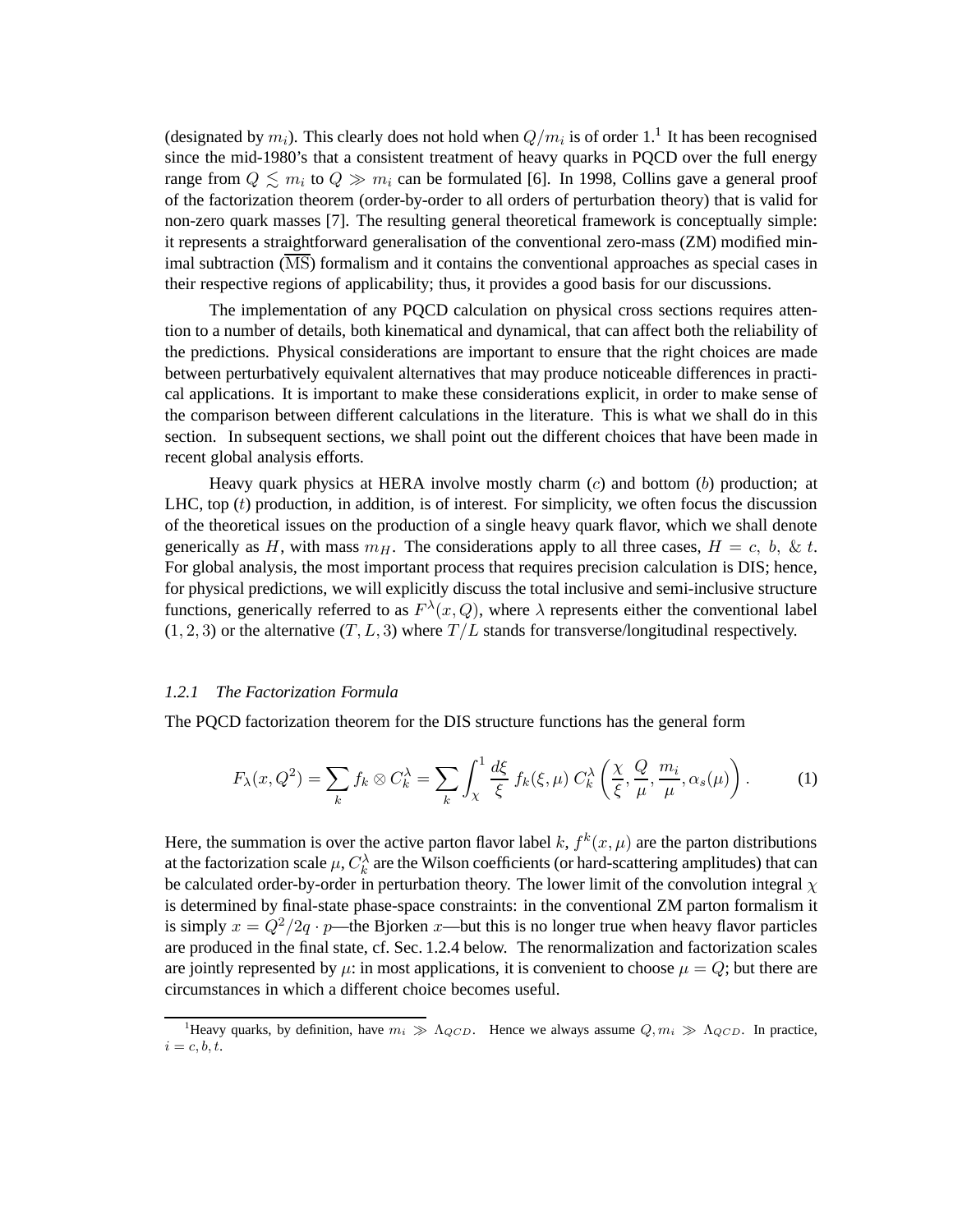## *1.2.2 Partons and Schemes for General Mass PQCD*

In PQCD, the summation  $\sum_k$  over "parton flavor" label k in the factorization formula, Eq. (1), is determined by the *factorization scheme* chosen to *define* the Parton Distributions  $f_k(x,\mu)$ .

If mass effects of a heavy quark  $H$  are to be taken into account, the simplest scheme to adopt is the *fixed flavor number scheme* (FFNS) in which all quark flavors below H are treated as zero-mass and one sums over  $k = g, u, \bar{u}, d, \bar{d}, \dots$  up to  $n_f$  flavors of *light* (massless) quarks. The mass of H,  $m_H$ , appears explicitly in the Wilson coefficients  $\{C_k^{\lambda}\}\$ , as indicated in Eq. 1. For  $H = \{c, b, t\}$ ,  $n_f = \{3, 4, 5\}$  respectively. Historically, higher-order  $(\mathcal{O}(\alpha_S^2))$  calculations of the heavy quark production [8] were all done first in the FFNS. These calculations provide much improved results when  $\mu(Q)$  is of the order of  $m_H$  (both above and below), over those of the conventional ZM ones (corresponding to setting  $m_H = 0$ ).

Unfortunately, at any finite order in perturbative calculation, the  $n_f$ -FFNS results become increasingly unreliable as  $Q$  becomes large compared to  $m<sub>H</sub>$ : the Wilson coefficients contain logarithmic terms of the form  $\alpha_s^n \ln^m(Q/m_H)$ , where  $m = 1 \dots n$ , at order n of the perturbative expansion, implying they are not infrared safe—higher order terms do not diminish in size compared to lower order ones—the perturbative expansion eventually breaks down. Thus, even if all  $n_f$ -flavor FFNS are mathematically equivalent, in practice, the 3-flavor scheme yields the most reliable results in the region  $Q \leq m_c$ , the 4-flavor scheme in  $m_c \leq Q \leq m_b$ , the 5-flavor scheme in  $m_b \lesssim Q \lesssim m_t$ , and, if needed, the 6-flavor scheme in  $m_t \lesssim Q$  . (Cf. related discussions later in this section.)

This leads naturally to the definition of the more general *variable flavor number scheme* (VFNS): it is a *composite scheme* consisting of the sequence of  $n_f$ -flavor FFNS, each in its region of validity, for  $n_f = 3, 4, \ldots$  as described above; and the various  $n_f$ -flavor schemes are related to each other by perturbatively calculable transformation (finite-renormalization) matrices among the (running) coupling  $\alpha_s$ , the running masses  $\{m_H\}$ , the parton distribution functions  $\{f_k\}$ , and the Wilson coefficients  $\{C_k^{\lambda}\}\$ . These relations ensure that there are only one set of independent renormalization constants, hence make the definition of the composite scheme precise for all energy scale  $\mu(Q)$ ; and they ensure that physical predictions are well-defined and continuous as the energy scale traverses each of the overlapping regions  $Q \sim m_H$  where both the  $n_f$ -flavor and the  $(n_f+1)$ -flavor schemes are applicable. The theoretical foundation for this intuitively obvious scheme can be found in [6,7], and it was first applied in detail for structure functions in [9]. Most recent work on heavy quark physics adopt this general picture, in one form or another. We shall mention some common features of this general-mass (GM) VFNS in the next few paragraphs; and defer the specifics on the implementation of this scheme, as well as the variations in the implementation allowed by the general framework until Sec. 1.3.

As mentioned above, the  $n_f$ -flavor and the  $(n_f + 1)$ -flavor schemes within the GM VFNS should be matched at some *match point*  $\mu_M$  that is of the order of  $m_H$ . In practice, the matching is commonly chosen to be exactly  $\mu_M = m_H$ , since it has been known that, in the calculational scheme appropriate for GM VFNS<sup>2</sup>, the transformation matrices vanish at this particular scale

<sup>&</sup>lt;sup>2</sup>Technically, this means employing the CWZ subtraction scheme [10] in calculating the higher-order Feynman diagrams. CWZ subtraction is an elegant extension of the  $\overline{\text{MS}}$  subtraction scheme that ensures the decoupling of heavy quarks at high energy scales order-by-order. This is essential for factorization to be valid at each order of perturbation theory. (In the original  $\overline{\text{MS}}$  subtraction scheme, decoupling is satisfied only for the full perturbation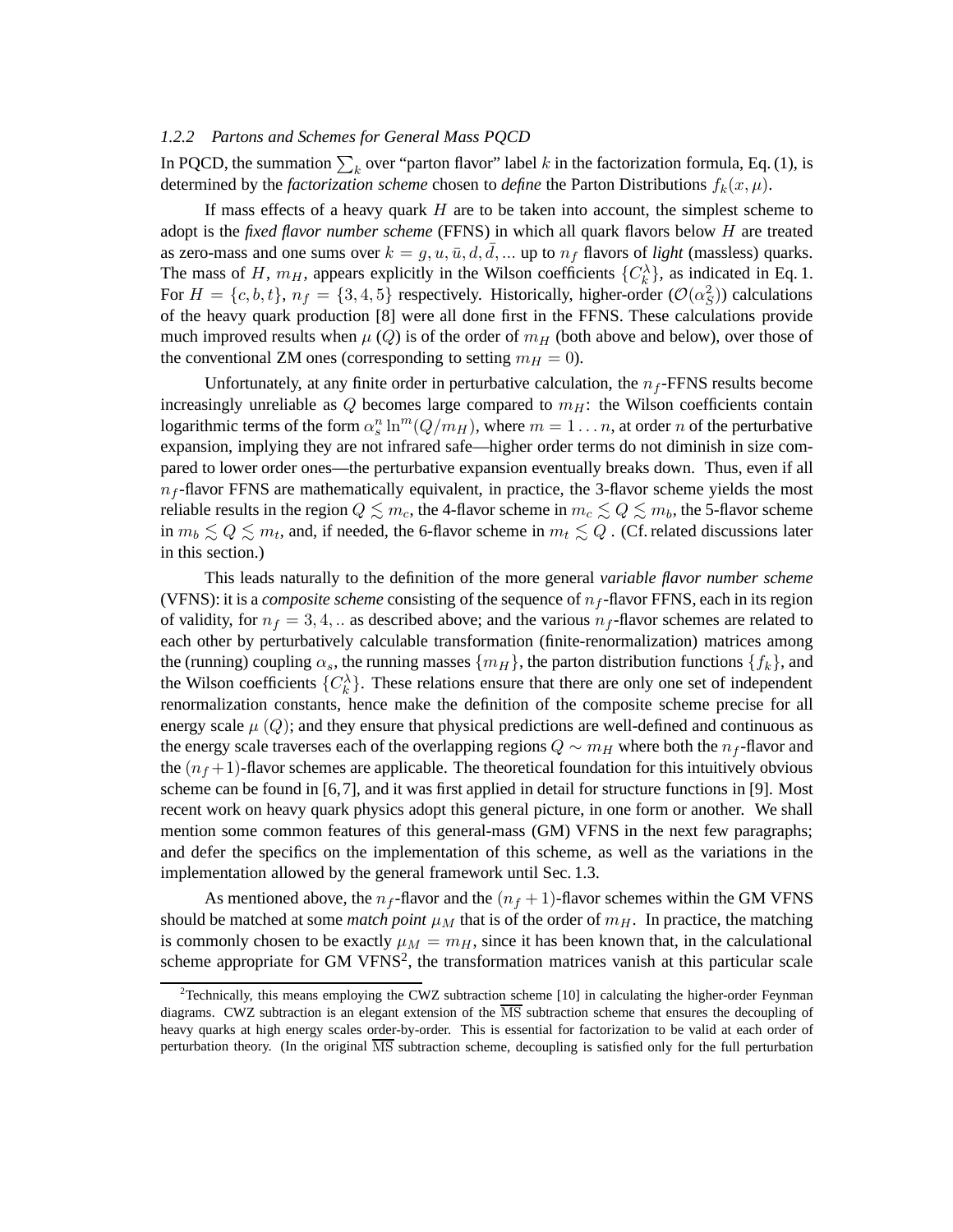at NLO in the perturbative expansion [6]; thus discontinuities of the renormalized quantities are always of higher order, making practical calculations simpler in general.

Strictly speaking, once the component  $n_f$ -flavor schemes are unambiguously matched, one can still choose an independent *transition scale*,  $\mu_T$ , at which to switch from the  $n_f$ -flavor scheme to the  $(n_f + 1)$ -flavor scheme in the calculation of physical quantities in defining the GM VFNS. This scale must again be within the overlapping region, but can be different from  $\mu_M$  [1,7]. In fact, it is commonly known that, from the physics point of view, in the region above the  $m_H$  threshold, up to  $\eta m_H$  with a reasonable-sized constant factor  $\eta$ , the most natural parton picture is that of  $n_f$ -flavor, rather than  $(n_f + 1)$ -flavor one.<sup>3</sup> For instance, the 3-flavor scheme calculation has been favored by most HERA work on charm and bottom quark production, even if the HERA DIS kinematic region mostly involves  $Q > m_c$ ; and it is also used in the dynamically generated parton approach to global analysis [11].

In practice, almost all implementations of the GM VFNS simply choose  $\mu_T = \mu_M = m_H$ (often not explicitly mentioning the conceptual distinction between  $\mu_T$  and  $\mu_M = m_H$ ). The self-consistency of the GM VFNS guarantees that physical predictions are rather insensitive to the choice of the transition point as long as it is within the overlapping region of validity of the  $n_f$ - and  $(n_f + 1)$ -flavor ones. The simple choice of  $\mu_T = m_H$  corresponds to opting for the lower end of this region for the convenience in implementation. In the following, we shall use the terms matching point and transition point interchangeably. As with all definition ambiguities in perturbative theory, the sensitivity to the choice of matching and transition points diminishes at higher orders.

#### *1.2.3 Treatment of Final-state Flavors*

For total inclusive structure functions, the factorization formula, Eq. (1), contains an implicit summation over all possible quark flavors in the final state. One can write,

$$
C_k = \sum_j C_k^j \tag{2}
$$

where "j" denotes final state flavors, and  $\{C_k^j\}$  $\{k\}$  represent the Wilson coefficients (hard cross sections) for an incoming parton " $k$ " to produce a final state containing flavor "j" calculable perturbatively from the relevant Feynman diagrams. It is important to emphasize that " $j$ " labels quark flavors that can be produced *physically* in the final state; it is *not* a *parton* label in the sense of initial-state parton flavors described in the previous subsection. The latter (labeled  $k$ ) is a theoretical construct and scheme-dependent (e.g. it is fixed at three for the 3-flavor scheme); whereas the final-state sum (over  $\hat{\jmath}$ ) is over *all flavors* that can be physically produced. Furthermore, the initial state parton "k" does not have to be on the mass-shell, and is commonly treated as massless; whereas the final state particles "j" should certainly be *on-mass-shell* in order to satisfy the correct kinematic constraints for the final state phase space and yield physically meaningful

series—to infinite orders.)

<sup>&</sup>lt;sup>3</sup>Specifically, the n<sub>f</sub>-flavor scheme should fail when  $\alpha_s(\mu) \ln(\mu/m_H) = \alpha_s(\mu) \ln(\eta)$  ceases to be a small parameter for the effective perturbation expansion. However, no theory can tell us precisely how small is acceptably "small"—hence how large  $\eta$  is permitted. Ardent FFNS advocates believe even the range of the 3-flavor scheme extends to all currently available energies, including HERA [11]. For GM VFNS, see the next paragraph.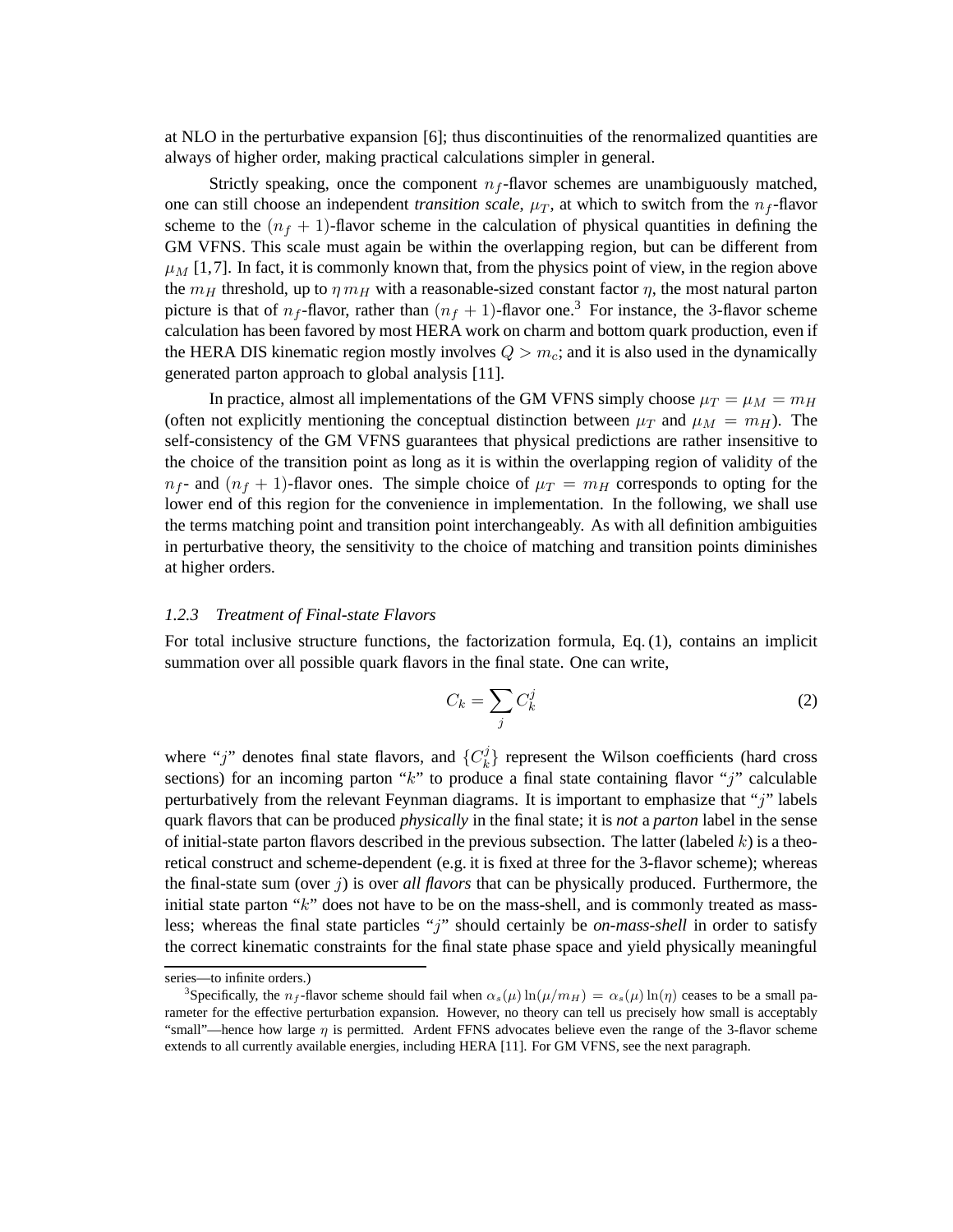results.<sup>4</sup> Thus, in implementing the summation over final states, the most relevant physical scale is  $W$ —the CM energy of the virtual Compton process—in contrast to the scale  $Q$  that controls the initial state summation over parton flavors.

The distinction between the two summations is absent in the simplest implementation of the conventional (i.e., textbook) zero-mass parton formalism: if all quark masses are set to zero to begin with, then all flavors can be produced in the final state. This distinction becomes blurred in the commonly used zero-mass (ZM) VFNS, where the heavy quark masses  $\{m_H\}$  implicitly enter because the number of effective parton flavors is incremented as the scale parameter  $\mu$ crosses each heavy quark threshold. This creates apparent paradoxes in the implementation of the ZM VFNS, such as: for  $\mu = Q < m_b$ , b is not counted as a parton, the partonic process  $\gamma + g \rightarrow b\bar{b}$  would not be included in DIS calculations, yet physically this can be significant if  $W \gg 2m_b$  (small x); whereas for  $\mu = Q > m_b$ , b is counted as a massless parton, the contribution of  $\gamma + g \to b\bar{b}$  to DIS would be the same as that of  $\gamma + g \to d\bar{d}$ , but physically this is wrong for moderate values of W, and furthermore, it should be zero if  $W < 2m_b$  (corresponding to large  $x$ ). (We shall return to this topic in Sec. 1.3.1.)

These problems were certainly overlooked in conventional global analyses from its inception until the time when issues on mass-effects in PQCD were brought to the fore after the mid 1990's [9, 12–15]. Since then, despite its shortcomings the standard ZM VFNS continues to be used widely because of its simplicity and because NLO Wilson coefficients for most physical processes are still only available in the ZM VFNS. Most groups produce the standard ZM VFNS as either their default set or as one of the options, and they form the most common basis for comparison between groups, e.g. the "benchmark study" in [16].

It is obvious that, in a proper implementation of PQCD with mass (in any scheme), the distinction between the initial-state and final-state summation must be unambiguously, and correctly, observed. For instance, even in the 3-flavor regime (when c and b quarks are *not counted as partons*), the charm and bottom flavors still need to be counted in the final state—at tree-level via  $W^+ + d/s \to c$ , and at 1-loop level via the gluon-fusion processes such as  $W^+ + g \to \bar{s} + c$ or  $\gamma + g \rightarrow c\bar{c}(b\bar{b})$ , provided there is enough CM energy to produce these particles.

#### *1.2.4 Phase-space Constraints and Rescaling*

The above discussion points to the importance of the proper treatment of final state phase space in heavy quark calculations. Once mass effects are taken into account, kinematic constraints have a significant impact on the numerical results of the calculation; in fact, they represent the dominant factor in the threshold regions of the phase space. In DIS, with heavy flavor produced in the final state, the simplest kinematic constraint that comes to mind is

$$
W - M_N > \sum_f M_f \tag{3}
$$

where W is the CM energy of the vector-boson–nucleon scattering process,  $M_N$  is the nucleon mass, and the right-hand side is the sum of *all* masses in the final state. W is related to the famil-

<sup>4</sup> Strict kinematics would require putting the produced heavy flavor mesons or baryons on the mass shell. In the PQCD formalism, we adopt the approximation of using on-shell final state heavy quarks in the underlying partonic process.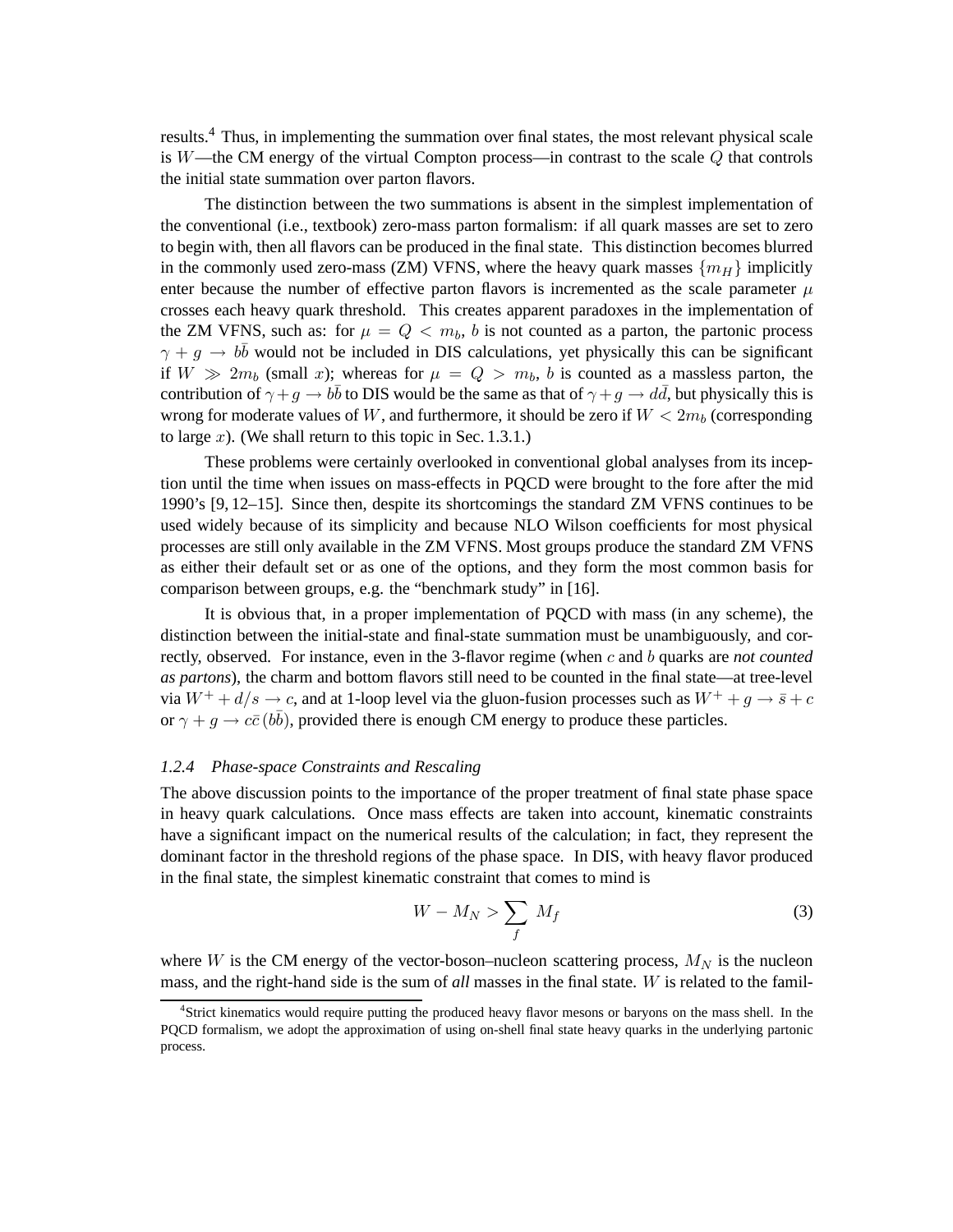iar kinematic variables  $(x, Q)$  by  $W^2 - M_N^2 = Q^2(1-x)/x$ , and this constraint should ideally be imposed on the right-hand side of Eq. (1). Any approach achieving this represents an improvement over the conventional ZM scheme calculations, that ignores the kinematic constraint Eq. (3) (resulting in a gross over-estimate of the corresponding cross sections). The implementation of the constraint in the most usual case of NC processes, say  $\gamma/Z + c \rightarrow c$  (or any other heavy quark) is not automatic (and is absent in some earlier definitions of a GM VFNS) because in this partonic process one must account for the existence of a *hidden heavy particle*—the  $\bar{c}$ —in the target fragment. The key observation is, heavy objects buried in the target fragment are still a part of the final state, and should be included in the phase space constraint, Eq. (3).

Early attempts to address this issue were either approximate or rather cumbersome, and could not be naturally extended to high orders.<sup>5</sup> A much better physically motivated approach is based on the idea of rescaling. The simplest example is given by charm production in the LO CC process  $W + s \rightarrow c$ . It is well-known that, when the final state charm quark is put on the mass shell, kinematics requires the momentum fraction variable for the incoming strange parton,  $\chi$  in Eq. (1) to be  $\chi = x(1 + m_c^2/Q^2)$  [17], rather than the Bjorken x. This is commonly called the *rescaling variable*. The generalization of this idea to the more prevalent case of NC processes took a long time to emerge [18,19] which extended the simple rescaling to the more general case of  $\gamma/Z + c \rightarrow c+X$ , where X contains only light particles, it was proposed that the convolution integral in Eq. (1) should be over the momentum fraction range  $\chi_c < \xi < 1$ , where

$$
\chi_c = x \left( 1 + \frac{4m_c^2}{Q^2} \right) \tag{4}
$$

In the most general case where there are any number of heavy particles in the final state, the corresponding variable is (cf. Eq. (3))

$$
\chi = x \left( 1 + \frac{(\Sigma_f M_f)^2}{Q^2} \right) \tag{5}
$$

This rescaling prescription has been referred to as  $ACOT\chi$  in the recent literature [18–20].

Rescaling shifts the momentum variable in the parton distribution function  $f^k(\xi,\mu)$  in Eq. (1) to a higher value than in the zero-mass case. For instance, at LO, the structure functions  $F_{\lambda}(x, Q)$  are given by some linear combination of  $f^k(x, Q)$  in the ZM formalism; but, with ACOT<sub>X</sub> rescaling, this becomes  $f^k(\chi_c, Q)$ . In the region where  $(\Sigma_f M_f)^2/Q^2$  is not too small, especially when  $f(\xi,\mu)$  is a steep function of  $\xi$ , this rescaling can substantially change the numerical result of the calculation. It is straightforward to show that, when one approaches a given threshold  $(M_N + \Sigma_f M_f)$  from above, the corresponding rescaling variable  $\chi \to 1$ . Since generally  $f^k(\xi,\mu) \longrightarrow 0$  as  $\xi \rightarrow 1$ , rescaling ensures a smoothly vanishing threshold behavior for the contribution of the heavy quark production term to all structure functions. This results in a universal<sup>6</sup>, and intuitively physical, realization of the threshold kinematic constraint for all heavy flavor production processes that is applicable to all orders of perturbation theory. For this reason, most recent global analysis efforts choose this method.

<sup>&</sup>lt;sup>5</sup>In [9], the threshold violation was minimized by an artificial choice of the factorization scale  $\mu(m_H, Q)$ . In [14,15] the kinematic limit was enforced exactly by requiring continuity of the slope of structure functions across the matching point, resulting in a rather complicated expression for the coefficient functions in Eq.(1).

<sup>&</sup>lt;sup>6</sup>Since it is imposed on the (universal) parton distribution function part of the factorization formula.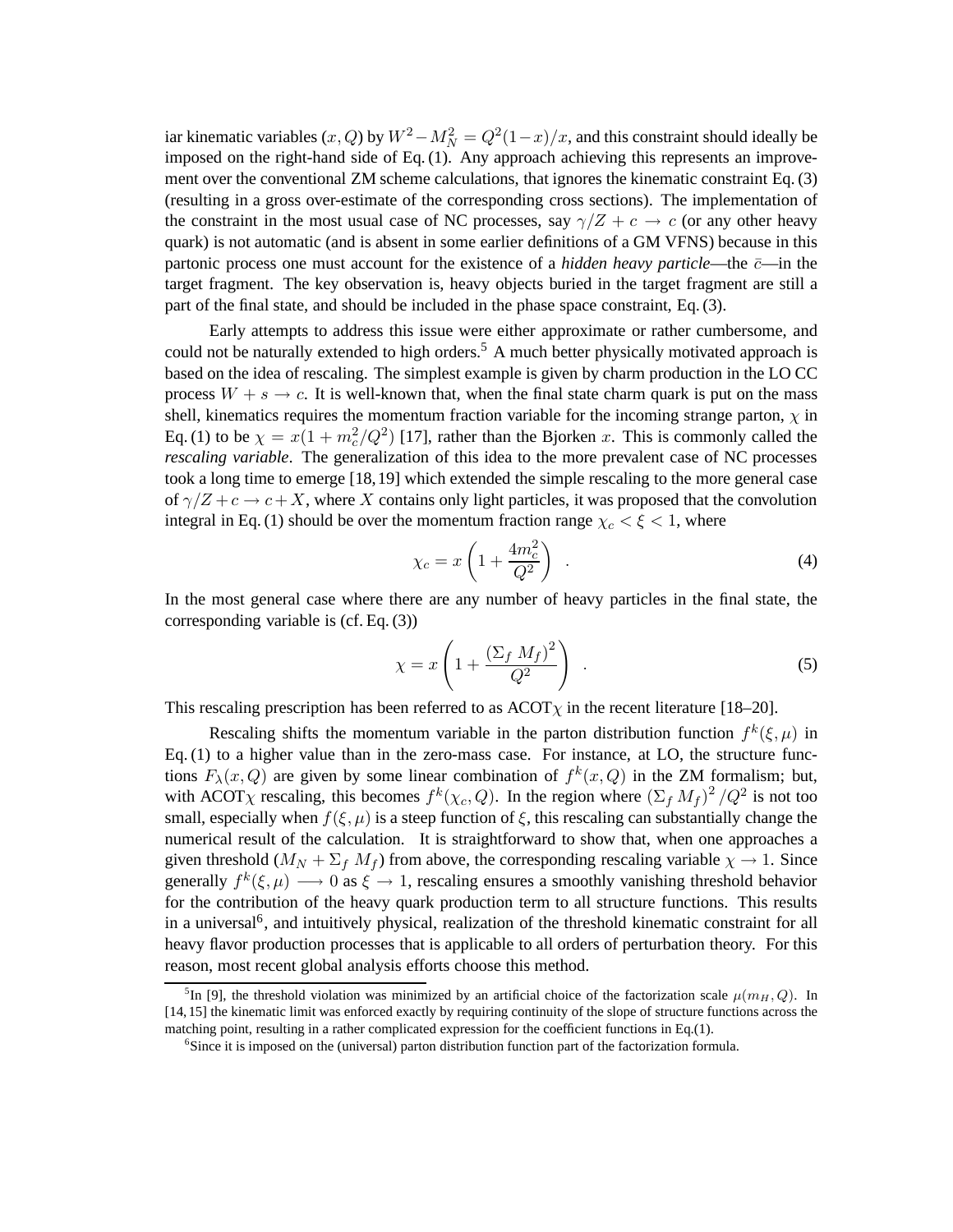# 1.2.5 *Difference between*  ${F_{\lambda}^{\text{tot}}}$  *and*  ${F_{\lambda}^{\text{H}}}$  *Structure Functions*

In PQCD, the most reliable calculations are those involving infra-red safe quantities—these are free from logarithmic factors that can become large (thereby spoiling the perturbative expansion). The total inclusive structure functions  $\{F_{\lambda}^{\text{tot}}\}$  defined in the GM VFNS are infrared safe, as suggested by the discussion of Sec. 1.2.2 and proven in Ref. [7].

Experimentally, the semi-inclusive DIS structure functions for producing a heavy flavor particle in the final state is also of interest. Theoretically, it is useful to note that the structure functions  ${F_{\lambda}^H}$  for producing heavy flavor H are not as well defined as  $F_{\lambda}^{\text{tot},7}$  To see this, consider the relation between the two,

$$
F_{\lambda}^{\text{tot}} = F_{\lambda}^{\text{light}} + F_{\lambda}^{\text{H}} \,, \tag{6}
$$

where  $F_{\lambda}^{\text{light}}$  $\lambda^{\text{light}}$  denotes the sum of terms with only light quarks in the final state, and  $F_{\lambda}^{\text{H}}$  consist of terms with at least one heavy quark H in the final state. Unfortunately,  $F_{\lambda}^{\text{H}}(x, Q, m_H)$  is, strictly speaking, *not infrared safe* beyond order  $\alpha_s$  (1-loop): they contain residual  $\ln^n(Q/m_H)$ terms at higher orders (2-loop and up). The same terms occur in  $F_{\lambda}^{\text{light}}$  $\lambda^{\text{light}}$  due to contributions from virtual H loops, with the opposite sign. Only the sum of the two, i.e. the total inclusive quantities  $F_{\lambda}^{\text{tot}}$  are infra-red safe. This problem could be addressed properly by adopting a physically motivated, infrared-safe cut-off on the invariant mass of the heavy quark pair, corresponding to some experimental threshold [21] in the definition of  $F_{\lambda}^{\rm H}$  (drawing on similar practises in jet physics). In practice, up to order  $\alpha_s^2$ , the result is numerically rather insensitive to this, and different groups adopt a variety of less sophisticated procedures, e.g. including contributions with virtual H loops within the definition of  $F_{\lambda}^{\text{H}}$ . Nonetheless, it is prudent to be aware that the theoretical predictions on  $F_{\lambda}^{\text{H}}$  are intrinsically less robust than those for  $F_{\lambda}^{\text{tot}}$  when comparing experimental results with theory calculations.

# *1.2.6 Conventions for "LO" , "NLO" , ... calculations*

It is also useful to point out that, in PQCD, the use of familiar terms such as LO, NLO, ... is often ambiguous, depending on which type of physical quantities are under consideration, and on the convention used by the authors. This can be a source of considerable confusion when one compares the calculations of  $F_{\lambda}^{\text{tot}}$  and  $F_{\lambda}^{\text{H}}$  by different groups (cf. next section).

One common convention is to refer LO results as those derived from tree diagrams; NLO those from 1-loop calculations, ... and so on. This convention is widely used; and it is also the one used in the CTEQ papers. Another possible convention is to refer to LO results as the *first non-zero term* in the perturbative expansion; NLO as one order higher in  $\alpha_s$ , ... and so on. This convention originated in FFNS calculations of heavy quark production; and it is also used by the MRST/MSTW authors. It is a process-dependent convention, and it depends *a priori* on the knowledge of results of the calculation to the first couple of orders in  $\alpha_s$ .

 $<sup>7</sup>$ In the following discussion, we shall overlook logarithmic factors normally associated with fragmentation func-</sup> tions for simplicity. These are similar to those associated with parton distributions, but are less understood from the theoretical point of view—e.g. the general proof of factorization theorem (with mass) [7] has not yet been extended to cover fragmentation.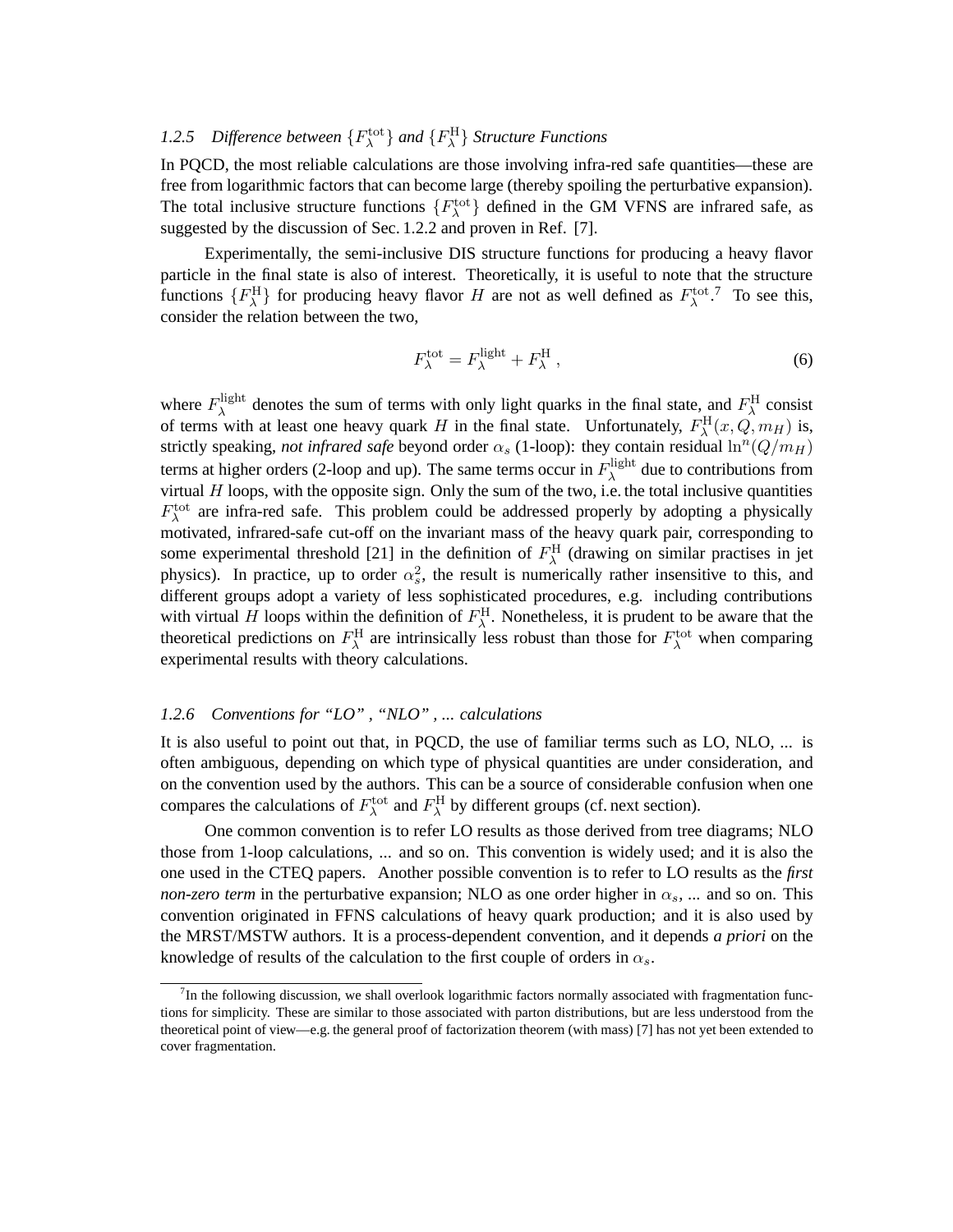Whereas the two conventions coincide for quantities such as  $F_2^{\text{tot}}$ , they lead to different designations for the longitudinal structure function  $F_L^{\text{tot}}$  and the  $n_f$ -flavor  $F_2^{\text{H,n}_f}$ , since the treelevel results are zero for these quantities. These designations, by themselves, are only a matter of terminology. However, mixing the two distinct terminologies in comparing results of different groups can be truly confusing. This will become obvious later.

#### **1.3 Implementations of VFNS: Common Features and Differences**

In this section, we provide some details of the PQCD basis for the GM VFNS, and comment on the different choices that have been made in the various versions of this general framework, implemented by two of the major groups performing global QCD analysis.

#### *1.3.1 Alternative Formulations of the ZM VFNS*

As pointed out in Sec. 1.2.3, the ZM VFNS, as commonly implemented, represents an unreliable approximation to the correct PQCD in some kinematic regions because of inappropriate handling of the final-state counting and phase-space treatment, in addition to the neglect of heavy-quark mass terms in the Wilson coefficients. Whereas the latter is unavoidable to some extent, because the massive Wilson coefficients have not yet been calculated even at 1-loop level for most physical processes (except for DIS), the former (which can be more significant numerically in certain parts of phase space) can potentially be remedied by properly counting the final states and using the rescaling variables, as discussed in Secs. 1.2.3 and 1.2.4 under general considerations. Thus, alternative formulations of the ZM VFNS are possible that only involve the zero-mass approximation in the Wilson coefficient. This possibility has not yet been explicitly explored.

#### *1.3.2 Parton Distribution Functions in VFNS (ZM and GM)*

In PQCD, the factorization scheme is determined by the choices made in defining the parton distribution functions (as renormalized Green functions). In a GM VFNS based on the generalized MS subtraction (cf. footnote 2) the evolution kernel of the DGLAP equation is *mass-independent*; thus the PDFs, so defined, apply to GM VFNS calculations as they do for the ZM VFNS.

In the VFNS, the PDFs switch from the  $n_f$ -flavor FFNS ones to the  $(n_f + 1)$ -flavor FFNS ones at the matching point  $\mu = m_H$  (cf. Sec. 1.2.2); the PDFs above/below the matching point are related, order-by-order in  $\alpha_s$ , by:

$$
f_j^{VF}(\mu \to m_H^+) \equiv f_j^{(n_f+1)FF} = A_{jk} \otimes f_k^{n_f FF} \equiv A_{jk} \otimes f_j^{VF}(\mu \to m_H^-),\tag{7}
$$

where  $m_H^{+/-}$  $H_H^{+/-}$  indicate that the  $\mu \to m_H$  limit is taken from above/below, and we have used the shorthand VF/FF for VFNS/FFNS in the superscripts. The transition matrix elements  $A_{jk}(\mu/m_H)$ , representing a finite-renormalization between the two overlapping FFNS schemes, can be calculated order by order in  $\alpha_s$ ; they are known to NNLO, i.e.  $\mathcal{O}(\alpha_S^2)$  [12, 13]. (Note that  $A_{jk}$  is not a square matrix.) It turns out, at NLO,  $A_{jk}(\mu = m_H) = 0$  [7]; thus  $f_k^{VF}$  are continuous with this choice of matching point. There is a rather significant discontinuity in heavy quark distributions and the gluon distribution at NNLO.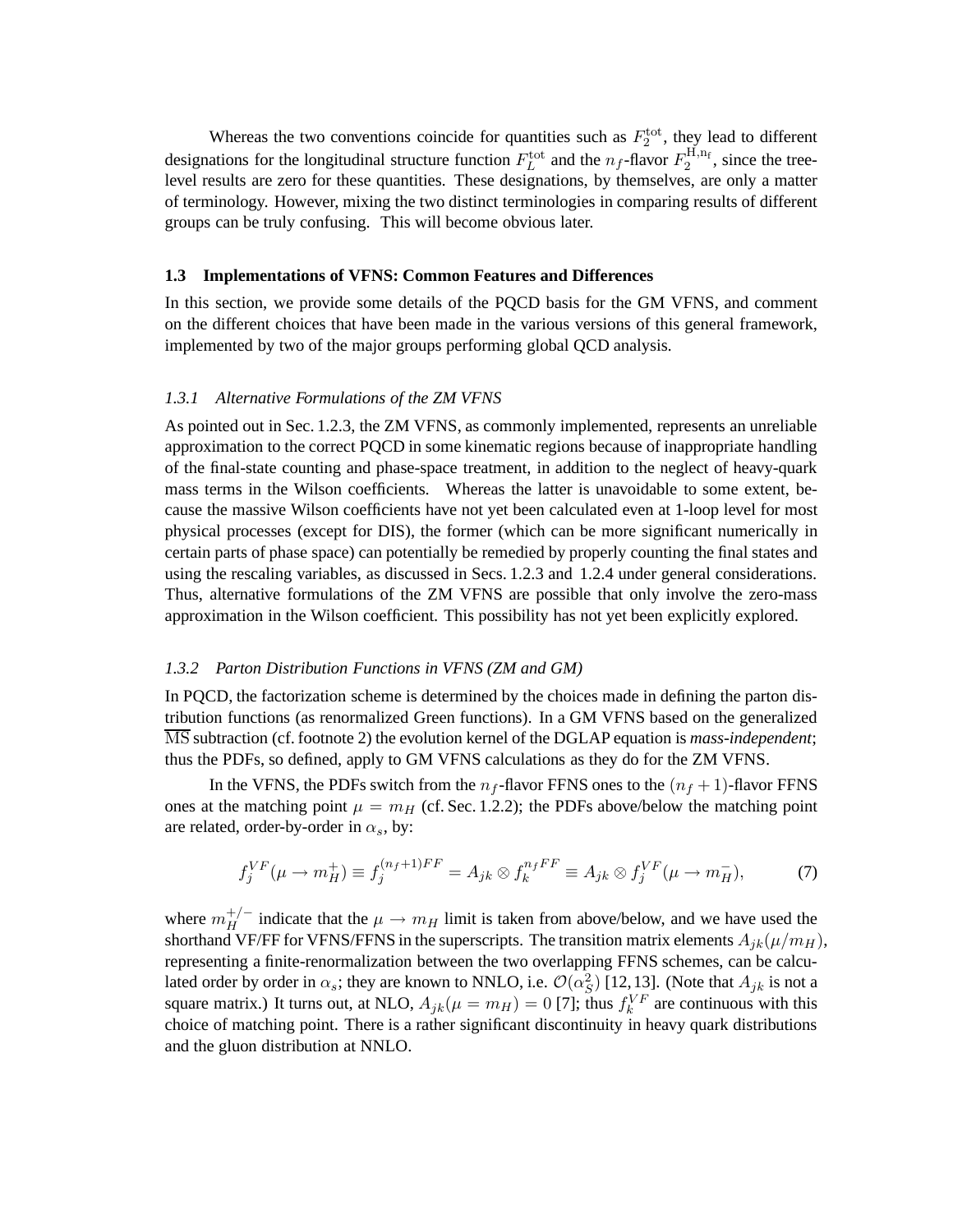With the matching conditions, Eq. 7,  $\{f_j^{VF}(\mu)\}\$  are uniquely defined for all values of  $\mu$ . We shall omit the superscript VF in the following. Moreover, when there is a need to focus on  $f_j(\mu)$  in the vicinity of  $\mu = m_H$ , where there may be a discontinuity, we use  $f_j^{+/-}$  $j^{+/-}(\mu)$  to distinguish the above/below branch of the function. As indicated in Eq. 7,  $f_i^$  $j^{-}$  correspond to the  $n_f$ -flavor PDFs, and  $f_j^+$  to the  $(n_f + 1)$ -flavor ones.

#### *1.3.3 The Structure of a GM VFNS, Minimal Prescription and Additional Freedom*

Physical quantities should be independent of the choice of scheme; hence, in a GM VFNS, we must require the theoretical expressions for the structure functions to be continuous across the matching point  $\mu = Q = m_H$  to each order of perturbative theory:

$$
F(x,Q) = C_k^-(m_H/Q) \otimes f_k^-(Q) = C_j^+(m_H/Q) \otimes f_j^+(Q)
$$
 (8)

$$
\equiv C_j^+(m_H/Q) \otimes A_{jk}(m_H/Q) \otimes f_k^-(Q). \qquad (9)
$$

where we have suppressed the structure function label  $(\lambda)$  on F's and C's, and used the notation  $C_k^{+/-}$  $k_k^{+/-}$  to denote the Wilson coefficient function  $C_k(m_H/Q)$  above/below the matching point respectively. Hence, the GM VFNS coefficient functions are also, in general, discontinuous, and must satisfy the transformation formula:

$$
C_k^-(m_H/Q) = C_j^+(m_H/Q) \otimes A_{jk}(m_H/Q). \tag{10}
$$

order-by-order in  $\alpha_s$ . For example, at  $\mathcal{O}(\alpha_S)$ ,  $A_{Hg} = \alpha_s P_{qg}^0 \ln(Q/m_H)$ , this constraint implies,

$$
C_{H,g}^{-,1}(m_H/Q) = \alpha_s C_{H,H}^{+,0}(m_H/Q) \otimes P_{qg}^0 \ln(Q/m_H) + C_{H,g}^{+,1}(m_H/Q). \tag{11}
$$

where the numeral superscript (0,1) refers to the order of calculation in  $\alpha_s$  (for  $P_{jk}$ , the order is by standard convention one higher then indicated), and the suppressed second parton index on the Wilson coefficients (cf. Eq. 2) has been restored to make the content of this equation explicit. Eq. (11) was implicitly used in defining the original ACOT scheme [9]. The first term on the RHS of Eq. 11, when moved to the LHS, becomes the *subtraction term* of Ref. [9] that serves to define the Wilson coefficient  $C_{H,g}^{+,1}(m_H/Q)$  (hence the scheme) at order  $\alpha_s$ , as well as to eliminate the potentially infra-red unsafe logarithm in the gluon fusion term  $(C_{H,g}^{-1}(m_H/Q))$  at high energies.

The GM VFNS as described above, consisting of the general framework of [6, 7], along with transformation matrices  $\{A_{jk}\}$  calculated to order  $\alpha_s^2$  by [12,13], is accepted in principle by all recent work on PQCD with mass. Together, they can be regarded as the *minimal GM VFNS*.

The definition in Eq. 10 was applied to find the asymptotic limits  $(Q^2/M_H^2 \to \infty)$  of coefficient functions in [12, 13], but it is important to observe that it does not completely define all Wilson coefficients across the matching point, hence, there are additional flexibilities in defining a specific scheme [7, 14, 15, 22]. This is because, as mentioned earlier, the transition matrix  ${A_{ik}}$  is not a square matrix—it is  $n_f \times (n_f + 1)$ . It is possible to swap  $\mathcal{O}(m_H/Q)$  terms between Wilson coefficients on the right-hand-side of Eq. 10 (hence redefining the scheme) without violating the general principles of a GM VFNS. For instance, one can swap  $\mathcal{O}(m_H/Q)$  terms between  $C_H^{+,0}(m_H/Q)$  and  $C_g^{+,1}(m_H/Q)$  while keeping intact the relation (11) that guarantees the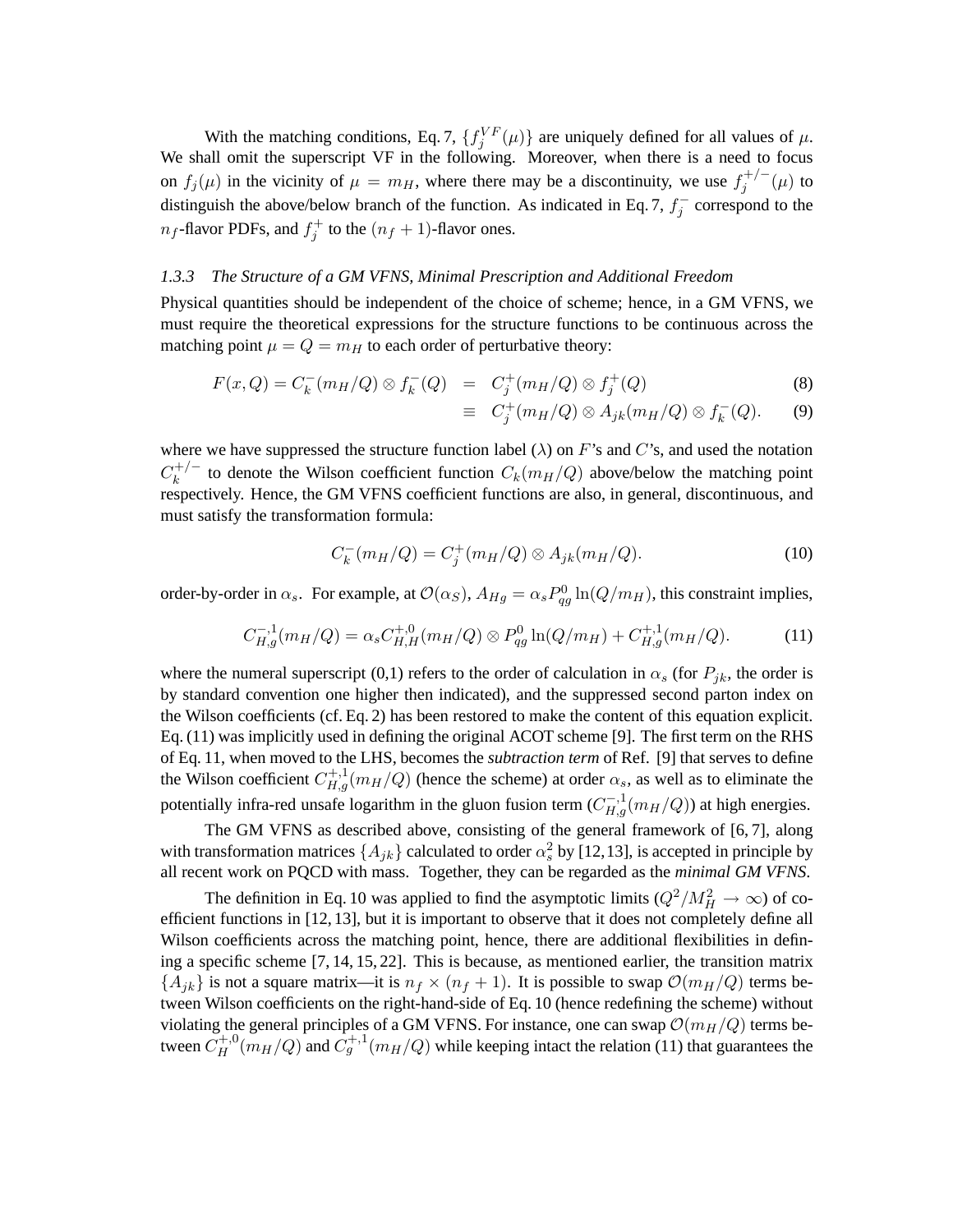continuity of  $F(x,Q)$  according to Eq. 8. This general feature, applies to (10) to all orders. It means, in particular, that there is no need to calculate the coefficient function  $C_H^{+,i}$  $H^{\!+,\imath}_H(m_H/Q)$ , for any  $i$  – it can be chosen as a part of the definition of the scheme. Also, it is perfectly possible to define coefficient functions which do not individually satisfy the constraint in Eq. 3, since Eq. 10 guarantees ultimate cancellation of any violations between terms. However, this will not occur perfectly at any finite order so modern definitions do include the constraint explicitly, as outlined in Sec. 1.2.4.

The additional flexibility discussed above has been exploited to simplify the calculation, as well as to achieve some desirable features of the prediction of the theory by different groups. Of particular interest and usefulness is the general observation that, given a GM VFNS calculation of  $\{C_j^+\}$ , one can always switch to a simpler scheme with constant  $\{\tilde{C}_j^+\}$ 

$$
\tilde{C}_H^+(m_H/Q) = C_H^+(0)
$$
\n(12)

This is because the shift  $(C_H^+(m_H/Q) - C_H^+(0))$  vanishes in the  $m_H/Q \to 0$  limit, and can be absorbed into a redefinition of the GM scheme as mentioned above. The detailed proof are given in [7, 22]. By choosing the heavy-quark-initiated contributions to coincide with the ZM formulae, the GM VFNS calculation becomes much simplified: given the better known ZM results, we only need to know the full  $m<sub>H</sub>$ -dependent contributions from the light-parton-initiated subprocesses; and these are exactly what is provided by the  $n_f$ -flavor FFNS calculations available in the literature. This scheme is known as the *Simplified ACOT scheme*, or SACOT [7, 22].

Further uses of the freedom to reshuffle  $\mathcal{O}(m_H/Q)$  terms between Wilson coefficients, as well as adding terms of higher order in the matching condition (without upsetting the accuracy at the given order) have been employed extensively by the MRST/MSTW group, as will be discussed in Sec. 1.3.5.

## *1.3.4 CTEQ Implementation of the GM VFNS*

The CTEQ group has always followed the general PQCD framework as formulated in [6, 7]. Up to CTEQ6.1, the default CTEQ PDF sets were obtained using the more familiar ZM Wilson coefficients, because, the vast majority of HEP applications carried out by both theorists and experimentalists use this calculational scheme. For those applications that emphasized heavy quarks, special GM VFNS PDF sets were also provided; these were named as CTEQnHQ, where  $n = 4, 5, 6.$ 

The earlier CTEQ PDFs are now superseded by CTEQ6.5 [1] and CTEQ6.6 [3] PDFs; these are based on a new implementation of the general framework described in previous sections, plus using the simplifying SACOT choice of heavy quark Wilson coefficients [9,23] specified by Eq. 12 above. There are no additional modifications of the formulae of the minimal GM VFNS, as described in previous sections. CTEQ uses the convention of designating tree-level, 1-loop, 2-loop calculations as LO, NLO, and NNLO, for all physical quantities,  $F_{\lambda}^{\text{tot}}$ ,  $F_{\lambda}^{\text{H}}$ , ... etc., cf. Sec. 1.2.6.

With these minimal choices, this implementation is extremely simple. Continuity of physical predictions across matching points in the scale variable  $\mu = Q$  is guaranteed by Eqs. 8 and 10; and continuity across physical thresholds in the physical variable  $W$ , for producing heavy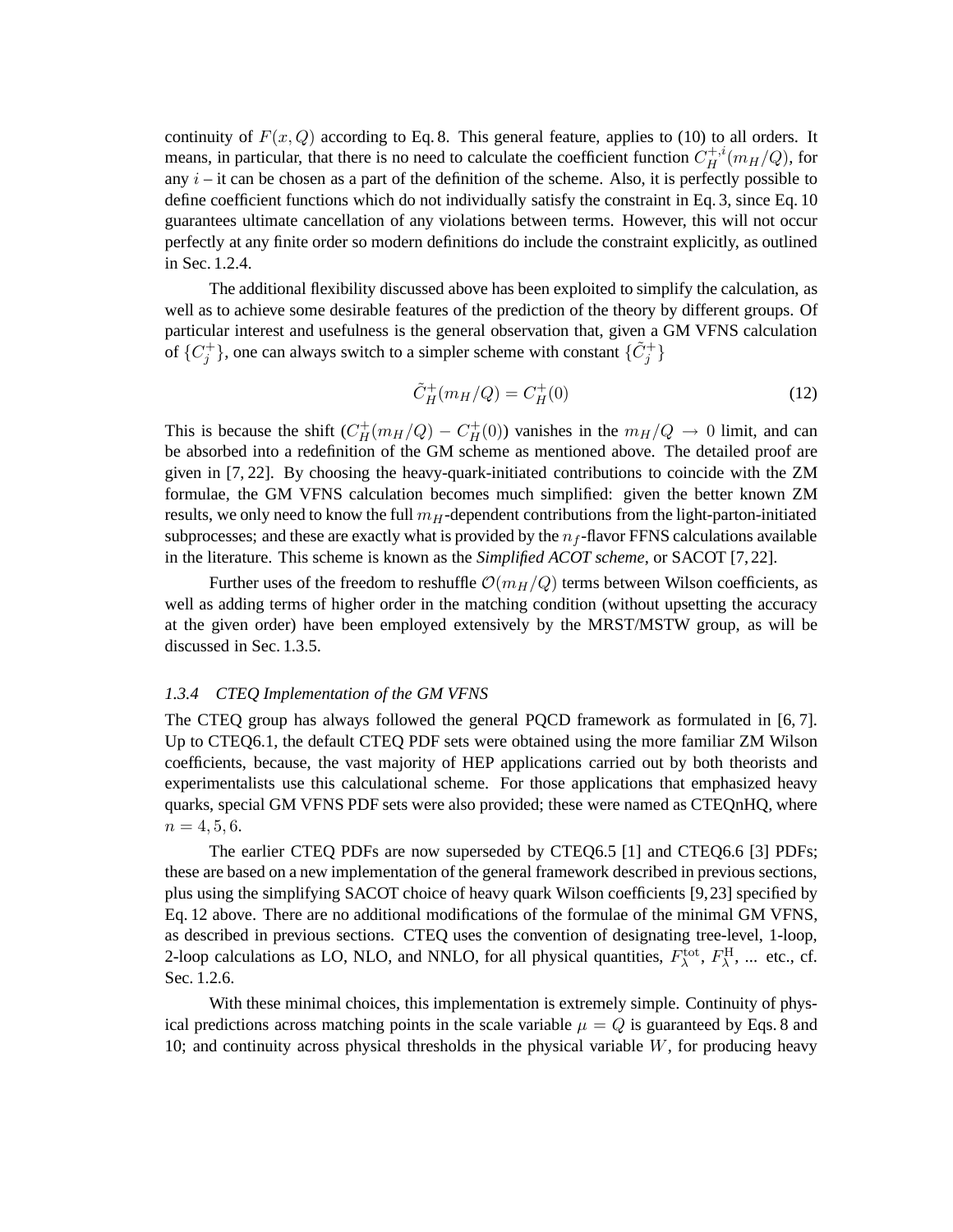flavor final states, are guaranteed by the use of  $ACOT-\chi$  rescaling variables 5, as described in Sec. 1.2.4.

For example, to examine the continuity of physical predictions to NLO in this approach, we have, for the below/above matching point calculations:

$$
F_2^{-H}(x, Q^2) = \alpha_s C_{2,Hg}^{-1} \otimes g^{n_f}
$$
  
\n
$$
F_2^{+H}(x, Q^2) = \alpha_s C_{2,Hg}^{+,1} \otimes g^{n_f+1} + (C_{2,HH}^{+,0} + \alpha_s C_{2,HH}^{+,1}) \otimes (h + \bar{h})
$$
\n(13)

where non-essential numerical factors have been absorbed into the convolution ⊗. The continuity of  $F_2^H(x,Q^2)$  in the scaling variable  $\mu = Q$  is satisfied by construction (Eq. 9) because the relation between the PDFs given by Eq. 7 and that between the Wilson coefficients given by Eq. 8 involve the same transformation matrix  $\{A_{jk}\}$  (calculated in [12, 13, 21]). In fact, to this order,  $A_{Hg} = \alpha_s P_{qg}^0 \ln(Q/m_H)$ , hence

$$
h(\bar{h}) = 0
$$
  
\n
$$
g^{n_f+1} = g^{n_f}
$$
  
\n
$$
C_{2,Hg}^{+,1} = C_{2,Hg}^{-,1},
$$

at the matching point  $\mu = Q = m_H$ . Thus, the two lines in Eq. 13 give the same result, and  $F_2^H(x,Q^2)$  is continuous. The separate issue of continuity of  $F_2^H(x,Q^2)$  in the physical variable W across the production threshold of  $W = 2m_H$  is satisfied automatically by each individual term (using the ACOT- $\chi$  prescription for the quark terms and straightforward kinematics for the gluon term).

In the CTEQ approach, all processes are treated in a uniform way; there is no need to distinguish between neutral current (NC) and charged current (CC) processes in DIS, (among others, as in MRST/MSTW). All CTEQ global analyses so far are carried out up to NLO. This is quite adequate for current phenomenology, given existing experimental and other theoretical uncertainties. Because NNLO results has been known to show signs of unstable behavior of the perturbative expansion, particularly at small-x, they are being studied along with resummation effects that can stabilize the predictions. This study is still underway.

### *1.3.5 MRST/MSTW Implementation of the GM VFNS*

**Prescription.** In the Thorne-Roberts (TR) heavy flavour prescriptions, described in [14, 15] the ambiguity in the definition of  $C_{2,HH}^{\rm VF,0}(Q^2/m_H^2)$  was exploited by applying the constraint that  $(d F_2^H/d \ln Q^2)$  was continuous at the transition point (in the gluon sector). However, this becomes technically difficult at higher orders. Hence, in [20] the choice of heavy-flavour coefficient functions for  $F_2^H$  was altered to be the same as the SACOT( $\chi$ ) scheme described above. This choice of heavy-flavour coefficient functions has been used in the most recent MRST/MSTW analysis, in the first instance in [2]. To be precise the choice is

$$
C_{2,HH}^{\text{VF},n}(Q^2/m_H^2, z) = C_{2,HH}^{\text{ZM},n}(z/x_{max}).
$$
\n(14)

This is applied up to NNLO in [20] and in subsequent analyses. For the first time at this order satisfying the requirements in Eq.(10) leads to discontinuities in coefficient functions, which up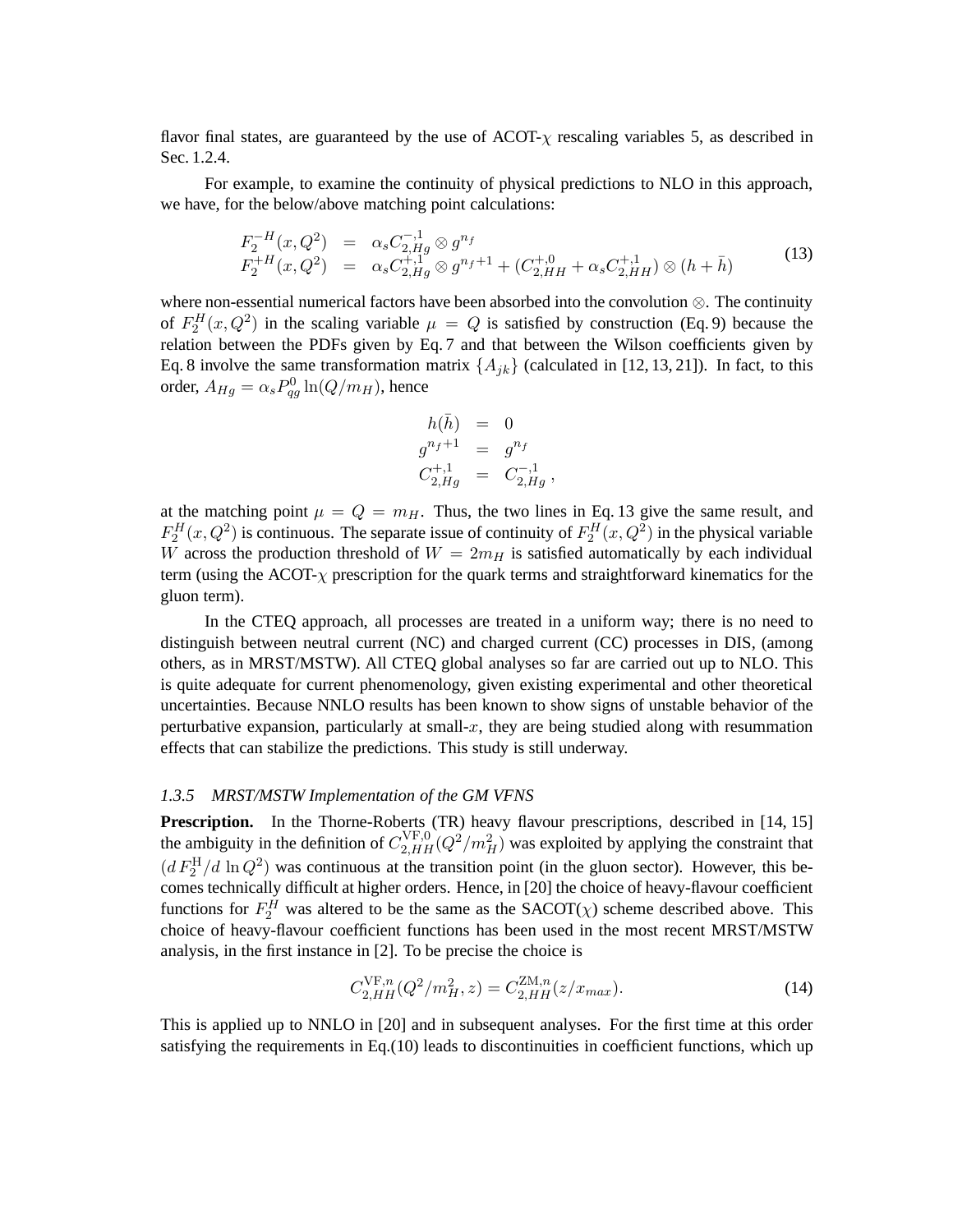to NNLO cancel those in the parton distributions. This particular choice of coefficient functions removes one of the sources of ambiguity in defining a GM VFNS. However, there are additional ambiguities in the MRST/MSTW convention for counting LO, NLO, ... calculations (cf. Sec.1.2.6), coming about because the ordering in  $\alpha_S$  for  $F_2^H(x,Q^2)$  is different above and below matching points in Eqs. 9-11. (These complications do not arise in the minimal GM VFNS adopted by CTEQ, as already mentioned in the previous subsection.)

For the neutral current DIS  $F_2$  structure function, the above-mentioned ambiguities can be see as follows:

below above  
\nLO  
\n
$$
\sum_{\substack{\alpha_S \atop{A\pi}}}\frac{\alpha_S}{4\pi}C_{2,Hg}^{-,1}\otimes g^{n_f} \otimes T_{2,Hq}^{n_f} \otimes (h+\bar{h})
$$
\n
$$
\sum_{i} C_{2,Hi}^{+,0} \otimes (h+\bar{h}) + C_{2,Hg}^{+,1} \otimes g^{n_f+1}
$$
\n
$$
\sum_{i} C_{2,Hi}^{+,2} \otimes f_i^{n_f} \left(\frac{\alpha_S}{4\pi}\right)^2 \sum_j C_{2,Hj}^{+,2} \otimes f_j^{n_f+1},
$$
\n(15)

with obvious generalization to even higher orders. This means that switching directly from a fixed order with  $n_f$  active quarks to fixed order with  $n_f + 1$  active quarks leads to a discontinuity in  $F_2^H(x, Q^2)$ . As with the discontinuities in the ZM-VFNS already discussed this is not just a problem in principle – the discontinuity is comparable to the errors on data, particularly at small x. The TR scheme, defined in  $[14, 15]$ , and all subsequent variations, try to maintain the particular ordering in each region as closely as possible. For example at LO the definition is

$$
F_2^H(x, Q^2) = \frac{\alpha_S(Q^2)}{4\pi} C_{2,Hg}^{-1}(Q^2/m_H^2) \otimes g^{n_f}(Q^2)
$$
  

$$
\rightarrow \frac{\alpha_S(m_H^2)}{4\pi} C_{2,Hg}^{-1}(1) \otimes g^{n_f}(m_H^2) + C_{2,HH}^{+,0}(Q^2/m_H^2) \otimes (h + \bar{h})(Q^2).
$$
 (16)

The  $\mathcal{O}(\alpha_S)$  term is frozen when going upwards through  $Q^2 = m_H^2$ . This generalizes to higher orders by freezing the term with the highest power of  $\alpha_S$  in the definition for  $Q^2 < m_H^2$  when moving upwards above  $m_H^2$ . Hence, the definition of the ordering is consistent within each region, except for the addition of a constant term (which does not affect evolution) above  $Q^2$  =  $m_H^2$  which becomes progressively less important at higher  $Q^2$ , and whose power of  $\alpha_S$  increases as the order of the perturbative expansion increases.

This definition of the ordering means that in order to define a GM VFNS at NNLO [20] one needs to use the  $\mathcal{O}(\alpha_S^3)$  heavy-flavour coefficient functions for  $Q^2 \leq m_H^2$  (and that the contribution will be frozen for  $Q^2 > m_H^2$ ). This would not be needed in a ACOT-type scheme. As mentioned above, these coefficient functions are not yet calculated. However, as explained in [20], one can model this contribution using the known leading threshold logarithms [24] and leading  $ln(1/x)$  terms derived from the  $k_T$ -dependent impact factors [25]. This results in a significant contribution at small  $Q^2$  and x with some model dependence. However, variation in the free parameters does not lead to a large change.<sup>8</sup>

 $^8$ It should be stressed that this model is only valid for the region  $Q^2\le m_H^2$ , and would not be useful for a NNLO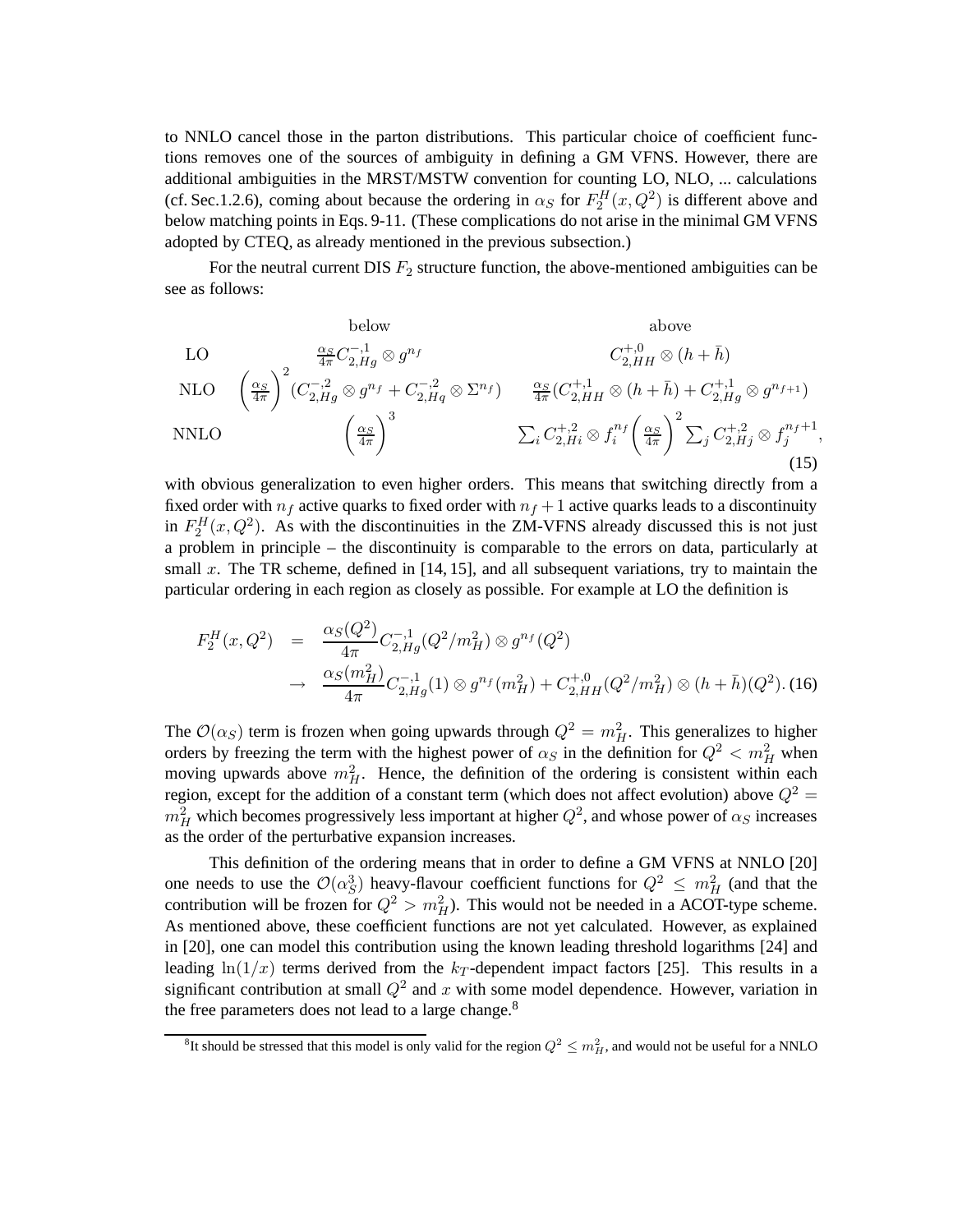The above discussions focused on  $F_2^H$ ; but they mostly apply to  $F_L$  as well. We only need to mention that, with the adoption of the SACOT prescription for heavy-quark initiated contributions (i.e. using the ZM version of the Wilson coefficient),  $F_L^H$  vanishes at order  $\alpha_s^0$  as it does in the TR prescriptions.(This zeroth order coefficient function does appear in some older GM VFNS definitions.) According to the MRST/MSTW convention, the order  $\alpha_s^1$  term of  $F_L$ (both light and heavy flavour) counts as LO, and so on, whereas in the CTEQ convention each relative order is a power of  $\alpha_S$  lower.

The general procedure for the GM VFNS for charged-current deep inelastic scattering can work on the same principles as for neutral currents, but one can produce a *single* charm quark from a strange quark so  $\chi = x(1 + m_c^2/Q^2)$ . However, there is a complication compared to the neutral current case because the massive FFNS coefficient functions are not known at  $\mathcal{O}(\alpha_S^2)$ (only asymptotic limits [27] have been calculated). These coefficient functions are needed in a TR-type scheme at low  $Q^2$  at NLO, and for any GM VFNS at all  $Q^2$  at NNLO. This implies that we can only define the TR scheme to LO and the ACOT scheme to NLO. However, known information can be used to model the higher order coefficient functions similarly to the TR scheme definition to NNLO for neutral currents. A full explanation of the subtleties can be found in [28].

**Scheme variations.** The inclusion of the complete GM VFNS in a global fit at NNLO first appeared in [2], and led to some important changes compared a previous NNLO analysis, which had a much more approximate inclusion of heavy flavours (which was explained clearly in the Appendix of [29]). There is a general result that  $F_2^c(x,Q^2)$  is flatter in  $Q^2$  at NNLO than at NLO, as shown in Fig. 4 of [2], and also flatter than in earlier (approximate) NNLO analyses. This had an important effect on the gluon distribution. As seen in Fig. 5 of [2], it led to a larger gluon for  $x \sim 0.0001 - 0.01$ , as well as a larger value of  $\alpha_S(M_Z^2)$ , both compensating for the naturally flatter evolution, and consequently leading to more evolution of the light quark sea. Both the gluon and the light quark sea were  $6 - 7\%$  greater than in the MRST2004 set [30] for  $Q^2 = 10,000 \text{GeV}^2$ , the increase maximising at  $x = 0.0001 - 0.001$ . As a result there was a 6% increase in the predictions for  $\sigma_W$  and  $\sigma_Z$  at the LHC. This would hold for all LHC processes sensitive to PDFs in this x range, but would be rather less for processes such as  $t\bar{t}$  pair production sensitive to  $x > 0.01$ . This surprisingly large change is a correction rather than a reflection of the uncertainty due to the freedom in choosing heavy flavour schemes and demonstrates that the MRST2004 NNLO distributions should now be considered to be obsolete.

To accompany the MRST 2006 NNLO parton update there is an unofficial "MRST2006 NLO" set, which is fit to exactly the same data as the MRST2006 NNLO set. By comparing to the 2004 MRST set one can check the effect on the distributions due to the change in the prescription for the GM VFNS at NLO without complicating the issue by also changing many other things in the analysis. The comparison of the up quark and gluon distributions for the "MRST2006 NLO" set and the MRST2004 NLO set, i.e. the comparable plot to Fig. 5 of [2] for NNLO, is shown in Fig. 1. As can be seen it leads to the same trend for the partons as at NNLO, i.e. an increase in the small-x gluon and light quarks, but the effect is much smaller –

FFNS at all  $Q^2$  since it contains no information on the large  $Q^2/m_H^2$  limits of the coefficient functions. A more general approximation to the  ${\cal O}(\alpha_S^3)$  coefficient functions could be attempted, but full details would require first the calculation of the  $\mathcal{O}(\alpha_S^3)$  matrix element  $A_{Hg}$ . This more tractable project is being investigated at present [26].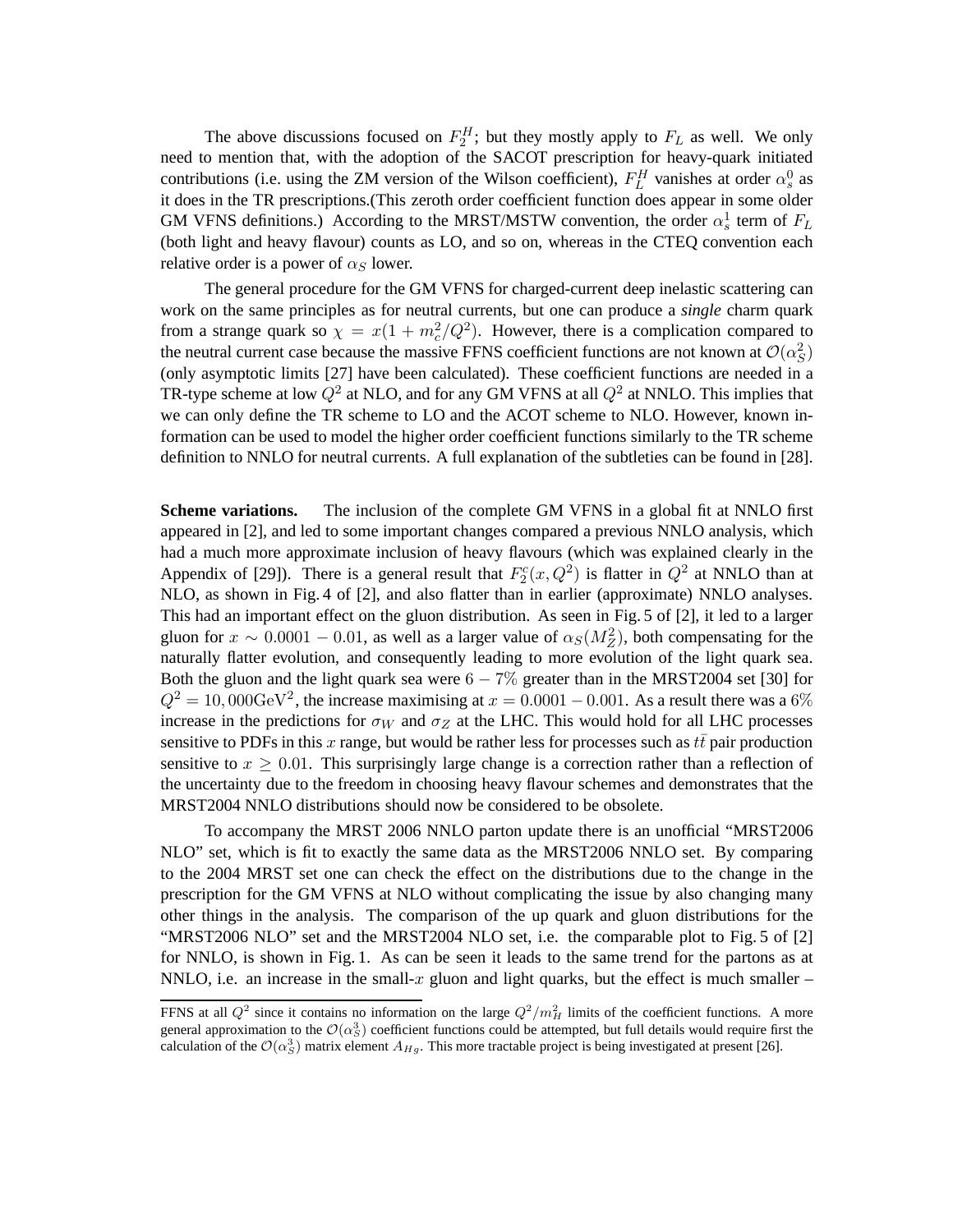

Fig. 1: A comparison of the unpublished "MRST2006 NLO" parton distributions to the MRST2004 NLO distributions. In order to illustrate the significance of the size of the differences, the uncertainty on the MRST2001 distributions is used for the 2004 distributions.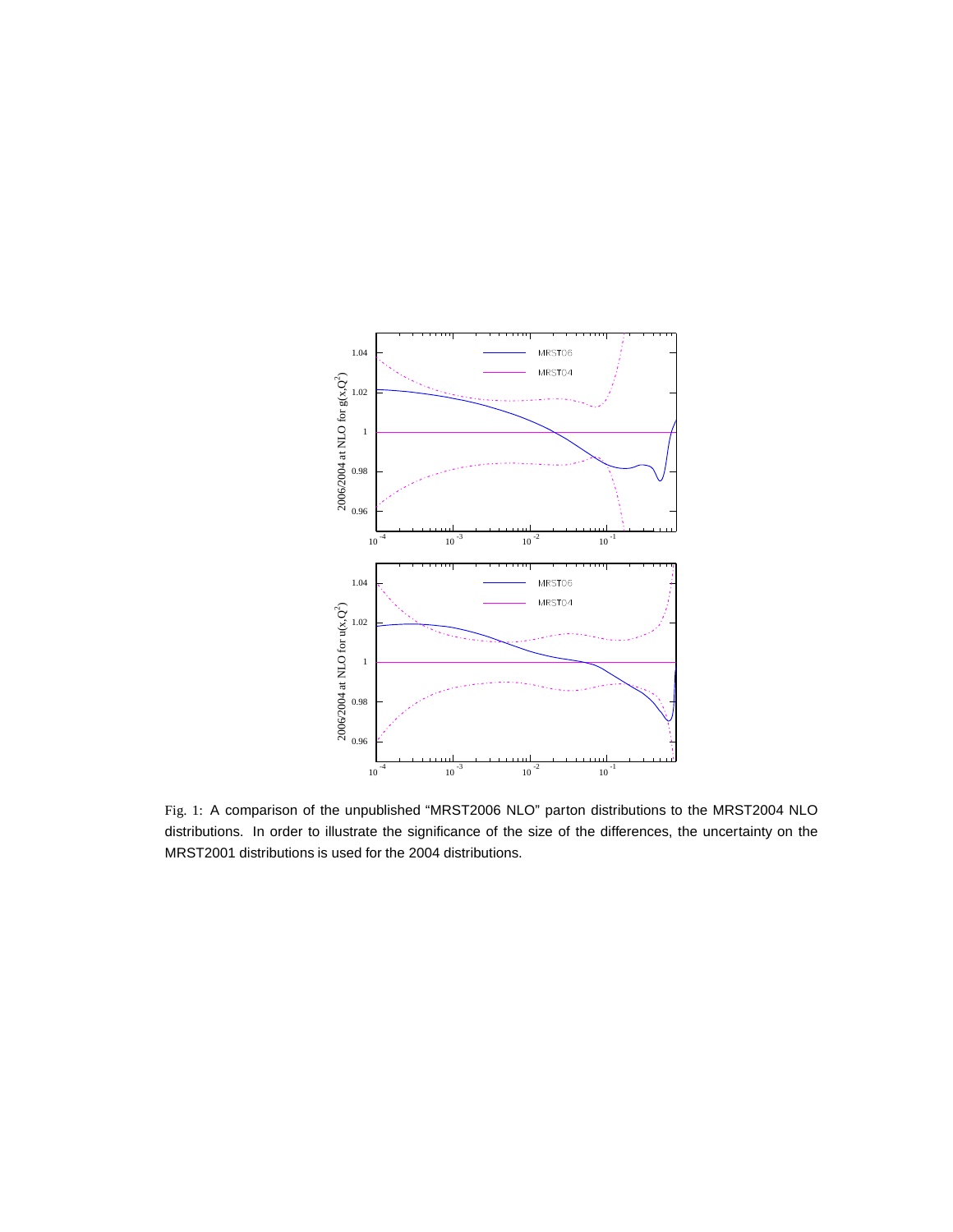a maximum of a 2% change. Also, the value of the coupling constant increases by 0.001 from the 2004 value of  $\alpha_S(M_Z^2) = 0.120$ . From momentum conservation there must be a fixed point and this is at  $x \sim 0.05$ . Hence, W, Z and lighter particle production could be affected by up to 2 − 3%, and very high mass states by a similar amount, but final states similar in invariant mass to  $t\bar{t}$  will be largely unaffected. Hence, we can conclude that the change in our choice of the heavy-flavour coefficient function alone leads to changes in the distributions of up to  $2\%$ . and since the change is simply a freedom we have in making a definition, this is a theoretical uncertainty on the partons, much like the frequently invoked scale uncertainty. Like the latter, it should decrease as we go to higher orders.

## *1.3.6 Comparisons*

We have tried to make clear that both the CTEQ and the MRST/MSTW approaches are consistent with the PQCD formalism with non-zero heavy quark masses  $\{m_H\}$ . In this sense, they are both "valid". In addition, they both adopt certain sensible practises, such as the numerically significant rescaling-variable approach to correctly treat final-state kinematics ( $ACOT-\chi$ ), and the calculationally simplifying SACOT prescription for the quark-parton initiated subprocesses. These common features ensure broad agreement in their predictions. This is borne out by the fact that global QCD analyses carried out by both groups show very good agreement with all available hard scattering data, including the high-precision DIS total inclusive cross sections and semi-inclusive heavy flavor production cross sections; and that the predictions for higher energy cross sections at LHC for the important W/Z production process agree rather well in the most recent versions of these analyses  $[2, 3]$ . Comparisons of experiment for the abundant data on total inclusive cross sections (and the associated structure functions) with theory are well documented in the CTEQ and MRST/MSTW papers. Here we only show the comparison of the recent H1 data sets on cross sections for charm and bottom production [31] to the latest CTEQ and MSTW calculations. This figure illustrates the general close agreement between the two calculations. (Also, see below.)

Because the main source of the differences between the two implementations arise from the different conventions adopted for organizing the perturbative calculation, it is impossible to make a direct (or clear-cut) comparison between the two calculations. By staying with the conventional order-by-order formulation, the CTEQ approach has all the simplicities of the minimal GM VFNS. With the alternative LO/NLO/NNLO organization, the MRST/MSTW approach includes specifically chosen higher-order terms at each stage of the calculation for different physical quantities (e.g.  $F_2^{\text{tot}}, F_L^{\text{tot}}, F_2^{\text{H}}$ , in Secs. 1.3.5) with their associated Wilson coefficients (e.g. Eqs. 15,16). The choices are a matter of taste because, with the same Wilson coefficients (with heavy quark mass) available in the literature (such as [12, 13]), both analyses can be extended to the appropriate order, and they should contain the same information. So far, MRST/MSTW has carried out their analyses to one order higher than CTEQ. In practice, we have seen one comparison of the "NLO" predictions of the two approaches in Fig. 2 that shows remarkable general agreement with each other, and with experimental data. Some expected differences at small-x, due to the higher order term included in the MRST/MSTW calculation are

<sup>9</sup>Some apparent worrying discrepancies in the predictions for the W/Z cross-sections at LHC between [1] and [30] have been superseded by the recent analyses.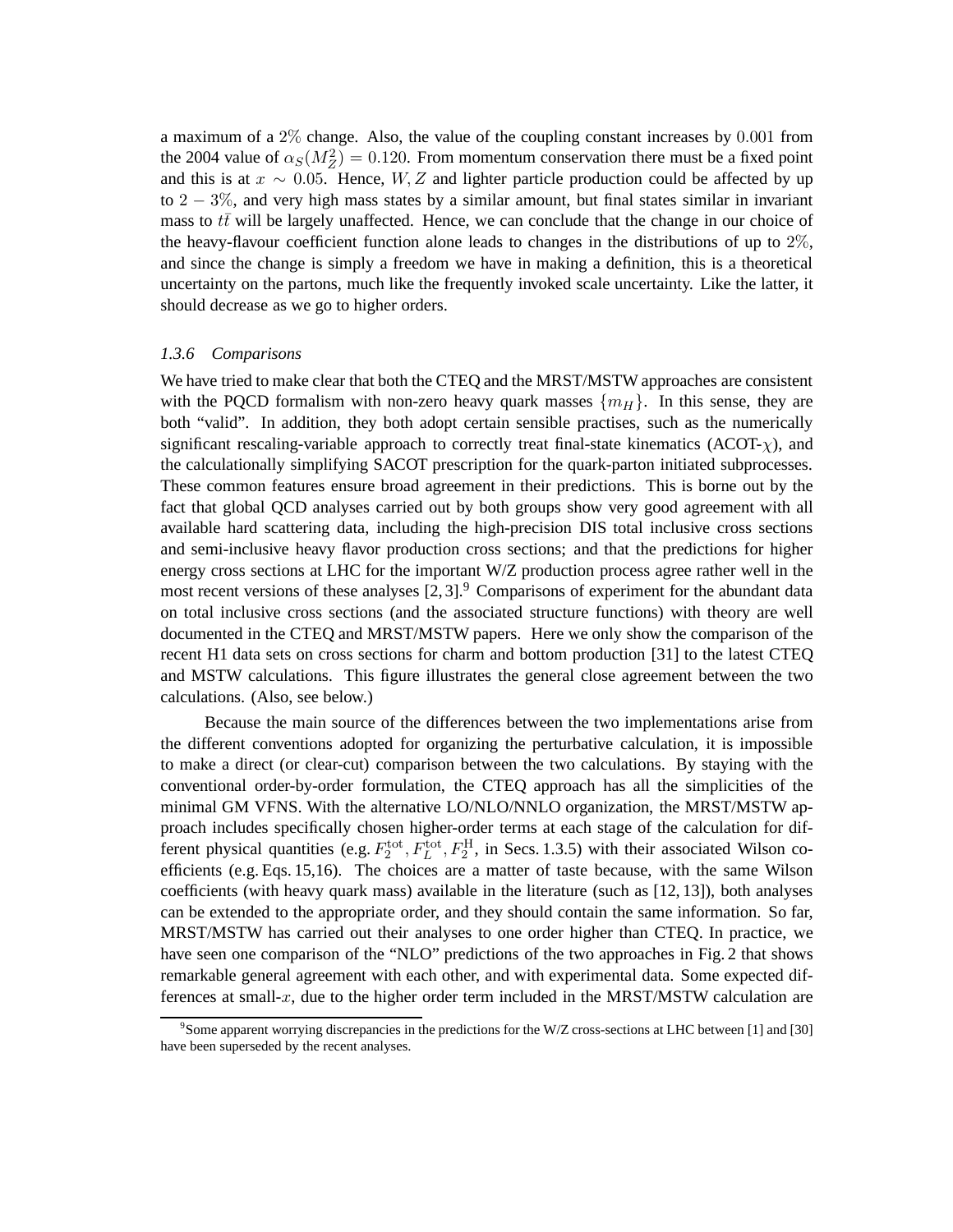

Fig. 2: Comparison of the predictions for  $\tilde\sigma^{c\bar c}(x,Q^2)$  and  $\tilde\sigma^{b\bar b}(x,Q^2)$  compared to preliminary data from H1.

present. Compared to experimental data, the CTEQ curves seem to give a slightly better description of data in this region of difference; but this should not be taken seriously in view of the above discussions. We intend to make a more quantitative study of the differences between the alternative formulations of a GM VFNS and ZM VFNS in a future publication.

## **1.4 Use of Parton Distribution Functions**

Some commonly asked questions in the user community for PDFs are along the lines of: (i) Which available PDF set is most appropriate for my particular calculation? and (ii) If PDF set A was obtained using scheme A (say, ZMVFNS/GMVFNS-MSTW/GMVFNS-CTEQ) do I have to use the same scheme A for my Wilson coefficients (otherwise my calculation would be inconsistent)? Whereas it is impossible to answer all such questions at once, the following observations should provide useful guidelines toward the appropriate answers. Foremost, it is important to bear in mind that in the perturbative approach, all calculations are approximate; hence the goodness of the approximation is the most (or only) relevant consideration. Any fast, or absolute, rules or prescriptions would be misguided.

**\*** For applications at very high energy scales, e.g. most LHC processes, it is perfectly fine to use the ZM formulae for the hard-scattering coefficient *irrespective of the choice of PDF sets* (see below), since the ZM Wilson coefficients are good approximations to the GM ones (valid to  $\mathcal{O}(M^2/Q^2)$  where M represents the typical mass in the relevant parton subprocess—heavy quarks or other produced particles), and the ZM coefficients are much simpler and *much more* readily available.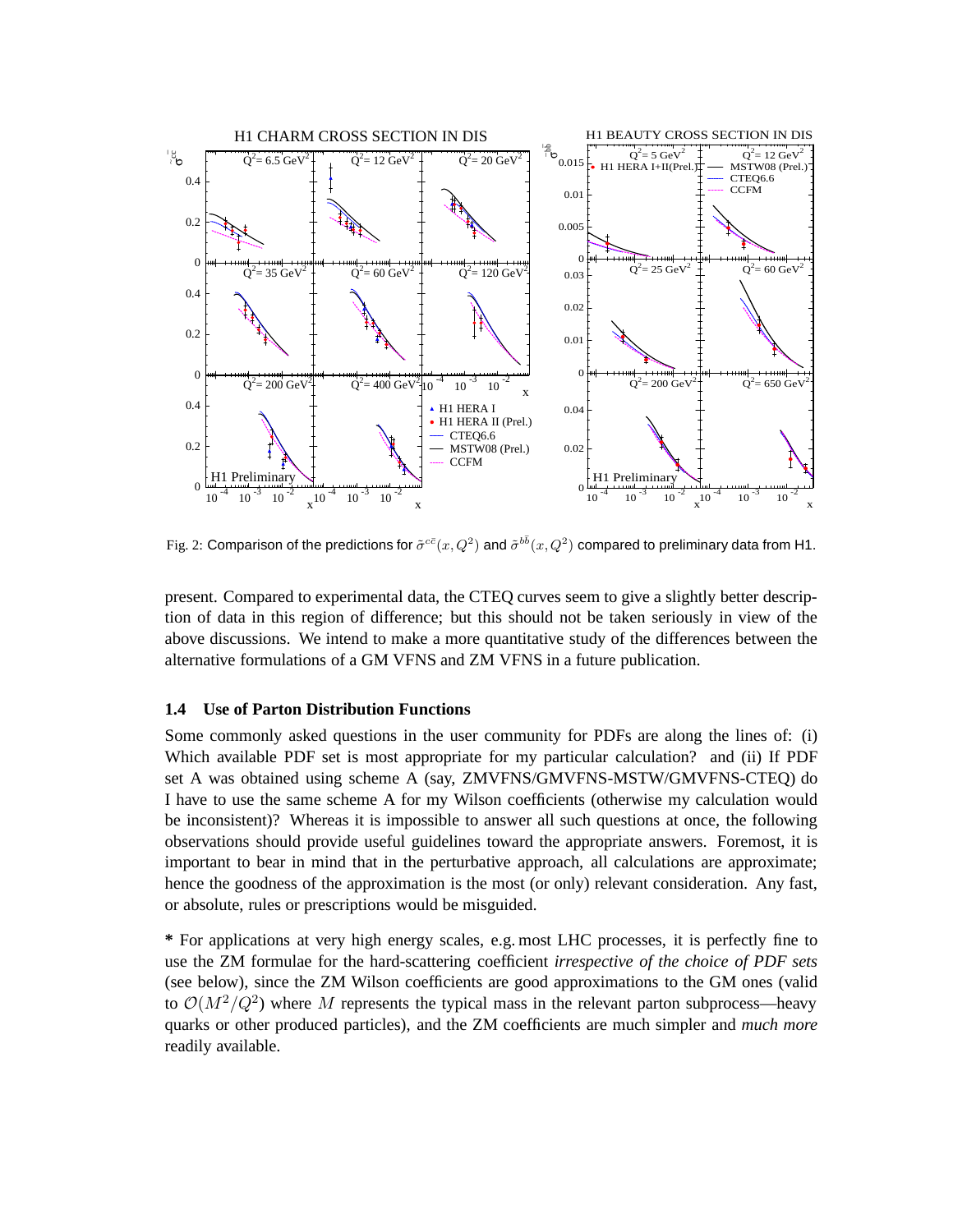On the other hand, for applications involving physical scales  $Q \sim \mathcal{O}(M)$ , such as comparison to precision DIS data at HERA, it is important both to use GM Wilson coefficients, and to ensure that these are consistent with those adopted in generating the PDF set to be used in the calculation.

**\*** For the global analyses that yield the PDF sets, it matters whether the ZM VFNS or GM VFNS scheme is used in the calculation, since a substantial fraction of the input DIS data are in the region where Q is not very large compared to the heavy quark masses  $m_{c,b}$  (the top quark does not play a significant role in these analysis). Thus, the ZM-VFNS and GM VFNS PDFs can differ in some x-range, even if they agree quite well in general (cf. [1]). For example, the widely used CTEQ6.1 (ZM-VFNS) and the most recent CTEQ6.5/CTEQ6.6 (GM VFNS) PDF sets both give excellent fits to the available data, yet the differences (mainly around  $x \sim 10^{-3}$ ) are enough to lead to a  $6\%$  shift in the predictions for cross sections for W, Z and similar mass states at the LHC. Higher mass final states are much less affected.

The above differences arise from two sources: (i) the treatment of final-state counting (Sec. 1.2.3) and phase space (Sec. 1.2.4); and (ii) mass effects in the Wilson coefficients. The first is numerically significant for reasons explained in those sections, and it can potentially be removed to produce an improved ZM VFNS (Sec. 1.3.1).

**\*** The differences between PDFs obtained using different GM VFNS implementations, such as those by CTEQ and MSTW groups discussed in the main part of this review, are much smaller than those between the ZM and GM VFNS. This is because the treatments of final states are similar, and the differences in the Wilson coefficients are much reduced also. The current NLO predictions on  $W/Z$  cross sections at LHC by the CTEQ and MSTW groups, for instance, are within 2% [4].

\* What about single-flavor (say,  $n_f$ ) FFNS PDFs that are commonly believed to be needed for FFNS calculations, such as for heavy flavor production processes? We would like to point out, perhaps surprisingly to many readers, that: (i) with the advent of GM VFNS PDFs, *the FFNS PDFs are not in principle needed* for consistency; and (ii) the use of  $n_f$ -flavor FFNS PDFs in a  $n_f$ -flavor calculation is much *less reliable* than using the GM VFNS (if the latter is available). The reasons for these assertions are fairly easy to see, as we now explain.

First of all, as we emphasized in Sec. 1.2.2, the GM VFNS is, by definition, a composite scheme that *is* the  $n_f$ -FFNS within the region of validity of the latter. In principle one *can* use the GM VFNS PDFs in the FFNS calculations within the region where the FFNS is reliable. (In practice this range of validity (in energy scale  $\mu$ ) extends up to several times  $m_H$ , cf. second to last paragraph of Sec. 1.2.2.) Secondly, since any given  $n_f$ -FFNS has only a limited range of validity (Sec. 1.2.2), the global analysis used to determine any  $n_f$ -FFNS PDF set is inherently a compromise. This compromise is likely to be a fairly bad one for two reasons. Firstly, the limited range of validity implies that only a fraction of the data used in the global analysis can be legitimately applied. If one excludes all the data outside of the region of validity of the theory (not an easily-defined region), the constraining power of the analysis would greatly suffer. If, instead, one includes all the points in the analysis anyway, the PDFs will compensate, much like the case of the fit using the basic ZM VFNS. This can result in a good comparison to data (as in the ZM VFNS [32]), but this is potentially misleading since the compensation is caused by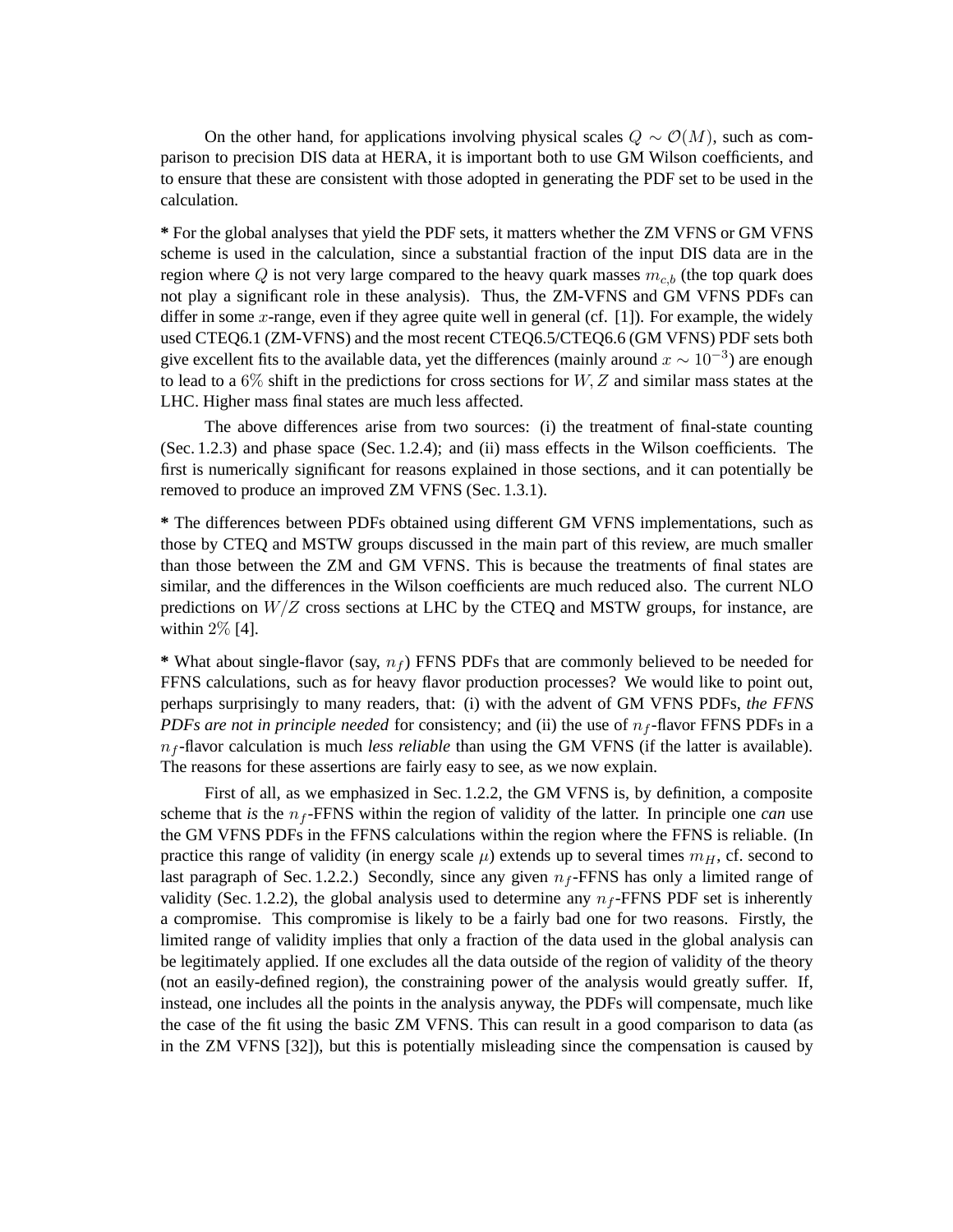the wrong physics. In either of the cases, the PDFs resulting from a fit using the FFNS will be unreliable. Secondly, Wilson coefficients in the FFNS only exist for the DIS process beyond LO, hence the ZM approximation to  $n_f$ -FFNS must be used. We note, although this second point is shared by current GM VFNS analyses, the ZM VFNS approximation to GM VFNS is a much better approximation than that of ZM FFNS to  $n_f$ -FFNS. (For instance, for collider jet data sets, the ZM 3- or 4-flavor calculation would be way-off the correct one. This is not a problem for the GM VFNS case.) These inherent problems motivated an alternative approach to FFNS PDFs in [33]: rather than performing a (imperfect) FFNS global fit, one simply generates them by fixed  $n_f$ -flavor QCD evolution from a set of initial PDFs obtained in an existing (bona fide) GM VFNS global analysis! Because of the different QCD evolution, however, the PDFs will be different from the original GM VFNS ones crossing heavy flavor thresholds; and the fits to the global data will correspondingly deteriorate, particularly for the high precision HERA data sets at higher  $Q^2$ . Thus, these PDFs deviate from truth in a different way. The relative merit between this approach and the conventional FFNS global fits is difficult to gauge because there are no objective criteria for making the assessment.

Returning to the original question that started this bullet item, we can summarize the options available to match PDFs with a FFNS calculation such as HQVDIS [34] for heavy quark production: (i) conventional FFNS PDFs (CTEQ, GRV), suitably updated if necessary [35]; (ii) PDFs generated by FFNS evolution from GM VFNS PDFs at some initial scale  $Q_0$  (MSTW [33], but also can easily be done with CTEQ); or, (iii) simply use the most up-to-date GM VFNS PDFs (MSTW, CTEQ) for all Q. For reasons discussed in the previous paragraphs, each option has its advantages and disadvantages. (i) and even (ii) are theoretically self-consistent, while (iii) is not, e.g. it opens up the akward question of how many flavours to use in the definition of  $\alpha_{\rm S}$ . However, the PDFs in (iii) are intrinsically much more accurately and precisely determined. Hence, in practical terms it is not obvious which would be most "correct".<sup>10</sup> The choice reduces to a matter of taste, and for some, of conviction. The differences in results, obtained using these options, should not be too large, since they are mostly of one order higher in  $\alpha_s$ ; and, in an approximate manner, they define the existing theoretical uncertainty. In principle, an approach that combines the advantages of all three, hence could work the best, would be to use PDFs obtained in the GM VFNS, but with the transition scale  $\mu$ <sub>T</sub> (Sec. 1.2.3) set at a much higher value than  $m_H$  for each heavy flavor threshold. But this option is rather cumbersome to implement (as has been hinted in Sec. 1.2.3), hence has not been done.

**\*** There exists another class of applications, involving multiple-scale processes, such as heavy flavor production at hadron colliders with finite transverse momentum  $p_T$  or in association with  $W/Z$  or Higgs, for which PQCD calculations are more complex than the familiar one-hardscale case, as implicitly assumed above. Since these processes can play an important role in LHC, there has been much discussions, and controversies, in recent literature about the various approaches that may be applied [36]. Both the GM VFNS [37] and FFNS approaches have been advocated [38]. The problem is complex, generally because more than one kind of potentially large logarithms occur in these problems, and they cannot be effectively controlled all at once with some suitable choice of scheme. A detailed discussion is outside the scope of this paper,

 $10$ Although it is certainly better to use a current GM VFNS set of PDFs than an out-of-date FFNS set.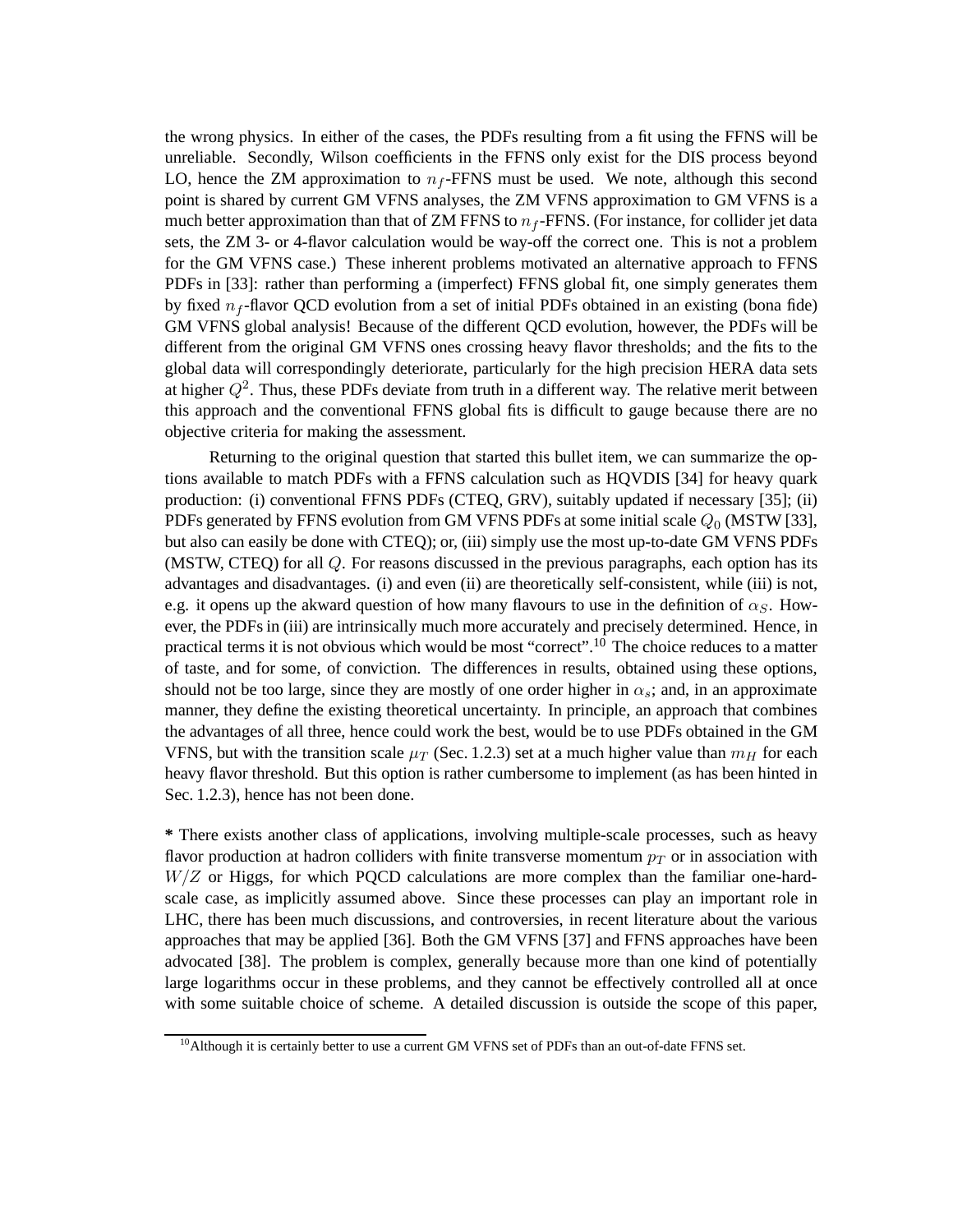although our remark about the FFNS PDFs above could be helpful (and relieve some of the anxieties expressed in the literature).

All in all, for general applications, taking into account all the considerations above, the modern GM VFNS PDF sets are clearly the PDFs of choice.

#### **1.5 Intrinsic Heavy Flavour**

Throughout the above discussions we have made the assumption that all heavy quark flavour is generated from the gluon and lighter flavours through the perturbative QCD evolution, starting from the respective scale  $\mu = m_H$ . This is usually referred to as the *radiatively generated heavy flavor* scenario. From the theoretical point of view, this is reasonable for heavy flavors with mass scale ( $m_H$ ) very much higher than the on-set of the perturbative regime, say  $\sim 1$  GeV. Thus, while this assumption is usually not questioned for bottom and top, the case for charm is less obvious. In fact, the possibility for a non-negligible *intrinsic charm* (IC) component of the nucleon at  $\mu = Q \sim m_c$  was raised a long time ago [39]; and interests in this possibility have persisted over the years. Whereas the dynamical origin of such a component can be the subject of much debate, the phenomenological question of its existence can be answered by global QCD analysis: do current data support the IC idea, and if so, what is its size and shape? This problem has been studied recently by a CTEQ group [40], under two possible scenarios: IC is enhanced at high values of x (suggested by dynamical models such as  $[39]$ ), or it is similar in shape to the light-flavor sea quarks (similar to, say, strange). They found that current data do not tightly constrain the charm distribution, but they *can* place meaningful bounds on its size. Thus, while the conventional radiatively generated charm is consistent with data, IC is allowed in both scenarios. For the model-inspired (large-x) case, the size of IC can be as large as  $\sim$  3 times that of the crude model estimates, though comparison to the EMC  $F_2^c$  data [41] imply contributions somewhat smaller [42]. If such an IC component does exist, it would have significant impact on LHC phenomenology for certain beyond SM processes. For the sea-like IC case, the bound on its size is looser (because it can be easily interchanged with the other sea quarks in the global fits); its phenomenological consequences are likewise harder to pin-point.

From a theoretical point of view, intrinsic heavy flavour and GM VFNS definitions were discussed in [43]. Allowing an intrinsic heavy quark distribution actually removes the redundancy in the definition of the coefficient functions in the GM VFNS, and two different definitions of a GM VFNS will no longer be identical if formally summed to all orders, though they will only differ by contributions depending on the intrinsic flavour. Consider using identical parton distributions, including the intrinsic heavy quarks, in two different flavour schemes. The heavy-quark coefficient functions at each order are different by  $\mathcal{O}(m_H^2/Q^2)$ . This difference has been constructed to disappear at all orders when combining the parton distributions other than the intrinsic heavy quarks, but will persist for the intrinsic contribution. The intrinsic heavy-flavour distributions are of  $\mathcal{O}(\Lambda^2_{QCD}/m_H^2)$ , and when combined with the difference in coefficient functions the mass-dependence cancels leading to a difference in structure functions of  $\mathcal{O}(\Lambda^2_{QCD}/Q^2)$ . It has been shown [7] that for a given GM VFNS the calculation of the structure functions is limited in accuracy to  $\mathcal{O}(\Lambda_{QCD}^2/Q^2)$ . Hence, when including intrinsic charm, the scheme ambiguity is of the same order as the best possible accuracy one can obtain in leading twist QCD, which is admittedly better than that obtained from ignoring the intrinsic heavy flavour (if it exists) as  $Q^2$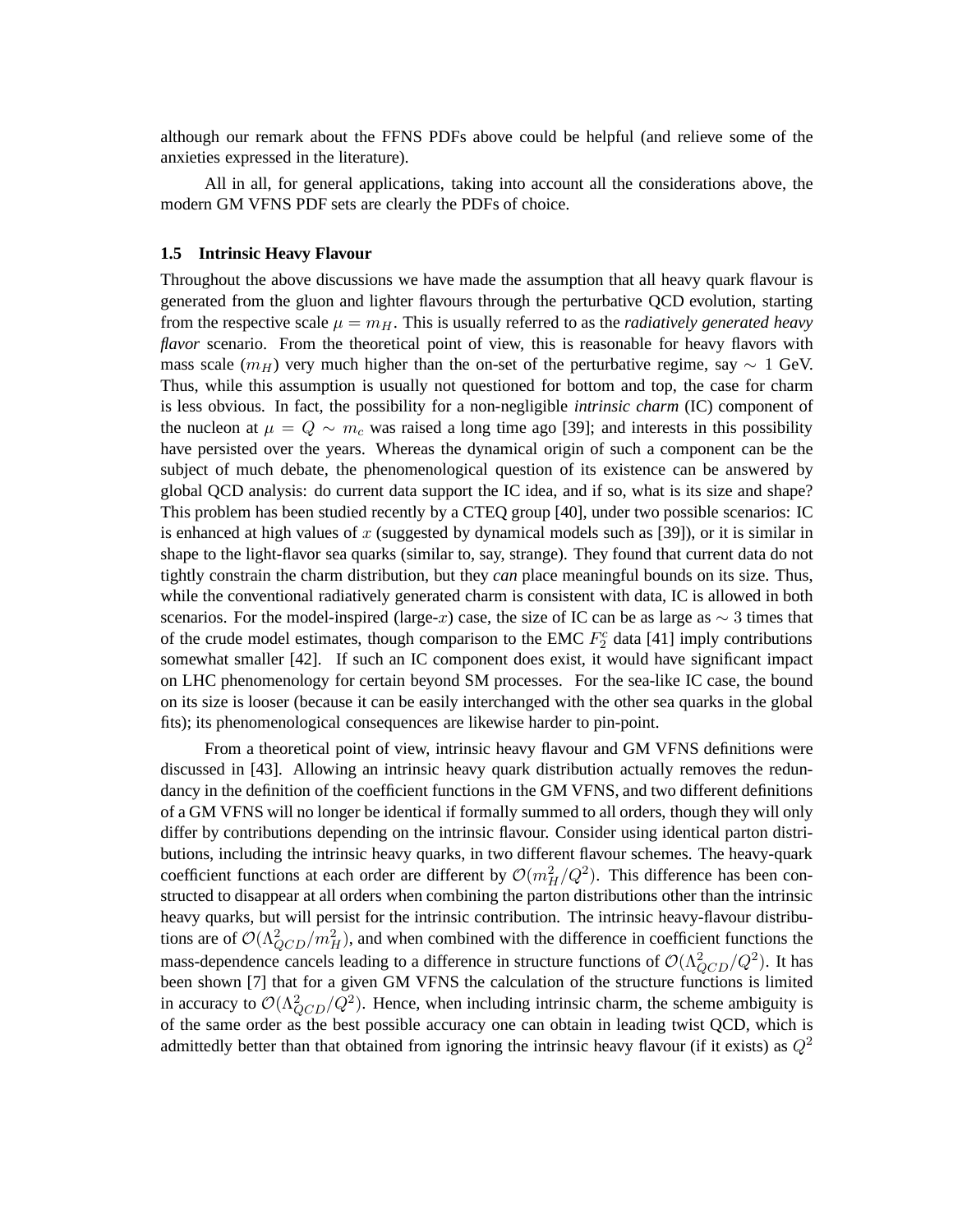increases above  $m_H^2$ . It is intuitively obvious that best accuracy will be obtained from a definition of a GM VFNS where all coefficient functions respect particle kinematics. In fact, the most recent CTEQ and MSTW prescriptions would provide identical contributions to the structure functions from the same intrinsic charm parton distribution.

**Acknowledgements** We thank Matteo Cacciari for his unrelenting efforts to bring about this review on behalf of the Heavy Flavor Workshop of the HERALHC Workshop. We thank our collaborators in CTEQ and MRST/MSTW for collaborations which underlies much of the content of this paper. WKT would like especially to acknowledge the insight provided by John Collins on the theoretical foundation of PQCD with heavy quarks. We also thank Pavel Nadolsky, Fred Olness, Ingo Schienbein, Jack Smith and Paul Thompson for reading the manuscript and making useful comments that brought about improvements in the presentation of the paper.

The work of WKT is supported by the National Science Foundation (USA) under the grant PHY-0354838.

#### **2 Charmed-meson fragmentation functions with finite-mass corrections**

## *Authors: B. A. Kniehl, G. Kramer, I. Schienbein, and H. Spiesberger*

A straight-forward and conventional approach to include heavy-quark mass effects in the theoretical predictions for the production of single heavy-flavor mesons consists in taking into account the non-zero quark mass  $m_h$  in a calculation where only light quarks and the gluon exist in the initial state and the heavy quark is pair-produced in the hard scattering process. Such a scheme is called a fixed-flavor-number scheme (FFNS) and can be implemented, presently, only at NLO. It is reliable in a kinematic region not far above production threshold. At high scales  $\mu$ , however, the presence of logarithmic terms proportional to  $\log(\mu/m_h)$  makes the predictions of a calculation in the FFNS unreliable. These logarithmic terms have to be resummed, which is conventionally done in the so-called zero-mass variable-flavor-number scheme (ZM-VFNS) where the heavy quark is treated as a parton, in addition to light quarks and the gluon. Heavy quark parton distribution functions and fragmentation functions, which are present in this scheme, can absorb the large logarithmic terms and resummation is performed with the help of the DGLAP evolution equations.

The general-mass variable-flavor-number scheme (GM-VFNS) provides a framework for the theoretical description of the inclusive production of single heavy-flavored hadrons, combining virtues of both the FFNS and the ZM-FVNS in a unified approach. It resums large logarithms by the DGLAP evolution of non-perturbative fragmentation functions, guarantees the universality of the latter as in the ZM-VFNS, and simultaneously retains the mass-dependent terms of the FFNS without additional assumptions. It was elaborated at next-to-leading order (NLO) for photo- [45] and hadroproduction [46, 47] and  $e^+e^-$  annihilation [48].

Recent progress in the implementation of the GM-VFNS at NLO allowed us to extract mass-dependent FFs for D-mesons from global fits to  $e^+e^-$  annihilation data [48]. We used experimental data from the Belle, CLEO, ALEPH, and OPAL Collaborations [44]. The fits for  $D^0$ ,  $D^+$ , and  $D^{*+}$  mesons using the Bowler ansatz [49] yielded  $\chi^2/\text{d.o.f.} = 4.03, 1.99$ , and 6.90, respectively. The result of the fit for  $D^+$  mesons is shown in Fig. 3.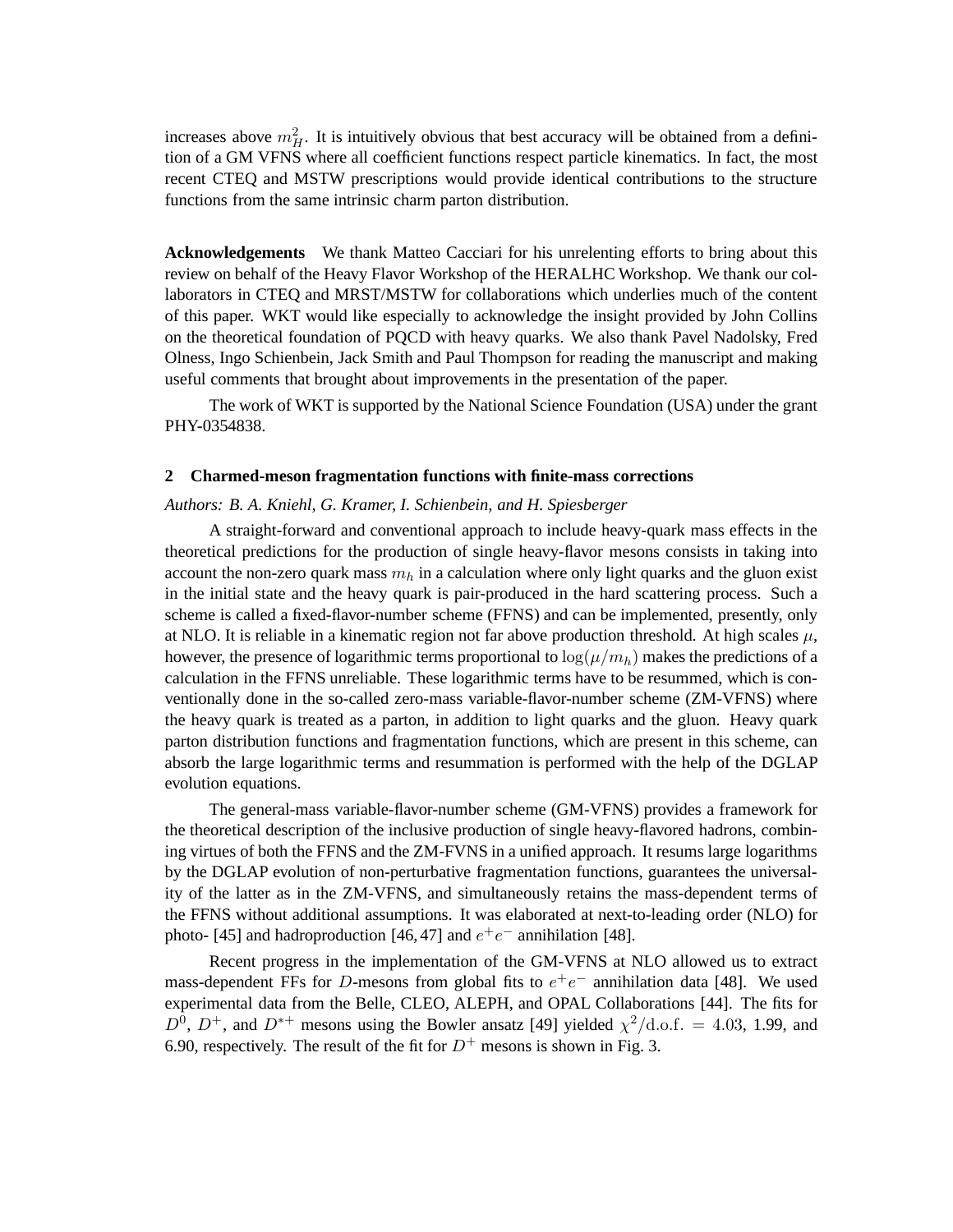

Fig. 3: Comparison of (a) Belle, CLEO, and (b) OPAL data on  $D^+$  mesons [44] with a global fit. The dotted line in panel (b) refers to the c-quark-initiated contribution.



Fig. 4: Comparison of the ALEPH, OPAL, and SLD data on B meson production [50] with a fit for the  $b \to B$  FF.

The significance of finite-mass effects can be assessed through a comparison with a similar analysis in the ZM-VFNS. It turned out that for the experimental conditions at Belle and CLEO, charmed-hadron mass effects on the phase space are appreciable, while charm-quark mass effects on the partonic matrix elements are less important. In Figs. 3(a) and (b), the scaled-momentum distributions from Belle and CLEO and the normalized scaled-energy distributions from OPAL for  $D^+$  mesons are compared to the global fits. The Belle and CLEO data prefer higher values for the average x of the  $c \to D$  FFs. Due to their smaller errors they dominate the global fit, and the ALEPH and OPAL data are less well described. Charmed hadrons may also originate indirectly through the fragmentation of a b quark. Our ansatz includes non-perturbative  $b \to D$ FFs, but these are only weakly constrained by the Belle and CLEO data.

Previous fits of the  $b \rightarrow B$  FFs in the ZM-VFNS [52] were based on  $e^+e^-$  data from ALEPH, OPAL and SLD [50] and used the Kartvelishvili-Likhoded ansatz [53]. As a recent improvement we adjusted the value of  $m_b$  and the energy scale where the DGLAP evolution starts,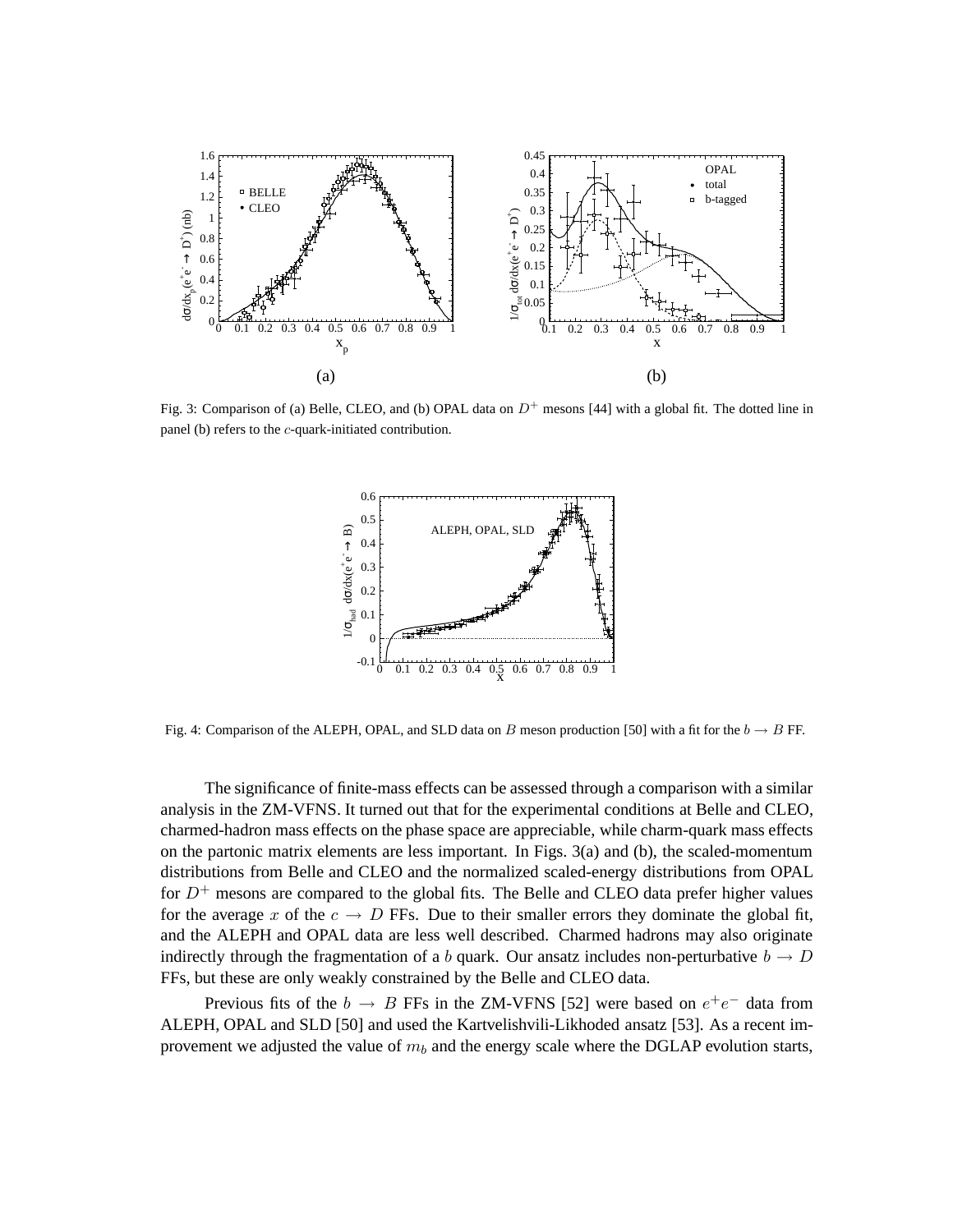

Fig. 5: (a) Comparison of CDF II data [51] on  $D^+$  mesons with the global fit.

to conform with modern PDF sets. The data are well described by the fit, with a  $\chi^2/\text{d.o.f.} =$ 1.495. The result is shown in Fig. 4.

Usage of these new FFs leads to an improved description of the CDF data for charmedmeson production [54] from run II at the Tevatron, as may be seen by comparing Fig. 5(a) in this chapter with Fig. 2(b) of Ref. [47]. Also predictions for  $B$ -meson production agree with CDF II data [51]. Comparing massless and massive calculations, we found that finite- $m_b$  effects moderately enhance the  $p_T$  distribution; the enhancement amounts to about 20% at  $p_T = 2m_b$ and rapidly decreases with increasing values of  $p<sub>T</sub>$ , falling below 10% at  $p<sub>T</sub> = 4m<sub>b</sub>$  (see Fig. 5b). Such effects are thus comparable in size to the theoretical uncertainty due to the freedom of choice in the setting of the renormalization and factorization scales. At higher values of the transverse momentum,  $p_T$ , the predictions of the GM-VFNS and ZM-VFNS approach each other by construction. There, resummation of large logarithms will be important and a FFNS calculation will become inappropriate since it does not resum large logarithms. CDF data reach up to 40 GeV and preliminary data at the highest values of  $p_T$  indicate that resummation of large logarithmic terms will be necessary to obtain a reasonable description of experimental results.

## **3 Fragmentation of heavy quarks with an effective strong coupling constant**

#### *Authors: G. Corcella and G. Ferrera*

We describe a model to include non-perturbative corrections to heavy-quark fragmentation, based on next-to-next-to-leading logarithmic threshold resummation and an effective QCD coupling constant not containing the Landau pole. Comparison with experimental data is also presented.

The hadronization of partons into hadrons cannot be calculated from first principles, but it is usually described in terms of phenomenological models, containing few parameters which need to be tuned to experimental data. In this paper we propose a different approach to describe heavy-quark (bottom and charm) fragmentation in  $e^+e^-$  processes: we use a non-perturbative model [55,56] including power corrections via an effective strong coupling constant, which does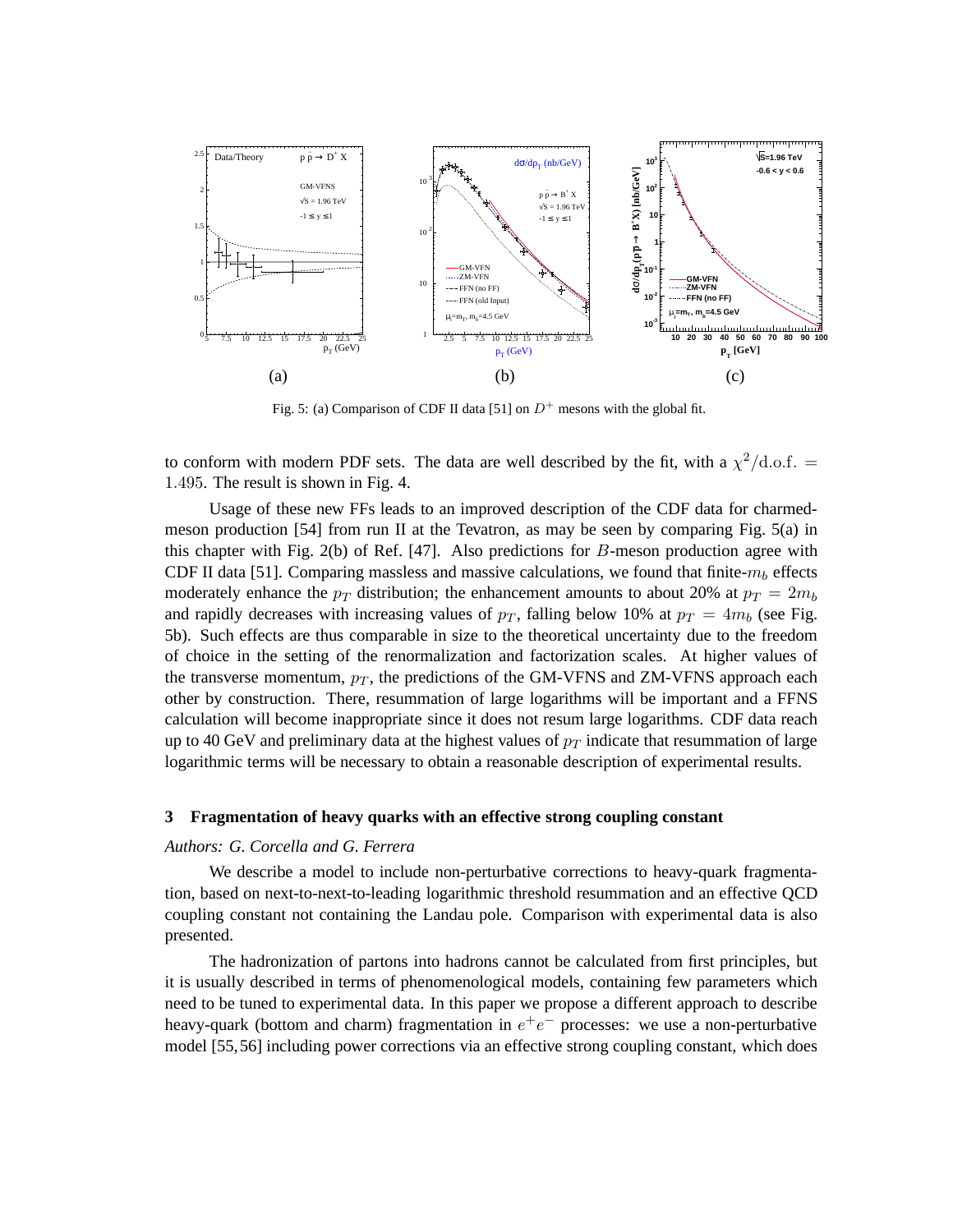not exhibit the Landau pole. The interesting feature of such a model is that it does not contain any extra free parameter to be fitted to the data, besides the ones entering in the parton-level calculation. In  $[57, 58]$  such a model was also employed in the framework of  $B$ -meson decays and it was found good agreement with the experimental data. Moreover, it was even possible to extract  $\alpha_S(m_Z)$  and the Cabibbo-Kobayashi-Maskawa matrix element  $|V_{ub}|$  from such data [57, 58]. In the following, we shall consider heavy-quark production in  $e^+e^-$  annihilation, in particular b- and c-quark production at LEP. In [56], charm-quark fragmentation at the  $\Upsilon(4S)$ resonance was also investigated.

The perturbative fragmentation approach [59], up to power corrections, factorizes the energy distribution of a heavy quark as the convolution of a process-dependent coefficient function, associated with the emission off a massless parton, and a process-independent perturbative fragmentation function, expressing the transition of the light parton into a heavy quark. The heavy-quark spectrum reads:

$$
\frac{1}{\sigma} \frac{d\sigma}{dx}(x, Q, m_q) = C(x, Q, \mu_F) \otimes D(x, \mu_F, m_q) + \mathcal{O}\left((m_q/Q)\right). \tag{17}
$$

where  $Q$  is the hard scale of the process,  $x$  is the heavy-quark energy fraction in the centre-ofmass frame, i.e.  $x = \frac{2E_q}{Q}$  $\frac{E_q}{Q}$ , and  $\mu_F \sim Q$  is the factorization scale.

The perturbative fragmentation function follows the DGLAP evolution equations. As in [55, 56], we use coefficient function and initial condition at next-to-leading order (NLO) and solve the DGLAP equations with a NLO kernel  $^{11}$ . This way, one resum the large mass logarithms  $\sim \ln(Q^2/m_q^2)$  in the next-to-next-to-leading logarithmic approximation [59]. Furthermore, both coefficient function and initial condition contain terms,  $\sim 1/(1-x)_{+}$  and  $\sim [\ln(1-x)/(1-x)]_{+}$ , enhanced when  $x$  approaches 1, which corresponds to soft- or collinear-gluon radiation. One needs to resum such contributions to all orders to improve the perturbative prediction (threshold resummation) [60]. In our analysis, we implement threshold resummation in the next-to-next-toleading logarithmic (NNLL) approximation. following the general method of [61, 62].

Let us now briefly discuss the phenomenological model which includes non-perturbative power corrections through an effective QCD coupling [55–57, 63]. We start by constructing a general analytic QCD coupling  $\bar{\alpha}_S(Q^2)$  from the standard one, by means of an analyticity requirement:  $\bar{\alpha}_S(Q^2)$  is defined to have the same discontinuity as the standard coupling and no other singularity [64]. The coupling constant constructed in this way exhibits no Landau pole, which is subtracted by a power correction, while it has the same discontinuity as the standard one for  $Q^2 < 0$ , related to gluon branching. As discussed in [55], since heavy quark fragmentation is a time-like process, we have to include the absorptive parts of the gluon polarization function into the effective coupling: that amounts to a resummation of constant terms to all orders. As detailed in [55, 56], the effective time-like coupling  $\tilde{\alpha}_S(Q^2)$  is thus given by an integral over the discontinuity of the gluon propagator, with the analytic coupling  $\bar{\alpha}_S(Q^2)$  entering in the integrand function. At one-loop, for example, one obtains the following effective time-like coupling constant:

$$
\tilde{\alpha}_S(Q^2) = \frac{1}{\beta_0} \left[ \frac{1}{2} - \frac{1}{\pi} \arctan\left(\frac{\log(Q^2/\Lambda^2)}{\pi}\right) \right].
$$
\n(18)

 $<sup>11</sup>$ One could go beyond such a level of accuracy and include next-to-next-to-leading order (NNLO) corrections to</sup> the coefficient function, initial condition and to the non-singlet splitting functions.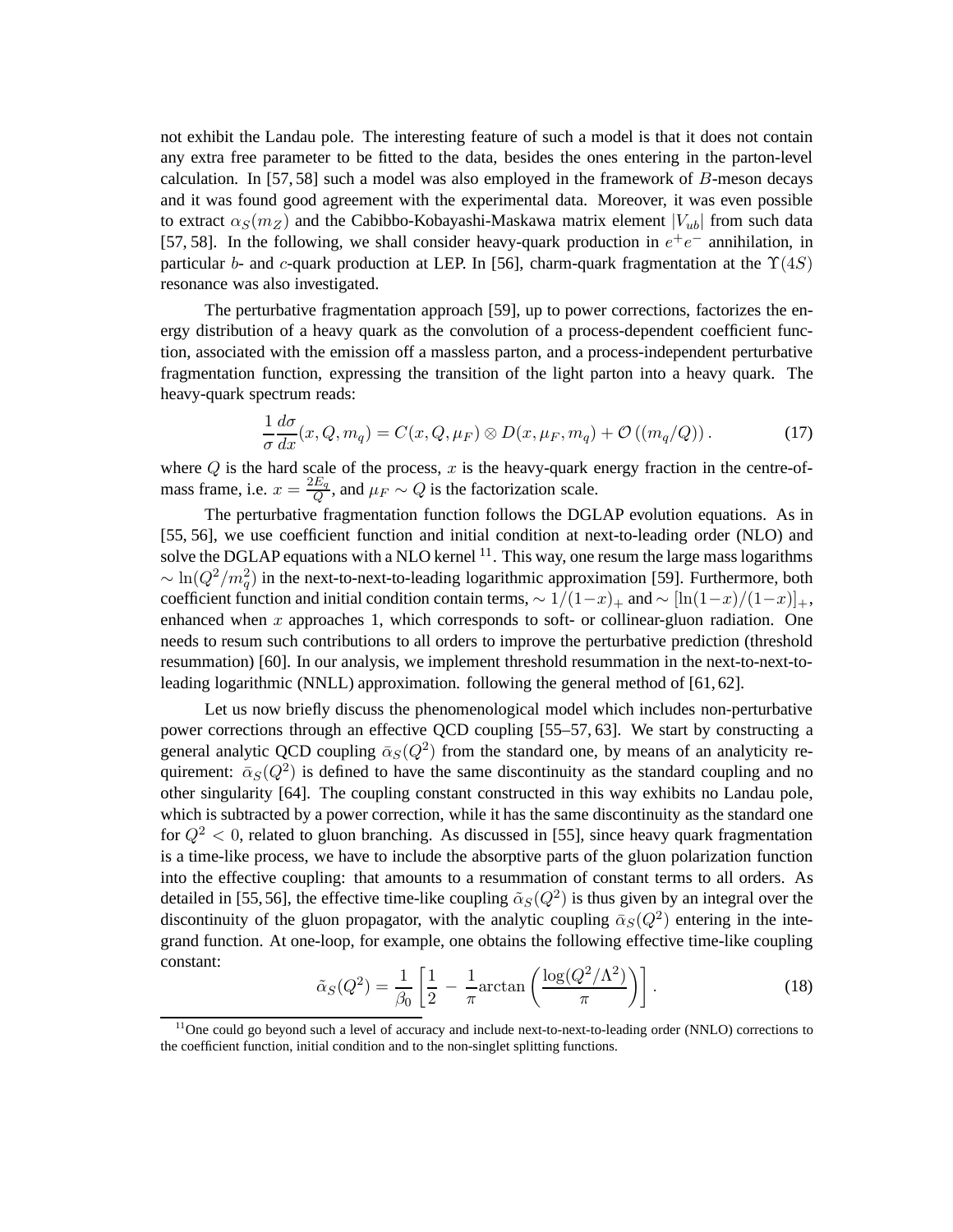Our model simply replaces the standard  $\alpha_S(Q^2)$  with the effective time-like coupling constant. As in [55,56],  $\tilde{\alpha}_S(Q^2)$  is evaluated up to NNLO, i.e. three-loop accuracy. We stress that, even if our model does not contain any free parameter to be fitted to data, we had to choose among possible different prescriptions, mostly concerning the low-energy behaviour of the effective coupling constant. The model presented in [55, 56] is the one which best describes the experimental data.

In Fig. 6 we compare the predictions of the effective-coupling model with experimental data from ALEPH [65], OPAL [66] and SLD [67] on B-hadron production at the  $Z^0$  pole, and from ALEPH on  $D^{*+}$  production [68]. We learn from the comparison that our model, without introducing any tunable parameter, manages to give a good description of the experimental data. As discussed in [55,56], even the moments of the B- and D-hadron cross section are reproduced quite well.

In summary, we managed to construct a simple non-perturbative model which is able to describe data from rather different processes, namely B-decays and bottom/charm fragmentation, involving pretty different hard scales. We believe that such results are highly non trivial and that our model deserves further extension to hadron-collider physics. This is in progress.



Fig. 6: Results on bottomed (left) and charmed (right) hadron production (solid line), according to the effectivecoupling model, compared with the pure parton-level calculation (dashes) and with experimental data.  $x_i$  is the hadron ( $j = B, D$ ) or quark ( $j = b, c$ ) energy fraction at the  $Z^0$  pole.

#### **4 Infrared safe determination of jet flavour: theory and applications**

*Author: A. Banfi and G. Zanderighi*

### **4.1 Problems in defining the flavour of a jet**

Jets are so far the best-known way to map a complicated event, characterised by a high particle multiplicity, to a simpler one made up of a small number of clusters of particles, *jets*, whose energy-momentum flow is close to that of the original event. By "close to" we mean that jets have to be infrared and collinear (IRC) safe objects, that is their momenta should not change after an extremely soft particle has been added to the event or if any of the particles in the event splits into a quasi-collinear pair. With this requirement jet cross sections can be safely computed in perturbative (PT) QCD. Furthermore, given a partonic event, any IRC safe jet algorithm, in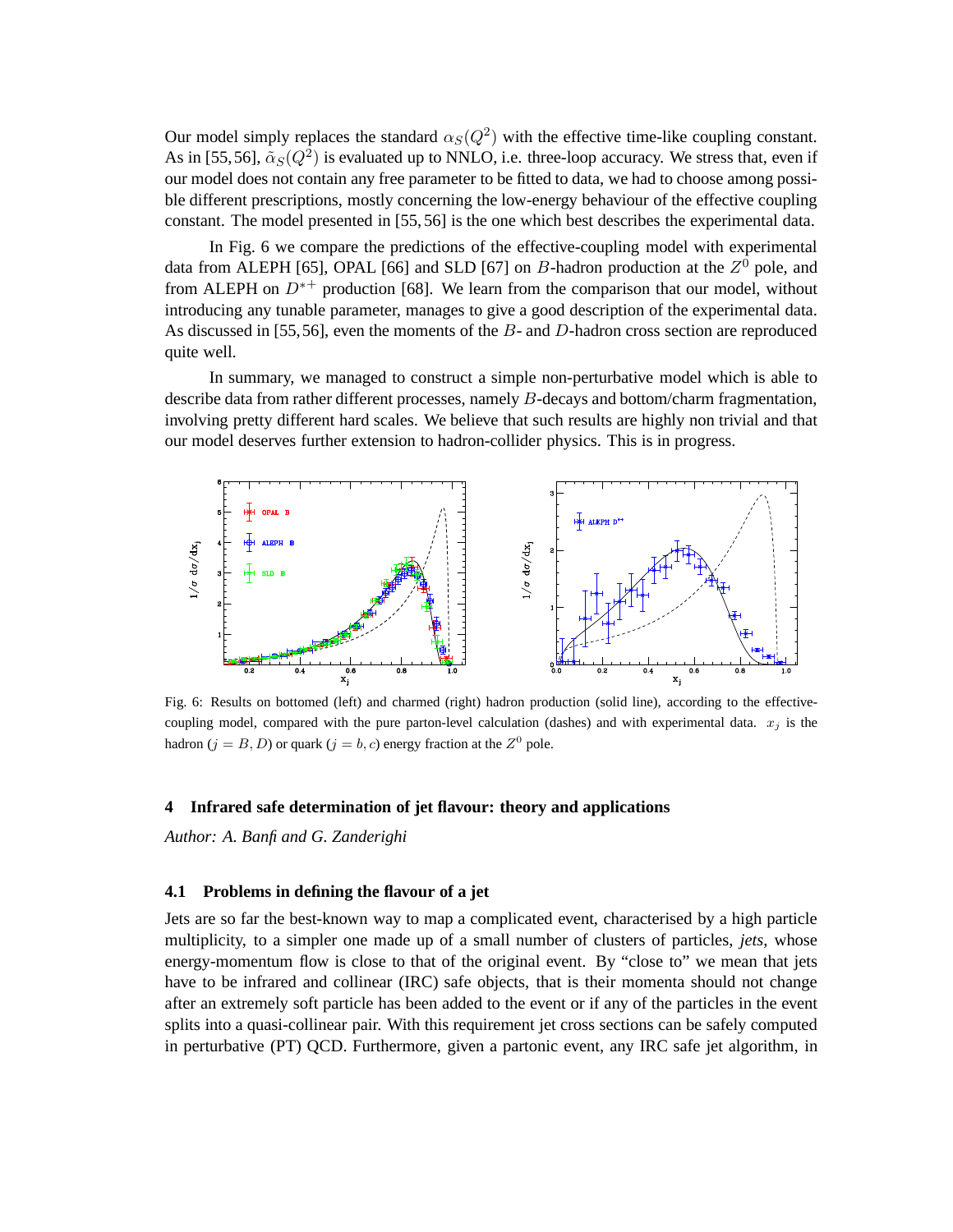the soft/collinear limit, does provide a unique mapping to the underlying hard event.<sup>12</sup> It is interesting to investigate whether jet algorithms can be extended so as to define also the flavour of a jet. More precisely, suppose we have a hard event and a new event obtained from the hard event via an arbitrary number of soft emissions and/or collinear splittings. Is it possible to cluster the new event into jets, such that not only the momenta, but also the flavour of the jets, are equal to those of the particles constituting the original hard event?

Attempts to answer this questions have been performed by different experimental groups, whose definitions of jet flavour are based either on the kinematical properties [69] or on the charge of a jet [70]. Although of considerable practical usefulness, these procedures all suffer from IRC unsafety (see [71] for a discussion on this point).

To see where IRC safety problems may arise we need first to introduce our definition of jet flavour. The flavour of a jet is defined as a  $n_f$ -dimensional vector containing in the entry f the net number of quarks (number of quarks minus number of antiquarks) of flavour  $f$ . A gluon jet will have a flavour vector in which all entries are zero. A clear source of IR unsafety is gluon splitting into a quark and an antiquark that are recombined with different jets, thus changing the underlying jet flavour. At next-to-leading order (NLO), the only singular contribution occurs when the quarks are collinear. In this case, the  $q\bar{q}$  pair is always recombined in the same jet by any IRC safe jet-algorithm, and the resulting jet flavour is also IRC safe. Starting from the next perturbative order however a soft large-angle gluon splitting may produce a q and  $\bar{q}$  which are both soft but may not be collinear. Therefore the two fermions can be clustered into two different jets, thereby modifying the flavour of those hard jets. In the next section we will analyse specifically the  $k_t$  algorithm, show that its standard version is not IR safe with respect to the jet flavour, and we will see how it can be modified to achieve an IR safe jet-flavour algorithm.

### **4.2 IR safe jet-flavour algorithms at parton level**

Let us see how a jet-flavour algorithm should work in the specific case of  $e^+e^-$  annihilation into hadrons. There we consider close-to-Born events with a hard  $q\bar{q}$  pair accompanied by an arbitrary number of soft/collinear partons. One of such configurations is represented in fig. 7. It contains a hard  $q\bar{q}$  pair (at the bottom of each diagram) accompanied by a soft gluon and a soft  $q\bar{q}$  pair originated by the splitting of a large-angle gluon. If one applies the  $k_t$  algorithm [72–74] to such a configuration, to all pairs of particles  $p_i, p_j$  one associates a distance

$$
d_{ij} = 2(1 - \cos \theta_{ij}) \times \min\{E_i^2, E_j^2\},\tag{19}
$$

and clusters together the pair whose  $d_{ij}$  is minimum. The resulting set of distances is represented in the picture on the left hand side of fig. 7, where a thick line represents a large distance, while small distances are represented by thin lines. The only large distance obtained with the traditional  $k_t$  algorithm is that between the hard  $q\bar{q}$  pair, while all other distances are small. This is because all other pairs involve at least one soft parton and the distance in eq. (19) depends on the energy of the softest particle only. Looking in particular at the soft q and  $\bar{q}$ , they can be clustered in different jets thus giving either a couple of gluon jets or two multi-flavoured jets, i.e. not corresponding

 $12$ Beyond the soft/collinear limit, such a mapping is intrinsically ambiguous due to the presence of interference terms.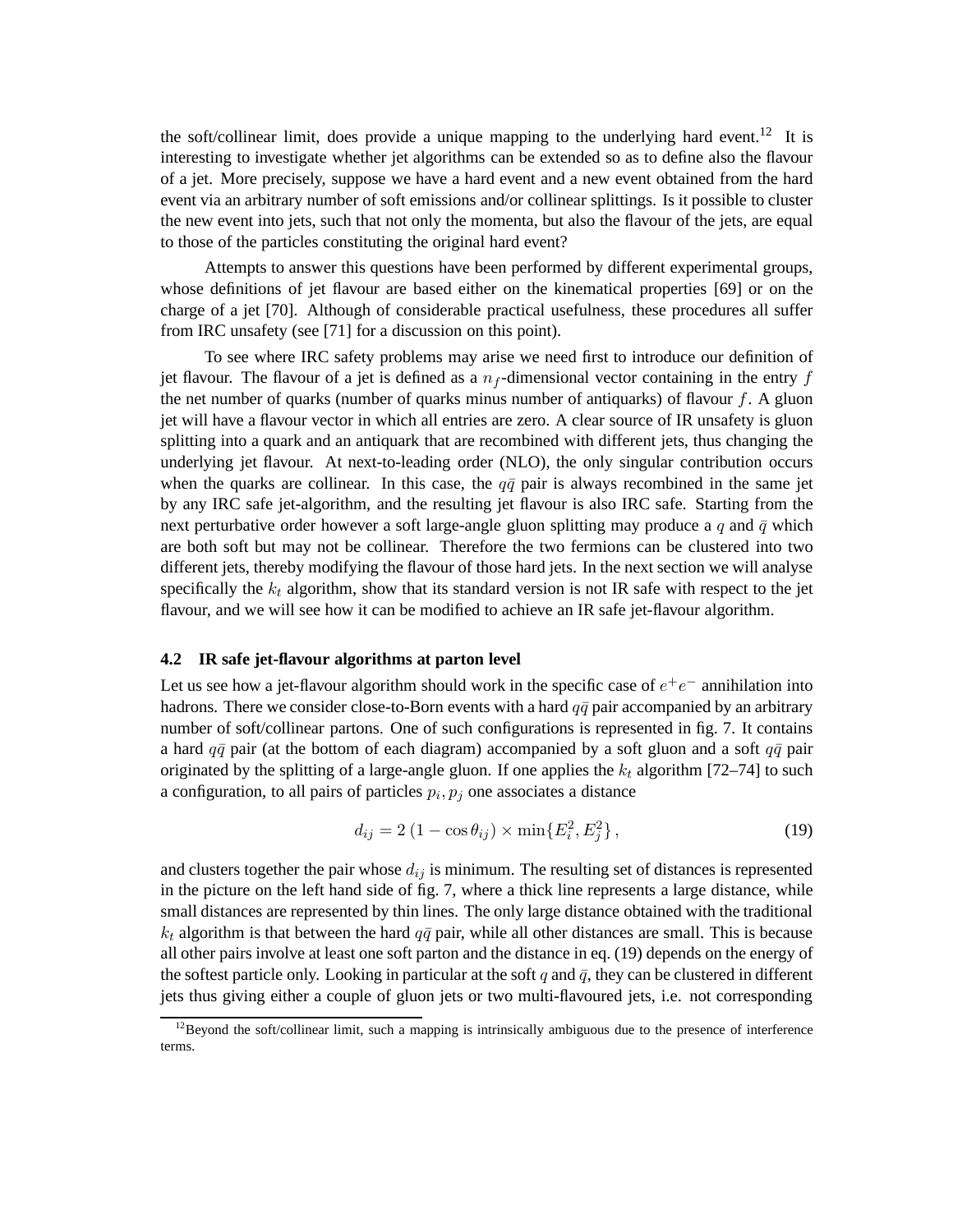

Fig. 7: Pictorial representation of recombination distances for a sample partonic final state in  $e^+e^-$  annihilation in the case of the traditional  $k_t$  algorithm (left) and a  $k_t$ -flavour algorithm (right).

to any QCD parton. The latter case can be eliminated by allowing only recombinations of  $q\bar{q}$ pairs of the same flavour, but the problem of generating fake gluon jets remains. The origin of the problem is that the distance in eq. (19) is modelled so as to compensate the soft and collinear divergence in the matrix element for gluon emission. The  $q\bar{q}$  splitting probability has no soft divergence, so that, without endangering the IRC safety of the algorithm, one could modify the distance in eq. (19) as follows:

$$
d_{ij} = 2 (1 - \cos \theta_{ij}) \times \begin{cases} \min\{E_i^2, E_j^2\} & \text{softer of } i, j \text{ flavours,} \\ \max\{E_i^2, E_j^2\} & \text{softer of } i, j \text{ flavoured.} \end{cases}
$$
(20)

What happens in this case is represented in the picture on the right-hand side of fig. 7, where the new distances are highlighted in red. There, the distance between the soft  $q\bar{q}$  pair is still small, what becomes large is the distance between either of the two and the hard  $q\bar{q}$ pair. In this way soft  $q\bar{q}$  pairs are first recombined together, and only after recombination is the resulting gluon jet recombined with other hard jets. It can be proven that with this modification the resulting flavour determination is IRC safe to all orders in perturbation theory [71].

One can generalise eq. (20) to hadron hadron collisions, defining for each pair of particles a distance parameterised by a jet radius R:

$$
d_{ij} = \frac{\Delta R_{ij}^2}{R^2} \times \begin{cases} \min\{p_{t,i}^2, p_{t,j}^2\} & \text{softer of } i, j \text{ flavours,} \\ \max\{p_{t,i}^2, p_{t,j}^2\} & \text{softer of } i, j \text{ flavour,} \end{cases}
$$
(21)

where  $\Delta R_{ij}^2$  is any collinear safe distance in the rapidity-azimuth y- $\phi$  plane, for instance  $(y_i (y_j)^2 + (\phi_i - \phi_j)^2$ . Furthermore, to obtain a full flavour determination, one has to add a distance between each particle and the two beams B and  $\bar{B}$  at positive and negative infinite rapidity respectively. This is achieved by introducing a rapidity dependent transverse momentum for each beam  $p_{t,B}(y), p_{t,\bar{B}}(y)$ , and defining

$$
d_{iB} = \begin{cases} \min\{p_{t,i}^2, p_{t,B}^2(y_i)\} & i \text{ flavours,} \\ \max\{p_{t,i}^2, p_{t,B}^2(y_i)\} & i \text{ flavoured,} \end{cases} \tag{22}
$$

and analogously for  $d_{i\bar{B}}$ . The beam hard scales  $p_{t,B}(y)$  and  $p_{t,\bar{B}}(y)$  have to be constructed in such a way that emissions collinear to B or  $\bar{B}$  get recombined with the right beam, and that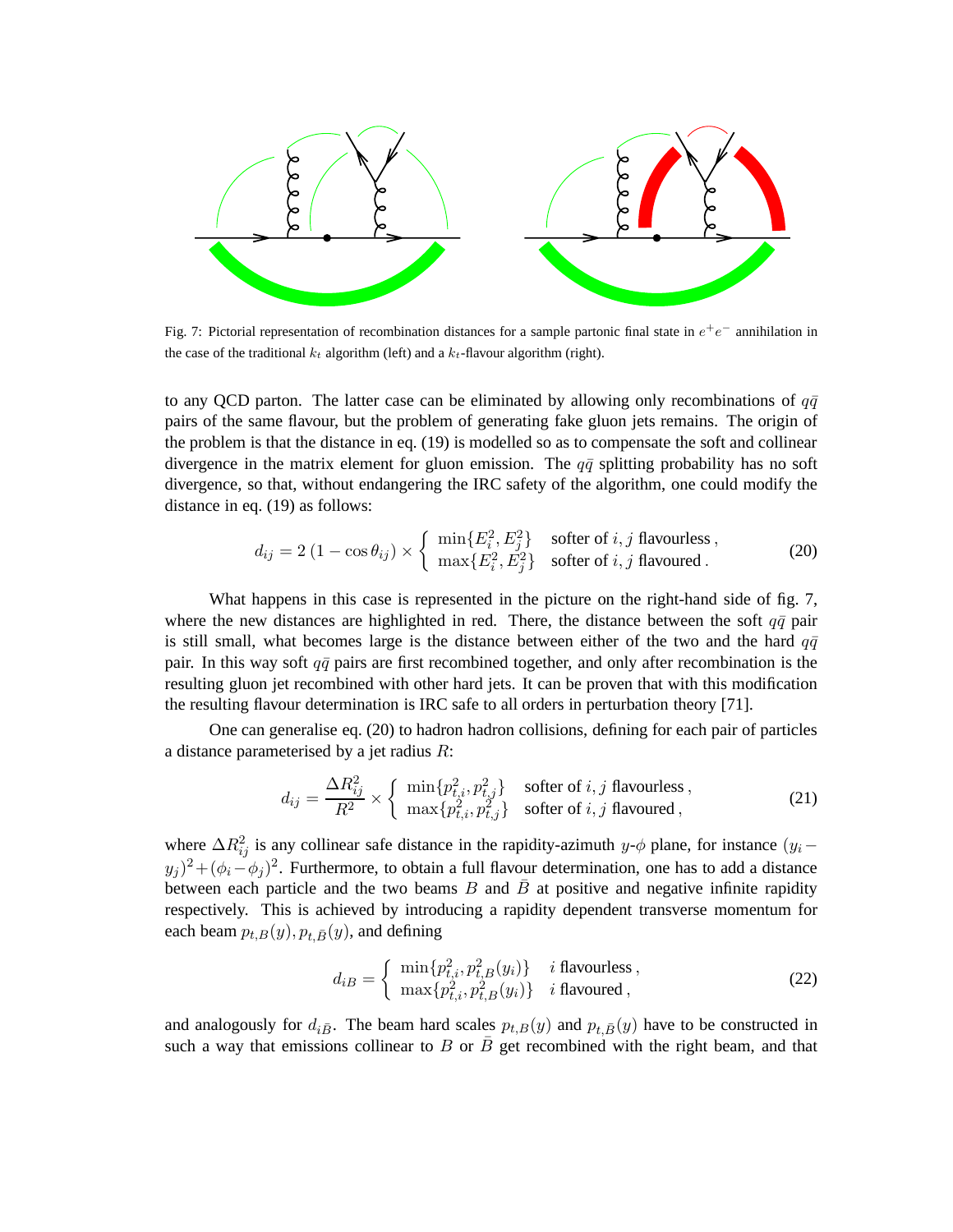$p_{t,B}(y)$  and  $p_{t,\bar{B}}(y)$  approach the hard scale of the event for central emissions. This is achieved for instance by defining

$$
p_{t,B}(y) = \sum_{i} p_{ti} (\Theta(y_i - y) + \Theta(y - y_i) e^{y_i - y}),
$$
  
\n
$$
p_{t,\bar{B}}(y) = \sum_{i} p_{ti} (\Theta(y_i - y) e^{y - y_i} + \Theta(y - y_i)).
$$
\n(23)

If applied at parton level, these jet-flavour algorithms have two main applications. First of all they can be used in a NLO calculation to assign each event to an underlying Born subprocess. This is needed to correctly merge real and virtual contributions when matching NLO and resummed calculations [75]. A second application of jet-flavour algorithms is the combination of parton showers and matrix elements [76, 77]. For instance, in the CKKW approach [76], the correct Sudakov form factor to be associated to each event is decided only after having clustered the event into jets. This Sudakov form factor depends on the colour charge of the hard emitters, and is therefore correctly computed only if a flavour has been properly (i.e. in a IRC safe way) assigned to each jet.

At hadron level, in general, it is not sensible to distinguish quarks and gluons. However, there is a case in which the flavour algorithm can be successfully applied also at hadron level, that is in the case of heavy flavour production. There all hadrons containing a heavy quark (of the selected flavour) are treated as flavoured, while all other hadrons are considered flavourless. As we will see in the next section, an IRC safe jet-flavour algorithm can thus be exploited to obtain accurate QCD predictions for b-jet cross sections.

### **4.3 Accurate QCD predictions for** b**-jet cross sections**

A basic measurement in b production in hadronic collisions is b-jet transverse momentum spectra. Experimentally a b-jet is defined as any jet containing at least one b-flavoured hadron [78]. It is clear that such a definition is collinear unsafe, because any jet containing a  $b\bar{b}$  pair, which should be considered a gluon jet, would be classified as a quark jet. This gives rise to collinear singular contributions if the  $b\bar{b}$  pair arise from a gluon collinear splitting. The resulting collinear singularity is regularised by the b-quark mass, giving rise to large logarithms at most of relative order  $\alpha_s^n \ln^{2n-1}(p_t/m_b)$ . These gluon splitting (GSP) processes constitute the dominant source of b-jets at the Tevatron. This is awkward since jets from GSP do not even correspond to one's physical idea of a b-jet. There are two other production channels, flavour excitation (FEX) and flavour creation (FCR). In FEX one of the constituents of a produced  $b\bar{b}$  pair is collinear to the beam, while the other builds up the  $b$ -jet. This process also contains collinear singularities, which at all orders give rise to terms  $\alpha_s^n \ln^n(p_t/m_b)$ . FCR is the process in which a  $b\bar{b}$  pair is produced directly in the hard scattering. Although, due to interference, these three processes are mixed together, they can be cleanly separated in the soft/collinear limit. All current fixedorder programs with a massive b implement only FCR at NLO [79, 80], while GSP and FEX are only LO processes. This results in K-factors (NLO/LO) and renormalisation and factorisation scale dependence that are far larger than is expected from NLO calculations, as can be seen in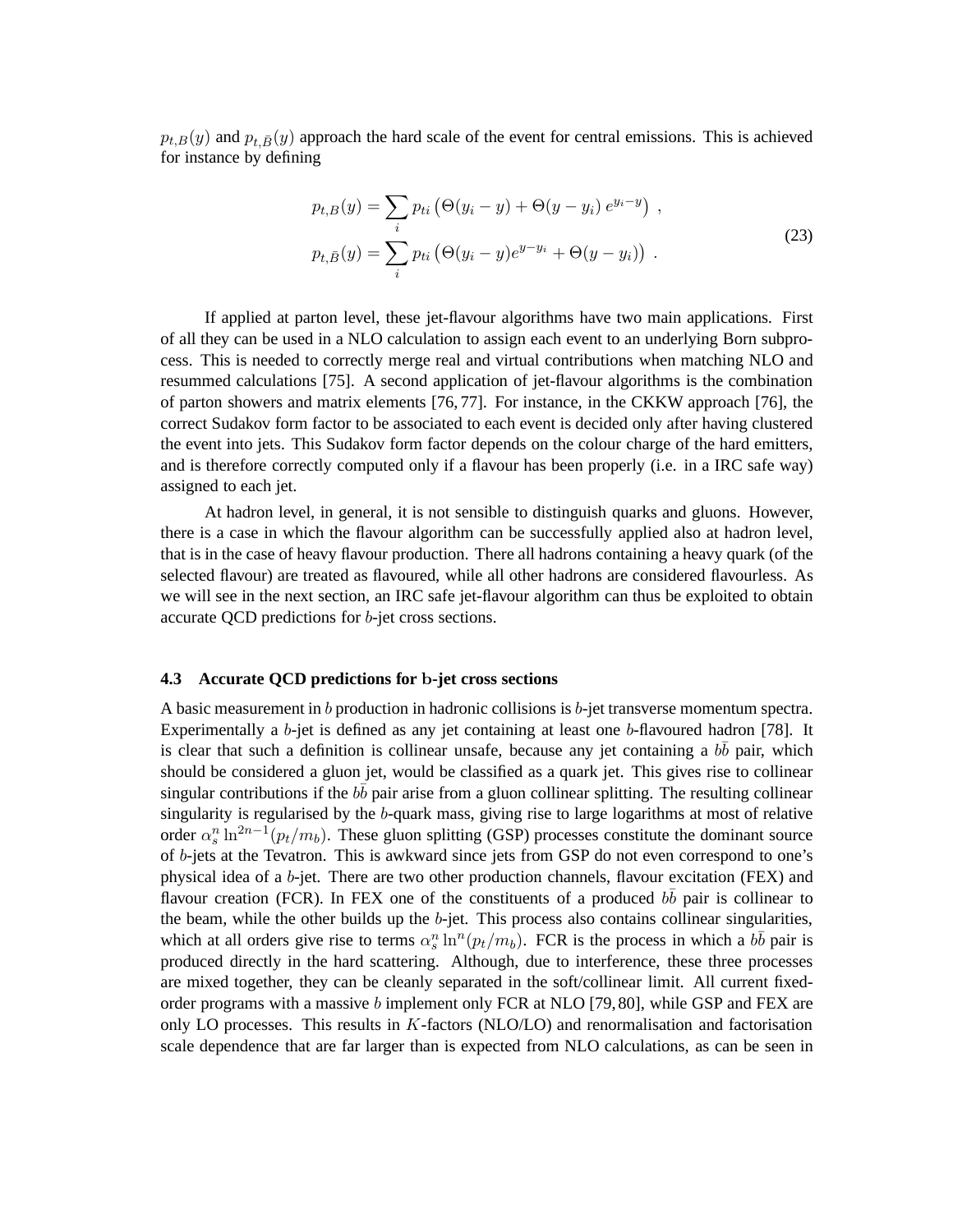

Fig. 8: Top: K-factors for inclusive b-jet spectrum as computed with MCFM, clustering particles into jets using the  $k_t$  jet-algorithm with R=0.7, and selecting jets in a central rapidity region (|y| < 0.7). Middle: scale dependence obtained by simultaneously varying the renormalisation and factorisation scales by a factor two around  $p_t$ , the transverse momentum of the hardest jet in the event. For the Tevatron the scale uncertainty is computed also with MC@NLO. Bottom: breakdown of the HERWIG inclusive b-jet spectrum into the three major hard underlying channels contributions (for simplicity the small  $b\bar{b} \to b\bar{b}$  contribution is not shown).

fig. 8.<sup>13</sup> It is particularly instructive also to have a look at the bottom plots in the figure, which show the relevance of the various production channels as obtained from HERWIG [82]. Notice in particular how at the LHC GSP is the dominant process at any value of  $p_t$ . This is due to the fact that in pp collisions the process  $q\bar{q} \to b\bar{b}$ , the one responsible for FCR, is small also at high  $p_t$  due to the smallness of the antiquark distribution in the proton.

This situation can be significantly improved by exploiting an IRC safe definition of jetflavour, such as the one outlined in the previous section. To overcome the experimental difficulty of discriminating b from  $\bar{b}$ , one can define a b-jet as a jet containing an odd number of b-hadrons without any risk for the IRC safety of the jet flavour [83]. In this case, the GSP contribution to b-jet production disappears immediately, because all jets with two  $b$ 's will be classified as gluon jets, and therefore will not contribute at all to b-jet cross sections. FEX contributions give rise to jets with a single  $b$ , so they cannot be eliminated by a jet-flavour algorithm. However, the FEX collinear logarithms are precisely those resummed in the  $b$  parton density, one of the ingredients of any PT calculation with massless  $b$ 's. Therefore one can compare experimental data for b-jet  $p_t$ -spectra obtained with the IRC definition of sec. 4.2 with PT predictions with massless b's, which are available at NLO accuracy [84, 85]. Since all collinear singularities have

<sup>&</sup>lt;sup>13</sup>Note that the addition of a parton shower as done in MC@NLO [81] does not solve the problem. This is because the underlying hard configurations remain the same as NLO, and have therefore the same collinear singularities.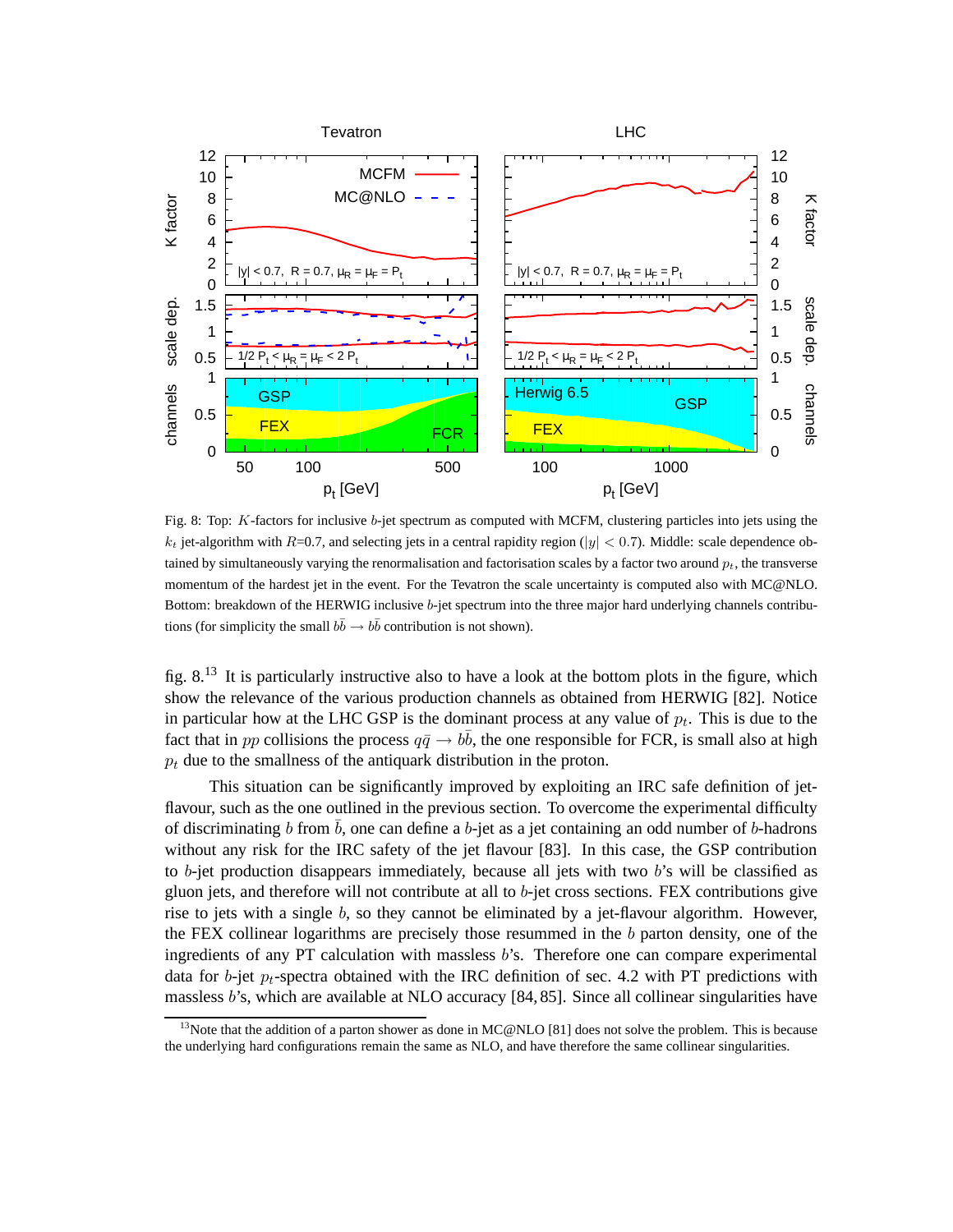

Fig. 9: The  $p_t$  spectrum for b-jets at the Tevatron (left) and at the LHC (right) obtained with NLO program NLOJET++. Below one can see, in order, K-factors for b-jets and all-flavoured inclusive jets, scale uncertainties obtained by varying *independently* renormalisation and factorisation scales by a factor of two, mass effects and PDF uncertainties.

been either eliminated or resummed, the difference between the massless and massive calculation should only involve powers of  $m_b^2/p_t^2$  (potentially enhanced by logarithms). The resulting NLO  $p_t$  spectra at the Tevatron and at the LHC are shown in fig. 9. There one can see that now the  $K$ -factors for  $b$ -jets are comparable to those for unflavoured jets, and moderate, indicating that the PT expansion is under control. Furthermore, scale uncertainties are at most 10%, and adding PDF uncertainties the overall theoretical error does not exceed 20%, except at very high  $p_t$  values at the LHC, where PDF's are less constrained. Note that mass effects are less that 5%, therefore not contributing significantly to the total uncertainty.

A technical difficulty to perform such a calculation is that no NLO program contains information on the flavour of produced partons. One is then forced to extract this information from one's favourite NLO code (in our case NLOJET++ [85]). This procedure, although not straightforward, is nevertheless far easier than writing and testing a new code from scratch. Due to the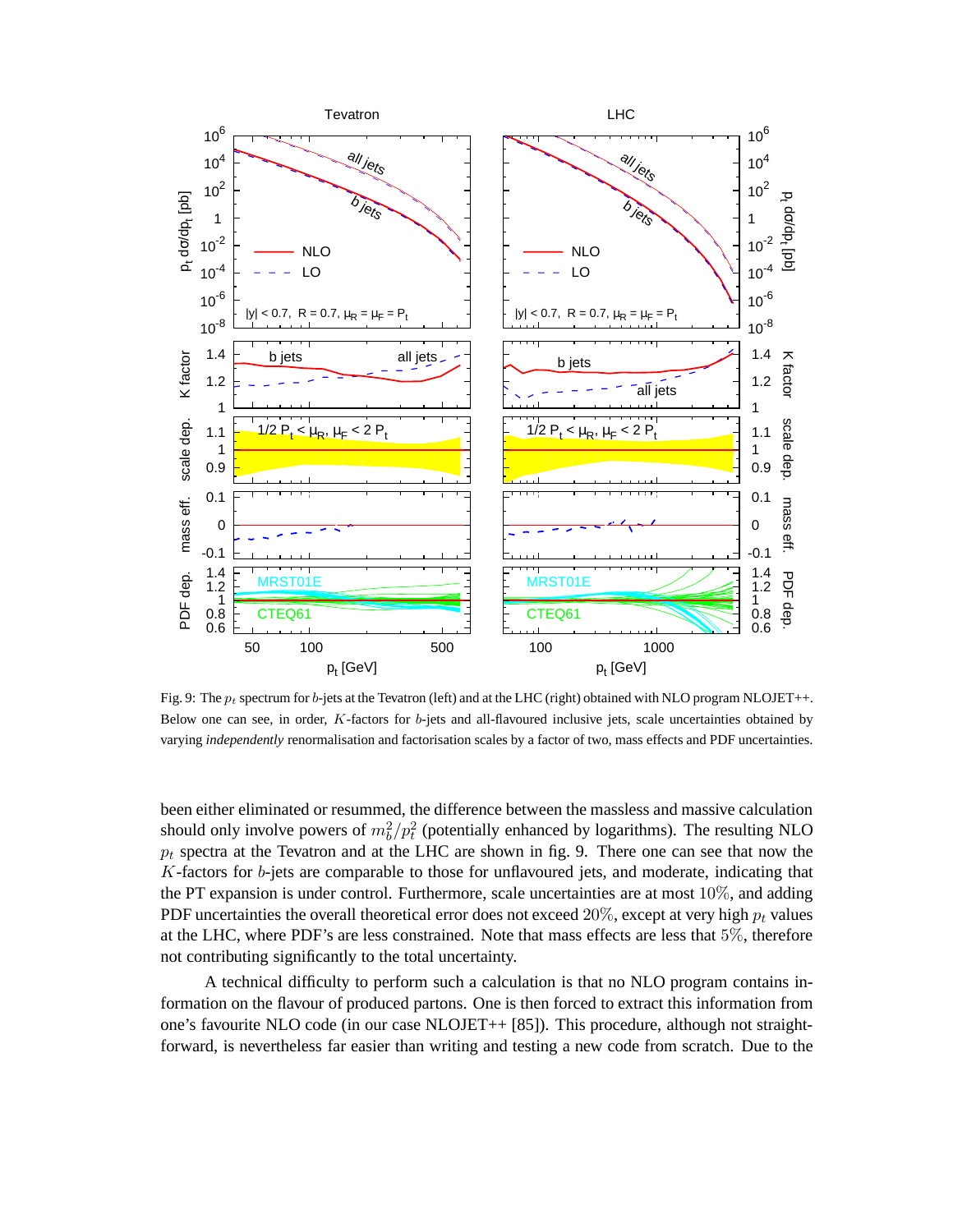relevance that jet-flavour algorithms can have for precision calculations we strongly encourage the authors of NLO codes to provide flavour information by default.

We remark that very similar results are obtained for charmed jet spectra. An interesting issue there is that predictions are very sensitive to possible intrinsic charm components of the proton [86], so that these observables can be exploited to set constraints on such intrinsic components.

A last remark concerns the feasibility of the experimental measurement of heavy flavour jets defined with our flavour algorithm. For a successful comparison between theory and experiment it is crucial to identify cases in which both heavy-flavoured particles are in the same jet, so as to label this jet as a gluon jet and eliminate the contribution of these configurations from the heavy-quark jet cross sections. Experimental techniques for double b-tagging in the same jet already exist [87] and steady progress is to be expected in the near future [88–90]. However one has always a limited efficiency for single b tagging, and even more for double b-tagging in the same jet. On the other hand preliminary studies indicate that one does not necessarily need high efficiencies, but what is more crucial is that one dominates the error on those efficiencies [83]. We look forward to further investigation in this direction.

**Acknowledgements.** This work has been done in collaboration with Gavin Salam.

## **5 Towards NNLO predictions for top quark production**

#### *Author: M. Czakon*

Although discovered quite some time ago, the top quark has not been studied sufficiently to not deserve a special place in the LHC physics programme. This contribution to the workshop proceedings addresses part of the latter related to the top quark pair production cross section. While ideas of applications seem to have cristalized, there has also been progress in the evaluation of the next-to-next-to-leading order corrections. Here, I give some details of the methods.

The top quark has enjoyed a sustained attention for more than a decade since its discovery. Only this year, several theoretical studies have been published on its properties in view of the LHC. The interested reader is directed to [91]. A quantity of particular importance is the total production cross section. Without entering into a detailed discussion it is sufficient to say that one may expect a precision of measurement at the level of about 5% after a few years of LHC running, a number which on the one hand constitutes a challenge to the theory, and on the other opens the door for a few applications, of which only two will be mentioned here.

The first of the applications is indirect mass determination. Clearly, the total cross section is a decreasing function of the mass due mostly to the phase space dependence on the final states. A convenient representation of the connection between the error on the top quark mass,  $m_t$ , and the error on the total cross section,  $\sigma_{t\bar{t}}$ , is given by

$$
\frac{\Delta \sigma_{t\bar{t}}}{\sigma_{t\bar{t}}} \approx 5 \frac{\Delta m_t}{m_t},\tag{24}
$$

which is valid in a broad range around the current top quark mass. Clearly, this formula points at the possibility of determining  $m_t$  with an accuracy at the one percent level, as long as the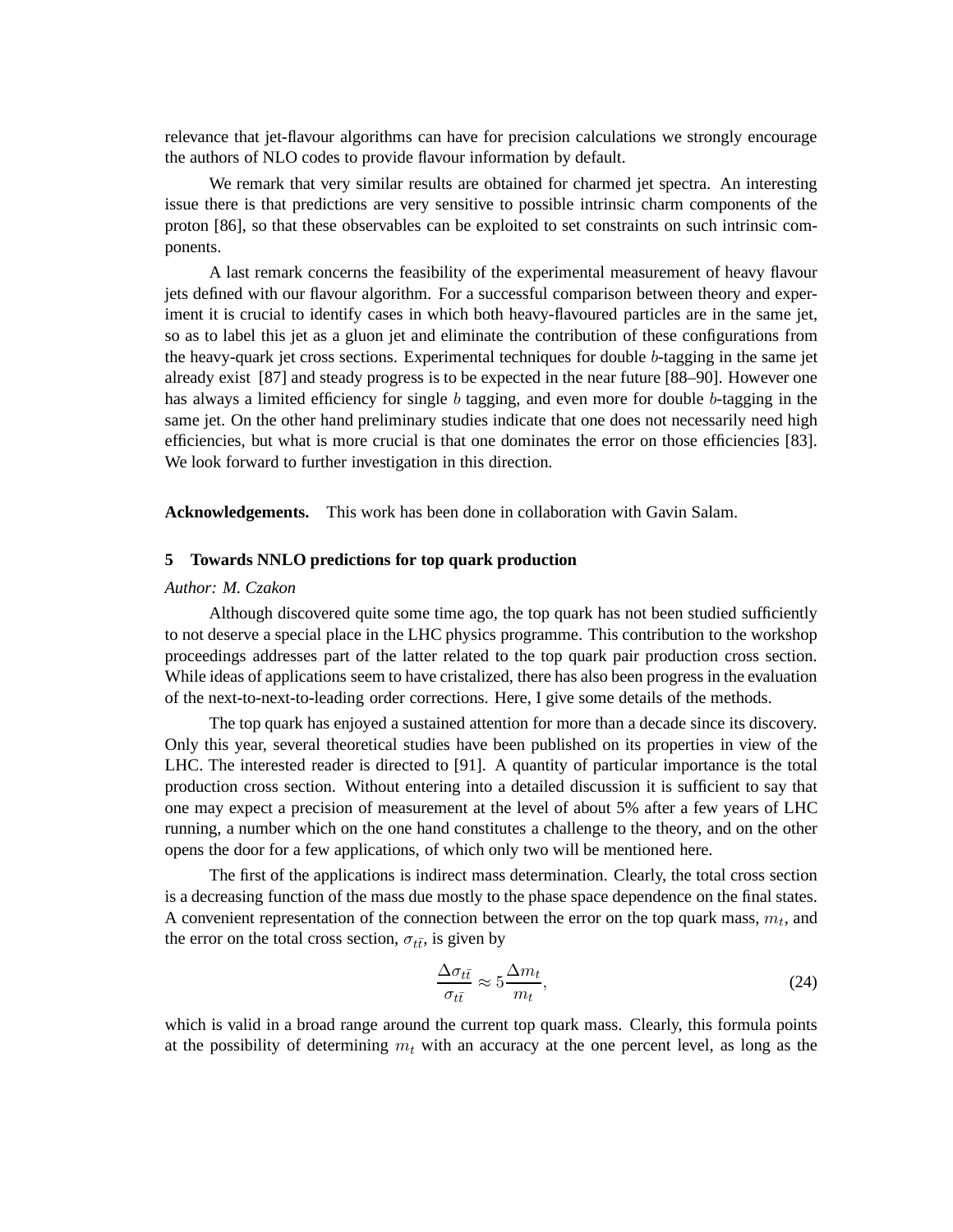

Fig. 10: Finite parts of the bosonic contributions to the two-loop amplitude in quark annihilation (most subleading color coefficient).

theory prediction of  $\sigma_{t\bar{t}}$  is not a limiting factor. This is competitive with the best results from the Tevatron, but less precise than the ambitious goals of the LHC. The question remains, therefore, of the relevance of this method. A look at the way  $m_t$  is measured at present, and the variations of the central value implied, should convince a skeptic that it is important to have an independent measurement, which is far less sensitive on the kinematic reconstruction of hadronic final states.

The second application is gluon luminosity determination, to a large extent synonymous of the gluon PDF determination. While the standard luminosity monitor process for hadron colliders, Drell-Yan gauge boson production is sensitive mostly to quark PDFs, many of the nonstandard processes and also the Higgs production process are induced by gluon fusion. A recent study by CTEQ [92], has shown that one can exploit the strong correlation between those cross sections and the top quark pair production cross section to reduce the errors. A prerequisite for success is a precision of 5% on both the theory and the experimental side.

In view of the above, a precise theory prediction for  $\sigma_{t\bar{t}}$  would be more than welcome. As far as fixed order perturbation theory is concerned, the result of [93] shows an error, judged by scale dependence, in excess of 10%. Since there is a substantial enhancement of the production rate due to soft gluon emission, one might expect that the knowledge of higher order corrections in the threshold regime would reduce the final uncertainty. This is indeed the case, as shown in various studies, of which the most recent are [94–96]. In the end, it is possible to obtain a prediction with a conservative error estimate slightly below 10%. While this number is not quite satisfactory, there is a second drawback to the approach based on threshold resummations. Namely, it does not fit a Monte-Carlo generator. With the high statistics of the LHC, MC programs are indispensable. All in all, it seems that having a fixed order result with next-to-nextleading accuracy would be a perfect solution. This statement is only strengthened by the fact, that the error from scale dependence induced would then amount to only 3% [94].

An NNLO prediction for a production process at the LHC needs four ingredients: 1) the two-loop virtual corrections, 2) the one-loop squared corrections, 3) the one-loop corrections with an additional parton radiation, 4) the tree-level corrections with two additional partons radiated. Within the last one or two years, the first three points have been completed to a large extent for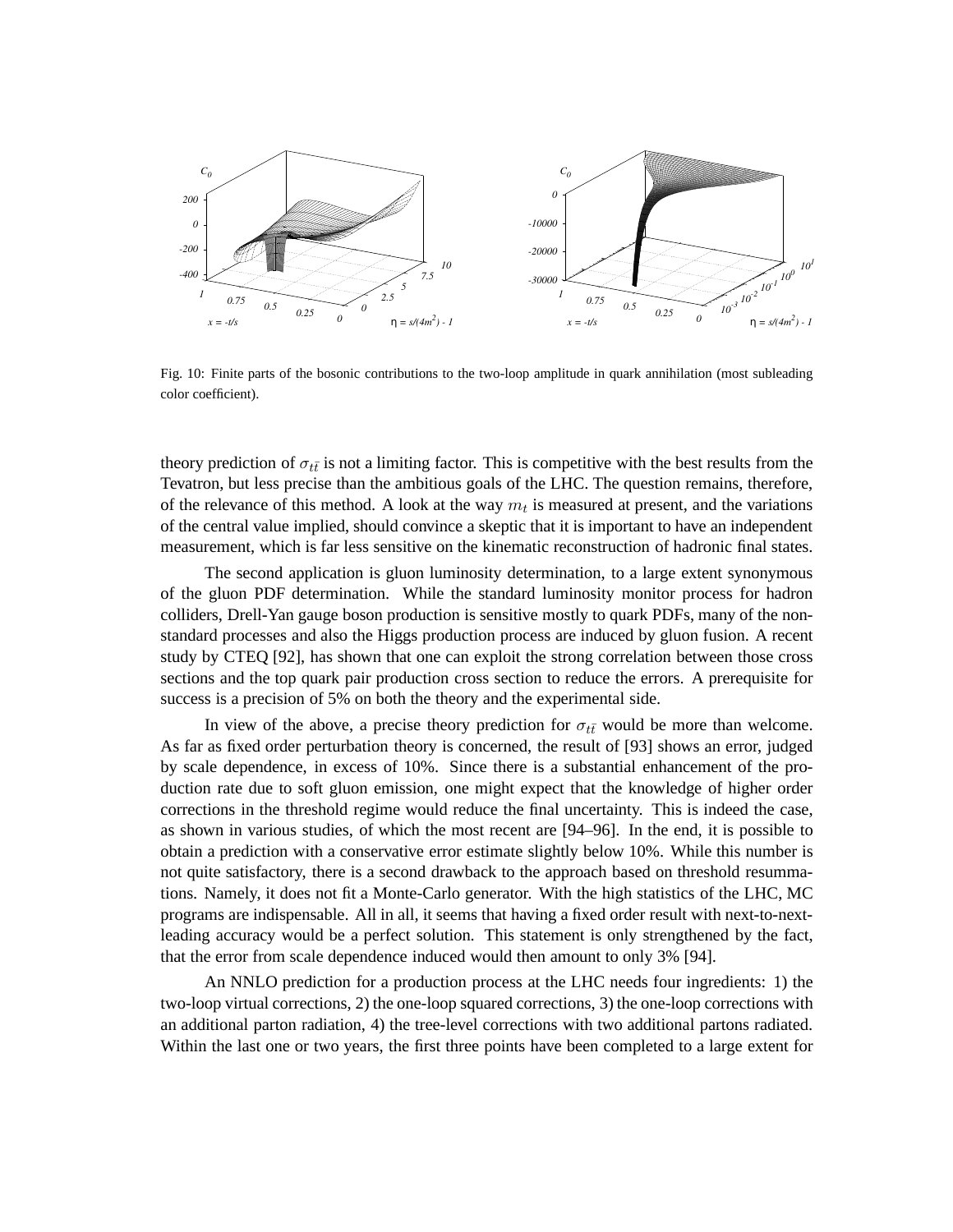the case of  $\sigma_{t\bar{t}}$  [97–102]. Clearly, point 4) is trivial as long as all the partons are distinguishable. Performing the phase space integration over the unresolved configuration in 3) and 4) is the main remaining challenge. We are not going to discuss this issue, as it is not yet solved, but rather give a few details of the solution to point 1), which is an achievement in itself.

The main problem in the determination of the two-loop virtual corrections is the integration over the virtual momenta. The method adopted in [99] is based on a numerical solution of a system of differential equations [103]. It is suitable for problems with a relatively low number of scales and relies on the fact that Feynman integrals are smooth functions when evaluated above all thresholds as is here the case. The boundaries required are obtained from a series expansion solution to the differential equations around the high energy limit of the integrals derived in [97, 98]. While the integration of the system of equations is not fast enough to fit into a Monte-Carlo program, the presence of only two kinematic variables allows to use interpolation on a grid of precalculated values. The result for the most complicated color coefficient (most subleading term) in quark annihilation is shown in Fig. 10. The appropriate color decomposition is

$$
\mathcal{A}^{(0,2)} = 2\text{Re}\,\langle\mathcal{M}^{(0)}|\mathcal{M}^{(2)}\rangle = 2(N^2 - 1) \tag{25}
$$
\n
$$
\times \left(N^2A + B + \frac{1}{N^2}C + Nn_lD_l + Nn_hD_h + \frac{n_l}{N}E_l + \frac{n_h}{N}E_h + n_l^2F_l + n_ln_hF_{lh} + n_h^2F_h\right).
$$

The result for the gluon fusion channel is underway. While there are no new complications in the method itself, the number of integrals which need boundaries and have not been determined previously is about three times larger.

**6** 2- and 3-loop heavy flavor contributions to  $F_2(x,Q^2), F_L(x,Q^2)$  and  $g_{1,2}(x,Q^2)$ *Authors: I. Bierenbaum, J. Blumlein and S. Klein ¨*

#### **6.1 Introduction**

In the case of single photon exchange, the deep–inelastic double differential scattering crosssection can be expressed in terms of the unpolarized structure functions  $F_2(x,Q^2)$  and  $F_L(x,Q^2)$ , and the polarized structure functions  $g_1(x, Q^2)$  and  $g_2(x, Q^2)$ . We are considering heavy flavor corrections to these functions. In the NLO approximation, the corrections were calculated semi– analytically in x-space for  $F_2(x,Q^2)$  and  $F_L(x,Q^2)$  in [104], with a fast implementation in Mellin N–space given in [105]. In the polarized case the NLO corrections are available only in the asymptotic case  $Q^2 \gg m^2$  [106, 107]. The  $c\bar{c}$ -contributions to these structure functions in the region of smaller values of Bjorken– $x$ , are of the order of 20-40 % and exhibit different scaling violations than the contributions due to massless partons, as shown in Figure 11. For the parameterization of the parton distribution functions we used [108]. Hence, a more precise determination of the parton distribution functions and the measurement of  $\Lambda_{\text{QCD}}$ , as reached in the non-singlet case [109], requires an extension of the heavy quark contributions to  $O(a_s^3)$ , as in the massless case, to perform the flavor–singlet analyzes consistently. This can be done by observing that for  $Q^2 \gtrsim 10 \, m_c^2$ ,  $F_2^{c\bar{c}}(x, Q^2)$  is very well described by its asymptotic expression in the limit  $Q^2 \gg m^2$ , [110], where one can calculate the heavy flavor Wilson coefficients, the perturbative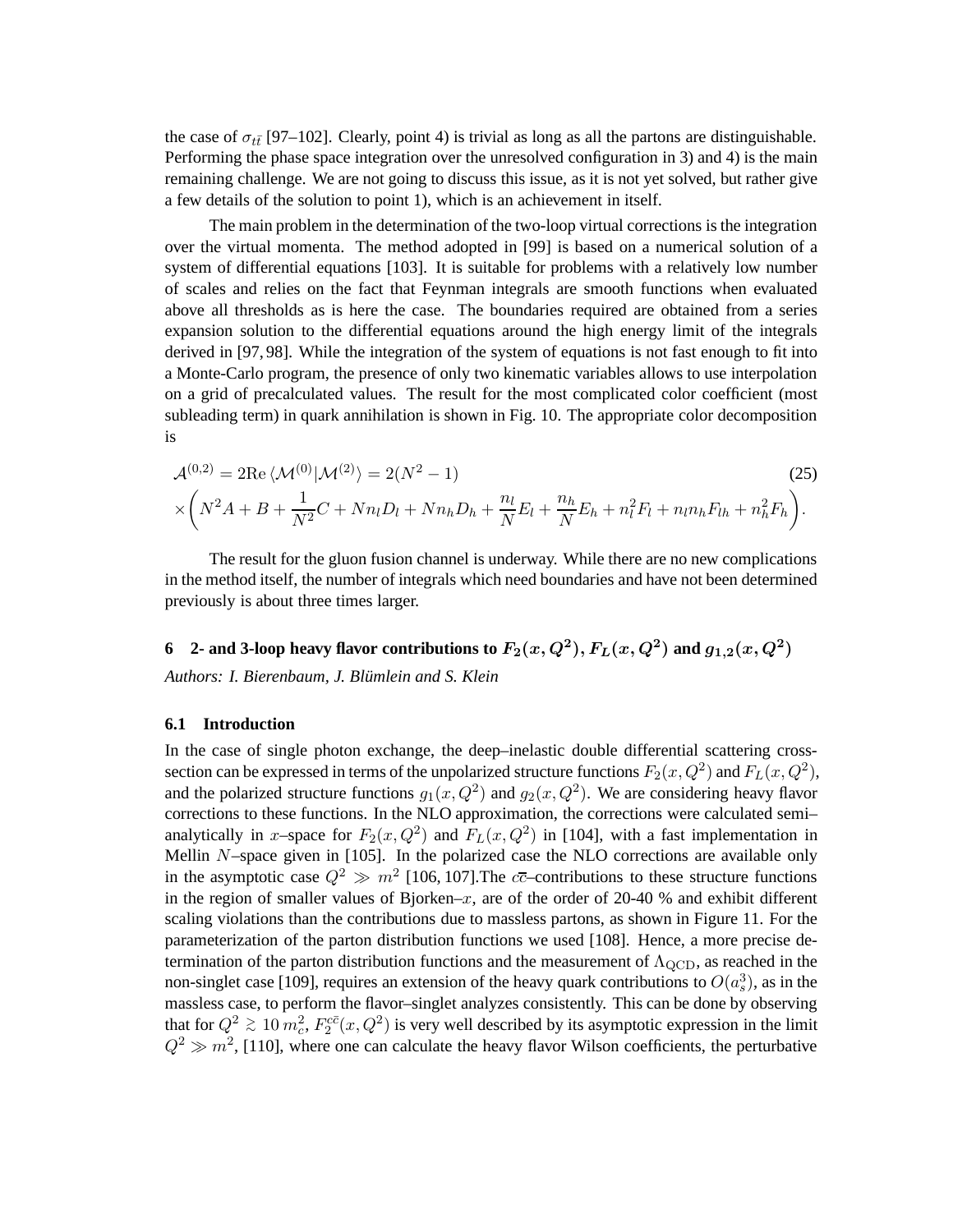part of the structure functions, analytically. More precisely, the heavy flavor Wilson coefficients in the limit  $Q^2 \gg m^2$  are obtained as a convolution of the light–flavor Wilson coefficients with the corresponding massive operator matrix elements (OMEs) of flavor decomposed quarkonic and gluonic operators between massless parton states, which are obtained from the light–cone expansion. Here, we consider the level of twist–2 operators. The light Wilson coefficients are known up to three loops [111] and carry all the process dependence, whereas the OMEs, the objects to be calculated here, are universal and process–independent. Using this approximation, the heavy flavor Wilson coefficients are calculated for  $F_{2,L}^{c\bar{c}}(x,Q^2)$  to 2–loop order in [110,112,113] and for  $F_L^{c\bar{c}}(x,Q^2)$  to 3–loop order in [114]. First steps towards the asymptotic 3–loop corrections for  $F_2^{c\bar{c}}(x,Q^2)$  are made by the present authors by calculating the O( $\varepsilon$ ) terms of the 2–loop heavy operator matrix elements, [26, 115], contributing to the 3-loop heavy flavor Wilson coefficients via renormalization. The logarithmic contributions in  $(m^2/\mu^2)$  of the OMEs, as well as all pole terms in  $1/\varepsilon$ , are completely determined by renormalization, in this providing a check on the calculation, and containing in the single pole terms the respective contributions of the 3-loop anomalous dimensions. Furthermore, first steps towards a full 3–loop calculation of moments of the heavy flavor Wilson coefficients were undertaken. Here, the moments  $N = 2...12$  of the NNLO non-singlet (NS) and pure-singlet (PS) contributions of the OMEs were calculated. In addition, one obtains the corresponding contributions to the three–loop anomalous dimensions given in [116, 117], cf. also [118], which are confirmed in an independent calculation.



Fig. 11: The scaling violations of the light– and heavy–flavor contributions to the structure functions  $F_2^{\text{light}}$  and  $F_{2,c}$ at leading order.

#### **6.2 Renormalization**

Our calculation is done in Mellin space. The diagrams are of the self energy type with an additional operator insertion, which widely determines the dynamics and introduces the dependence on the Mellin variable  $N$ . The external particle is massless and on–shell. The scale is set by the mass of the heavy quark. After calculating the bare heavy flavor OMEs in  $D = 4 + \varepsilon$  dimensions and by using the Feynman–gauge, the renormalization is performed in four steps: We use the on–shell scheme [119] for mass renormalization and the  $\overline{\text{MS}}$ –scheme for the charge renor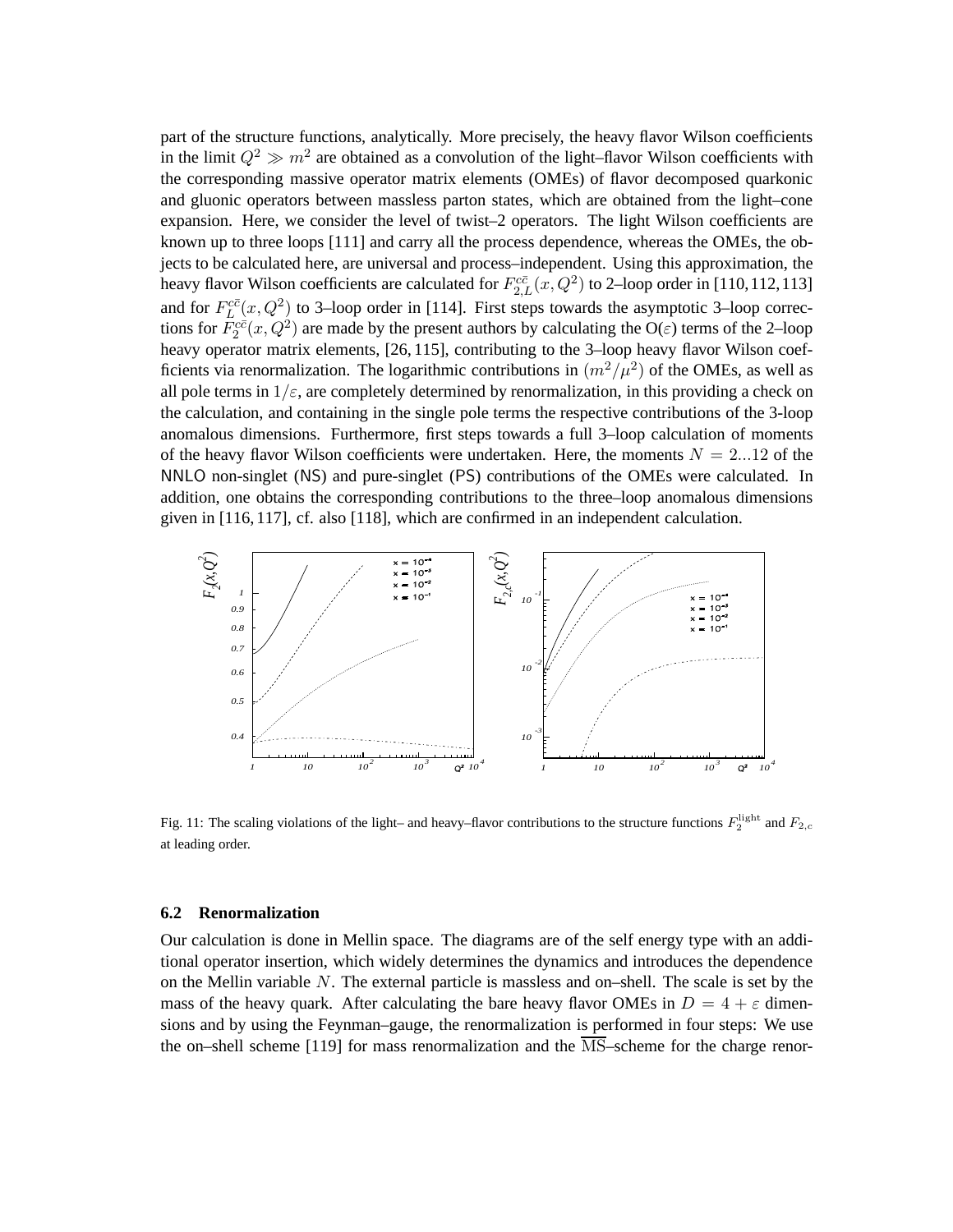malization.<sup>14</sup> The remaining two types of divergences, the UV and collinear singularities, are renormalized via the operator  $Z$ –factors and by mass factorization through the transition functions Γ. Denoting the completely unrenormalized OMEs by a double–hat,  $\hat{A}$ , and those for which mass and coupling renormalization have already been performed by a single hat, the operator renormalization and mass factorization proceeds via

$$
\mathbf{A} = \mathbf{Z}^{-1} \hat{\mathbf{A}} \mathbf{\Gamma}^{-1} \,, \tag{26}
$$

which constitutes a matrix equation in the singlet case. This equation allows us to predict the pole-structure of the OMEs under consideration. The Z–factors read

$$
Z_{ij}(N, a_s, \varepsilon) = \delta_{i,j} + a_s S_{\varepsilon} \frac{\gamma_{ij,0}}{\varepsilon} + a_s^2 S_{\varepsilon}^2 \left\{ \frac{1}{\varepsilon^2} \left[ \frac{1}{2} \gamma_{im,0} \gamma_{mj,0} + \beta_0 \gamma_{ij,0} \right] + \frac{1}{2\varepsilon} \gamma_{ij,1} \right\} + a_s^3 S_{\varepsilon}^3 \left\{ \frac{1}{\varepsilon^3} \left[ \frac{1}{6} \gamma_{in,0} \gamma_{nm,0} \gamma_{mj,0} + \beta_0 \gamma_{im,0} \gamma_{mj,0} + \frac{4}{3} \beta_0^2 \gamma_{ij,0} \right] + \frac{1}{\varepsilon^2} \left[ \frac{1}{6} \left( \gamma_{im,1} \gamma_{mj,0} + 2 \gamma_{im,0} \gamma_{mj,1} \right) + \frac{2}{3} \left( \beta_0 \gamma_{ij,1} + \beta_1 \gamma_{ij,0} \right) \right] + \frac{\gamma_{ij,2}}{3\varepsilon} \right\}
$$
(27)

They are related to the anomalous dimensions of the twist–2 operators via  $\gamma = \mu \partial \ln Z(\mu)/\partial \mu$ , allowing to express them in terms of the anomalous dimensions up to an arbitrary order in the strong coupling constant  $a_s := \alpha_s/(4\pi)$  (cf. [115] up to  $O(a_s^3)$ ). Additionally, we would have  $\Gamma = \mathbb{Z}^{-1}$ , if all quark lines were massless, which, however, has to be modified here since we always have at least one heavy quark line. From these equations, one can infer that for operator renormalization and mass factorization at  $O(a_s^3)$ , the anomalous dimensions up to NNLO, [116, 117], together with the 1-loop heavy OMEs up to  $O(\varepsilon^2)$  and the 2-loop heavy OMEs up to  $O(\varepsilon)$ are needed. The last two quantities enter since they multiply  $Z-$  and  $\Gamma$ -factors containing poles in  $\varepsilon$  (cf. [115]).

To see this in more detail, let us consider as an example the term  $A_{gq,Q}$ , which emerges for the first time at  $O(a_s^2)$ . By applying Eq. (26), one obtains at  $O(a_s^2)$  the renormalized OME

$$
A_{gq,Q}^{(2)} = \hat{A}_{gq}^{(2)} + Z_{gq}^{-1,(2)} + \left(Z_{gg}^{-1,(1)} + \hat{A}_{gg,Q}^{(1)}\right)\Gamma_{gq}^{-1,(1)}.
$$

Here, the term  $\hat{A}_{gg,Q}^{(1)}$ , cf. [120], enters through mixing. Note that since we consider only terms involving at least one heavy quark, we adopt the definition  $\hat{\gamma} := \gamma(n_f + 1) - \gamma(n_f)$  for the anomalous dimensions in order to obtain the correct color projection. Now we can predict the structure of the unrenormalized result to be

$$
\hat{A}_{gq,Q}^{(2)} = \left(\frac{m^2}{\mu^2}\right)^{\varepsilon} \left[ \frac{2\beta_{0,Q}}{\varepsilon^2} \gamma_{gq}^{(0)} + \frac{\hat{\gamma}_{gq}^{(1)}}{2\varepsilon} + a_{gq,Q}^{(2)} + \varepsilon \overline{a}_{gq,Q}^{(2)} \right],
$$
\n(28)

where we see the LO and NLO anomalous dimensions and  $\beta_{0,Q} = -(4/3)T_F$  occurring in the pole terms. The terms which are in general not predictable are the constant and  $O(\varepsilon)$ -terms,

 $14$ For the latter we make the requirement that the heavy quark loop contributions to the gluon self–energy,  $\Pi(p^2, m^2)$ , are renormalized in such a way that  $\Pi(0, m^2) = 0$ , cf. [110, 112, 113, 115].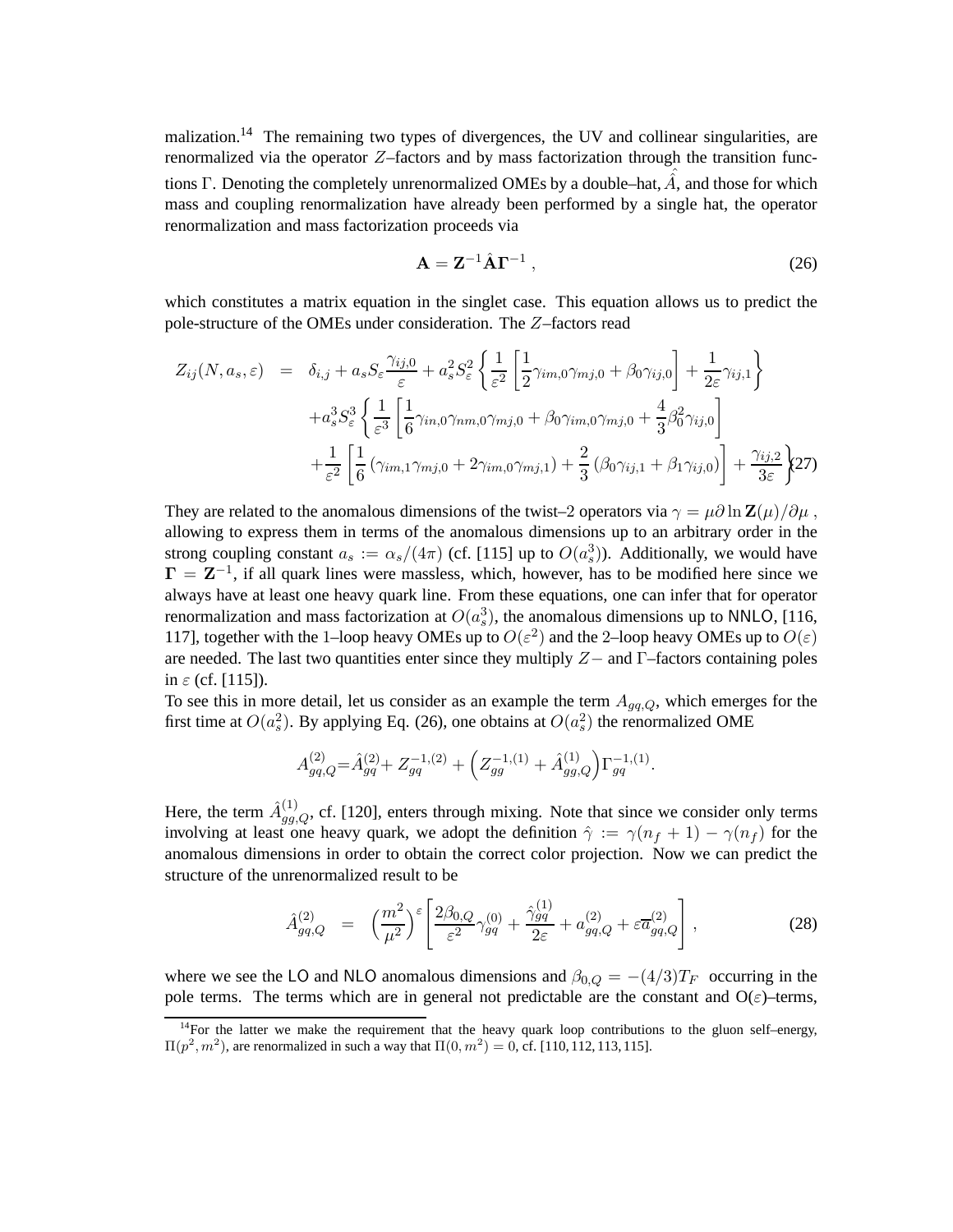which, however, enter the pole and constant terms of a 3–loop OME, as mentioned above. In this particular case here, the calculation in Mellin–space in terms of Feynman–parameters is straightforward, cf. [112, 113], and a representation in Euler–Γ functions can be obtained even to all orders in  $\varepsilon$ , where we reproduced the pole terms of Eq. (28), [121]. As a last remark, note that we consider charm quark contributions here, while for heavier quarks decoupling [122] has to be applied.

#### **6.3 O(**ε**) at 2–loops**

The appearance of the constant and  $O(\varepsilon)$  terms in the renormalization process of the OMEs has been worked out in some detail in Ref. [115], [123], where we presented the  $O(\varepsilon)$  terms  $\overline{a}_{Qg}^{(2)}$ ,  $\overline{a}_{qq,Q}^{(2),\text{NS}}$  and  $\overline{a}_{Qq}^{(2)\text{PS}}$  in the unpolarized case. The term  $\overline{a}_{gg,Q}^{(2)}$  was given in [26]. The last missing 2–loop  $O(\varepsilon)$  term corresponds to the heavy OME  $A_{gq,Q}^{(2)}$ , [107,121]. The corresponding constant contribution was calculated before in Ref. [120]. It contributes through operator mixing to the  $T_F^2$ -term of  $A_{Qq}^{(3),\text{PS}}$ , which we consider in this paper.

Since we perform our calculation in Mellin space, all results are given in terms of harmonic sums,  $[124, 125]$ , the argument of which we have set equal to N. Thus, the results of the constant and O( $\varepsilon$ )–terms of the above–mentioned  $A_{gq,Q}^{(2)}$ , for example, are given by:

$$
a_{gq,Q}^{(2)} = T_F C_F \left\{ \frac{4}{3} \frac{N^2 + N + 2}{(N-1)N(N+1)} \left( S_2 + S_1^2 + 2\zeta_2 \right) - \frac{8}{9} \frac{8N^3 + 13N^2 + 27N + 16}{(N-1)N(N+1)^2} S_1 \right. \\ \left. + \frac{8}{27} \frac{P_1}{(N-1)N(N+1)^3} \right\},
$$
\n(29)

$$
\overline{a}_{gq,Q}^{(2)} = T_F C_F \left\{ \frac{2}{9} \frac{N^2 + N + 2}{(N - 1)N(N + 1)} \left( -2S_3 - 3S_2S_1 - S_1^3 + 4\zeta_3 - 6\zeta_2 S_1 \right) \right.\n+ \frac{2}{9} \frac{8N^3 + 13N^2 + 27N + 16}{(N - 1)N(N + 1)^2} \left( 2\zeta_2 + S_2 + S_1^2 \right) - \frac{4P_1S_1}{27(N - 1)N(N + 1)^3} \n+ \frac{4P_2}{81(N - 1)N(N + 1)^4} \right\},\n\tag{30}
$$
\n
$$
P_1 = 43N^4 + 105N^3 + 224N^2 + 230N + 86 \,.
$$
\n
$$
P_2 = 248N^5 + 863N^4 + 1927N^3 + 2582N^2 + 1820N + 496 \,.
$$

The representation in Mellin–space allowed us to use various analytic and algebraic relations between harmonic sums, [126–128], to obtain a more compact result. Together with the result of Eq. (30), all 2-loop  $O(\varepsilon)$  terms of the heavy OMEs in the unpolarized case are known by now. A corresponding calculation has been performed for the polarized case up to  $O(\varepsilon)$  [107] extending the results of Ref. [106]. The contributions to the structure function  $g_2(x,Q^2)$  can be obtained using Wandzura-Wilczek relations, cf. [129, 130]. For the respective formulae we refer to the original paper.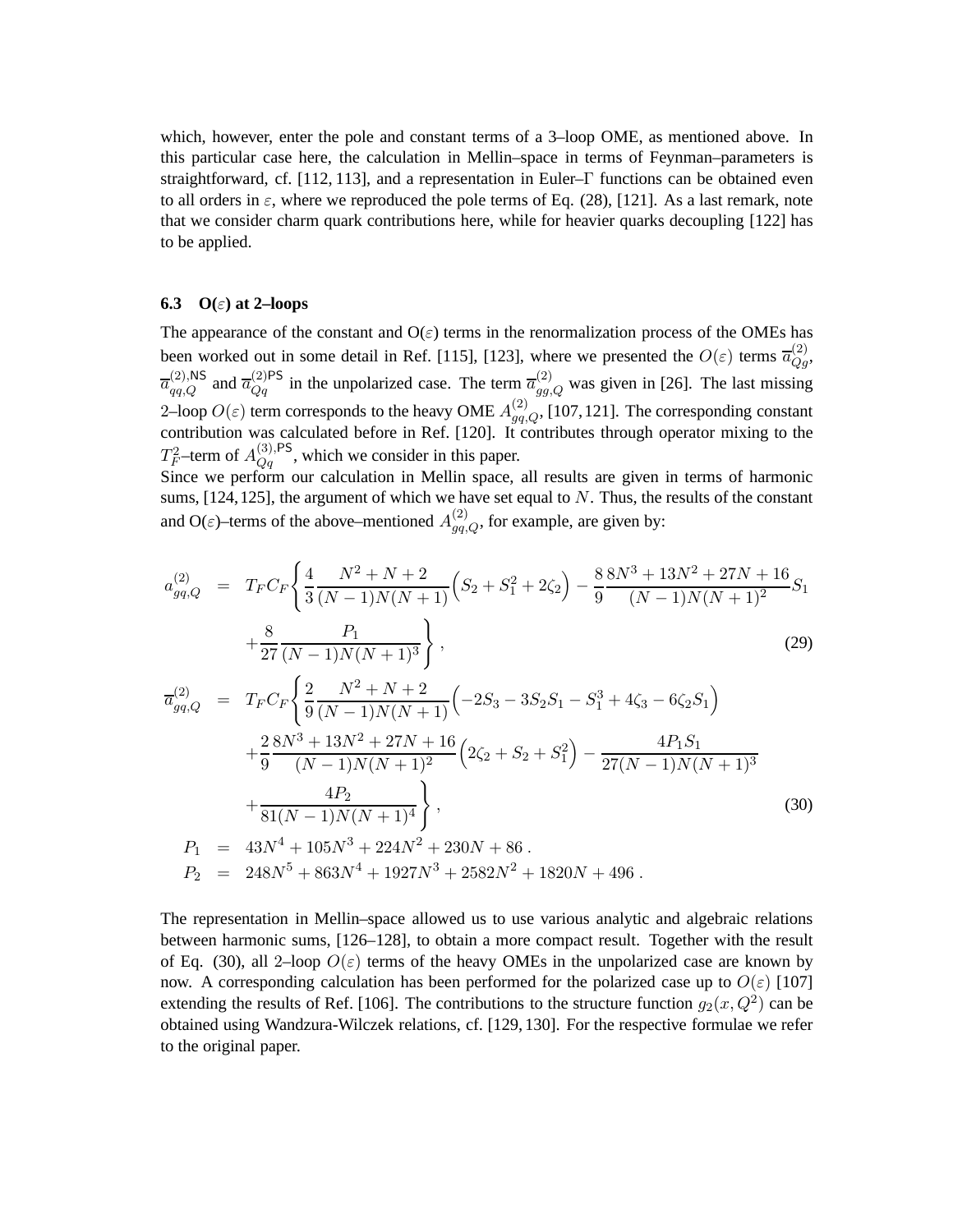#### **6.4 Fixed moments at 3–loops**

We start by calculating the diagrams for fixed even values of Mellin  $N$ . At this order, new operator vertices appear with three and four gluonic lines, for which the Feynman–rules had not yet been derived before. The necessary 3–loop diagrams are generated using QGRAF [131] and are genuinely given as tensor integrals due to the operators contracted with the light–cone vector  $\Delta$ ,  $\Delta^2 = 0$ . The calculation proceeds in the following steps: first, the contraction with the light–cone vector is made undone, which leaves tensor integrals for each diagram. For each value of Mellin  $N$  under consideration, one then constructs a projector, which, applied to the tensor integrals, projects onto the desired N. We consider  $N = 2, ..., 12$ . The color factors of the diagrams are calculated using [132]. A generalization to higher moments is straightforward, however, the computing time increases rapidly. The diagrams are then translated into a form, which is suitable for the program MATAD [133], doing the expansion in  $\varepsilon$  for the corresponding massive three–loop tadpole–type diagrams. We have implemented all these steps into a FORM– program, cf. [134], and tested it against various two–loop results, including the result for  $\hat{A}_{gq,Q}^{(2)}$ , Eq. (28), and found agreement.

The first 3–loop objects we are investigating are the OMEs  $A_{qq,Q}^{\text{NS}}$ , cf. [121], and  $A_{Qq}^{\text{PS}}$ . All diagrams contain two inner quark loops, where the quark to which the operator insertion couples is heavy and the other one may be heavy or light. The latter two cases can be distinguished by a factor  $n_f$ , denoting the number of light flavors, in the result. From Eq. (26), we can obtain the pole structure of the the  $T_F^2$  terms of the completely unrenormalized PS OME:

$$
\hat{A}_{Qq}^{(3),\text{PS}}\Big|_{T_F^2} = \left(\frac{m^2}{\mu^2}\right)^{3\varepsilon/2} \left\{ 2\frac{n_f+4}{3\varepsilon^3} \beta_{0,Q} \hat{\gamma}_{qg}^{(0)} \gamma_{gq}^{(0)} + \frac{1}{\varepsilon^2} \left(\frac{2-n_f}{6} \hat{\gamma}_{qg}^{(0)} \hat{\gamma}_{gq}^{(1)} - (n_f+1)\frac{4}{3} \beta_{0,Q} \hat{\gamma}_{\text{PS}}^{(1)}\right) \right\}
$$
\n
$$
+ \frac{1}{\varepsilon} \left(\frac{n_f+1}{3} \hat{\gamma}_{\text{PS}}^{(2)} - 4(n_f+1)\beta_{0,Q} a_{Qq}^{(2),\text{PS}} - n_f \frac{\zeta_2 \beta_{0,Q}}{4} \hat{\gamma}_{qg}^{(0)} \gamma_{gq}^{(0)} + \hat{\gamma}_{qg}^{(0)} a_{gq,Q}^{(2)}\right) + a_{Qq}^{(3),\text{PS}} \Big|_{T_F^2} \right\} (31)
$$

The  $n_f$  dependence is written explicitly and  $\hat{\overline{\gamma}}_{PS}^{(2)}$  is the term  $\propto n_f^2$  of the NNLO anomalous dimension  $\gamma_{PS}^{(2)}$ . It is not possible to factor out  $(n_f + 1)$ , not even in the triple pole term. This is due to the interplay of the prescription for coupling constant renormalization we have adopted and the fact that the transition functions  $\Gamma$  apply to sub–graphs containing massless lines only. We have calculated the above term using MATAD for  $N = 2, ..., 12$  and all pole terms agree with Eq. (31). Detailed Tables of these results can be found in [121] and a further upcoming paper. Using Eqs. (29,31), one can obtain moments for the 3–loop anomalous dimension  $\gamma_{PS}^{(2)}|_{T_F^2}$ , see also [121] and a corresponding paper in preparation. These latter results agree with the results from [117]. Here one has to make the replacement  $n_f \rightarrow n_f(2T_F)$ , with  $T_F = 1/2$ , and to multiply by 2, to account for the different convention for the  $Z$ –factors we adopted. As an example consider the renormalized result for the second moment. Applying Eq. (26), we obtain

$$
A_{Qq}^{(3),PS} \Big|_{N=2,T_F^2} = C_F T_F^2 \Bigg\{ -\frac{128}{81} \ln^3 \left( \frac{m^2}{\mu^2} \right) - \frac{32}{27} \ln^2 \left( \frac{m^2}{\mu^2} \right) - \frac{5344}{243} \ln \left( \frac{m^2}{\mu^2} \right) + \frac{53144}{2187}
$$

$$
- \frac{3584}{81} \zeta_3 + n_f \Bigg( -\frac{128}{81} \ln^3 \left( \frac{m^2}{\mu^2} \right) + \frac{32}{27} \ln^2 \left( \frac{m^2}{\mu^2} \right) - \frac{5104}{243} \ln \left( \frac{m^2}{\mu^2} \right) - \frac{34312}{2187} + \frac{1024}{81} \zeta_3 \Bigg) \Bigg\} 2
$$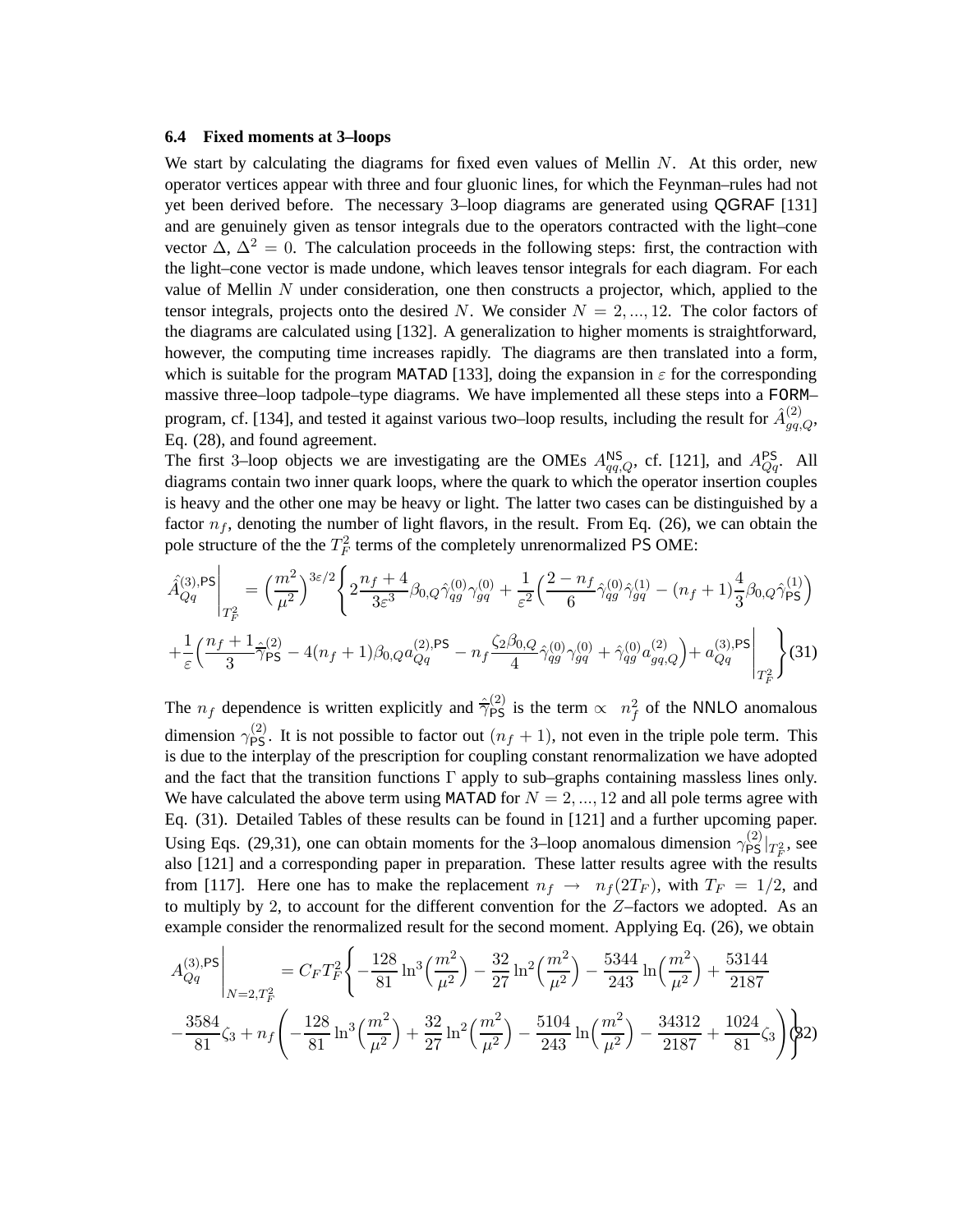As in Eq. (32), we observe for all moments in the NS and PS case that the terms  $\propto \zeta_2$  disappear after renormalization, since the corresponding terms in the light flavor Wilson coefficients do not contain even  $\zeta$ -values. This provides us with a further check on our calculation, since it is a general observation made in many  $D = 4$  calculations.

For the  $T_F^2$ -terms of the heavy OME  $A_{qq,Q}^{(3),\text{NS}}$ , a formula similar to Eq. (31) can be derived, cf. [121]. Using again MATAD, we have calculated the first 6 non-vanishing moments of the completely unrenormalized expression. The pole terms we obtain agree with what one expects from Eq. (26) and after renormalization, we again observe that there are no  $\zeta_2$ 's left anymore. Additionally, the values for the moments of the terms  $\propto T_F$  in  $\gamma_{\rm NS}^{(2)}$  agree with those in Refs. [116–118].

### **6.5 Conclusions and outlook**

All  $O(\varepsilon)$  contributions to the unpolarized and most of the polarized heavy quark OMEs for general Mellin variable N at  $O(a_s^2)$  were calculated which are needed for the renormalization at  $O(a_s^3)$ . This part of the calculation makes significant use of the representation of Feynman– integrals in terms of generalized hypergeometric and related functions, omitting the integrationby-parts method. The solution of the sums beyond those which could be performed by summer [125], required new techniques and were solved using SIGMA [135]. Concerning the structure of the result, we find the *universal* pattern as observed in case of the massless 2-loop Wilson coefficients and related quantities in terms of harmonic sums [126, 127, 136–138]. Furthermore, we installed a program chain to calculate the corresponding 3–loop diagrams to  $O(a_s^3)$  using MATAD. As a first step, we obtained the moments of the heavy OMEs  $\hat{A}_{qq,Q}^{(3),\text{NS}}$  and  $\hat{A}_{Qq}^{(3),\text{PS}}$ , for which we found agreement with the general pole structure expected from renormalization. This provides us with a good check on the method we apply for our calculation. For the calculation of high moments we will apply TFORM, [139], in the future. In the same way all other contributions to the heavy quark OMEs will be calculated.

**Acknowledgments.** We would like to thank M. Steinhauser and J. Vermaseren for useful discussions and M. Steinhauser for a FORM 3.0 compatible form of the code MATAD.

## **7 Heavy quark and quarkonium production in the Regge limit of QCD**

#### *Author: V. Saleev*

We study production of hadrons containing charm and beauty quarks at HERA and Tevatron Colliders in the framework of the quasi-multi-Regge-kinematics approach at leading order in the strong-coupling constant  $\alpha_s$ . To describe heavy quark hadronization we use the fragmentation approach in case of  $D-$  and  $B-$ meson production, or the factorization formalism of nonrelativistic QCD at leading order in the relative velocity  $v$  of heavy quarks in quarkonia in case of heavy quarkonium production.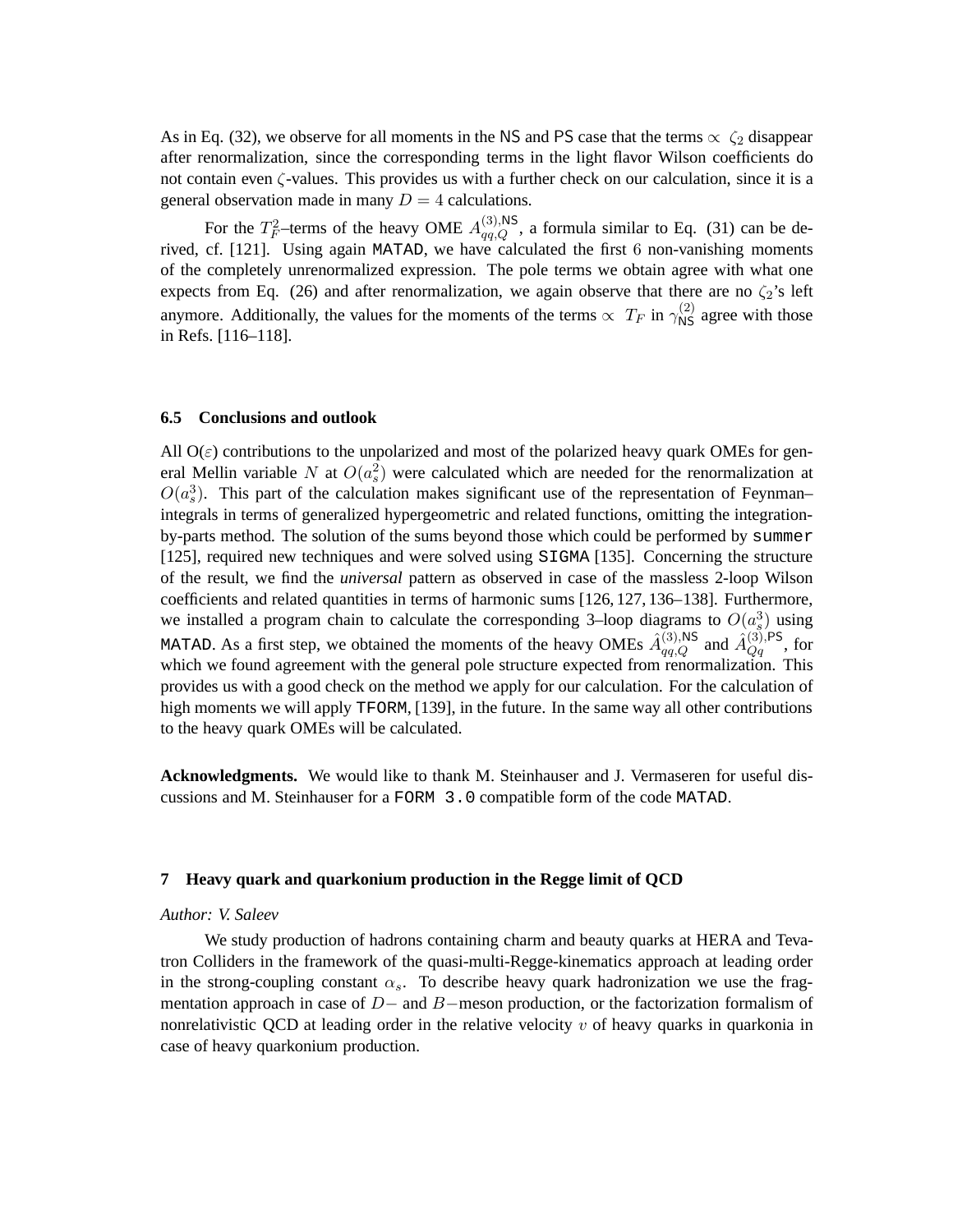#### **7.1 Theoretical basis**

Heavy quark and quarkonium production at high energies has provided a useful laboratory for testing the perturbative quantum chromodynamics (pQCD) as well as the interplay of perturbative and nonperturbative phenomena in QCD. Also these studies are our potential for the observation of a new dynamical regime, namely the high-energy Regge limit, which is characterized by the following condition  $\sqrt{S} \gg \mu \gg \Lambda_{QCD}$ , where  $\sqrt{S}$  is the total collision energy in the center of mass reference frame,  $\Lambda_{QCD}$  is the asymptotic scale parameter of QCD,  $\mu$  is the typical energy scale of a hard interaction.

The phenomenology of strong interactions at high energies exhibits a dominant role of gluon interactions in heavy quark and quarkonium production. In the conventional parton model [140], the initial-state gluon dynamics is controlled by the Dokshitzer-Gribov-Lipatov-Altarelli-Parisi (DGLAP) evolution equations [141], in which it is assumed that  $S > \mu^2 \gg \Lambda_{\rm QCD}^2$ . Thus, the DGLAP evolution equation takes into account only one large logarithm, namely  $\ln(\mu/\Lambda_{QCD})$ and the collinear approximation is used, in which the transverse momenta of the initial gluons  $(k_T)$  are neglected.

In the Regge limit the summation of large logarithms  $\ln(\sqrt{S}/\mu)$  in the evolution equation can then be more important than the one of the  $\ln(\mu/\Lambda_{QCD})$  terms. In this case, the noncollinear gluon dynamics is described by the Balitsky-Fadin-Kuraev-Lipatov (BFKL) evolution equation [142]. In the region under consideration, the transverse momenta of the incoming gluons and their off-shell properties can no longer be neglected, and we deal with *Reggeized* gluons. As the theoretical framework for this kind of high-energy phenomenology, the quasi-multi-Reggekinematics (QMRK) approach [143], which is based on the effective quantum field theory implemented with the non-abelian gauge-invariant action [144], can be used. The *Reggeization* of particles or amplitudes is the well-known effect for electrons in high-energy quantum electrodynamics (QED) [145] and for gluons and quarks in QCD [142, 146]. Roughly speaking, the *Reggeization* is a trick, which gives an opportunity to take into account efficiently large radiative corrections to the processes under Regge limit condition beyond the collinear approximation. The main ingredients of the QMRK approach are the effective vertices of Reggeon-Reggeon-Particle (RRP) or Reggeon-Particle-Particle (RPP) interactions, which can be obtained from the effective action [144].

The factorization formalism of nonrelativistic QCD (NRQCD) [147] is a theoretical framework for the description of heavy-quarkonium production and decay. The factorization hypothesis of NRQCD assumes the separation of the effects of long and short distances in heavyquarkonium production. NRQCD is organized as a perturbative expansion in two small parameters, the strong-coupling constant  $\alpha_s$  and the relative velocity v of heavy quarks in quarkonium.

The studies of the open heavy-flavour production at high energies show that in calculations the precise implementation of the effect of heavy quark fragmentation is needed to describe data [45–47, 148]. The approach used here applies the universal fragmentation functions (FFs) [45–47], which satisfy DGLAP evolution equations and are fitted to  $e^+e^-$  annihilation data for the open heavy-flavour production from CERN LEP1.

Both models, the NRQCD and the fragmentation approach, don't depend on the choice of high-energy factorization scheme and they can be used in calculations both in the conventional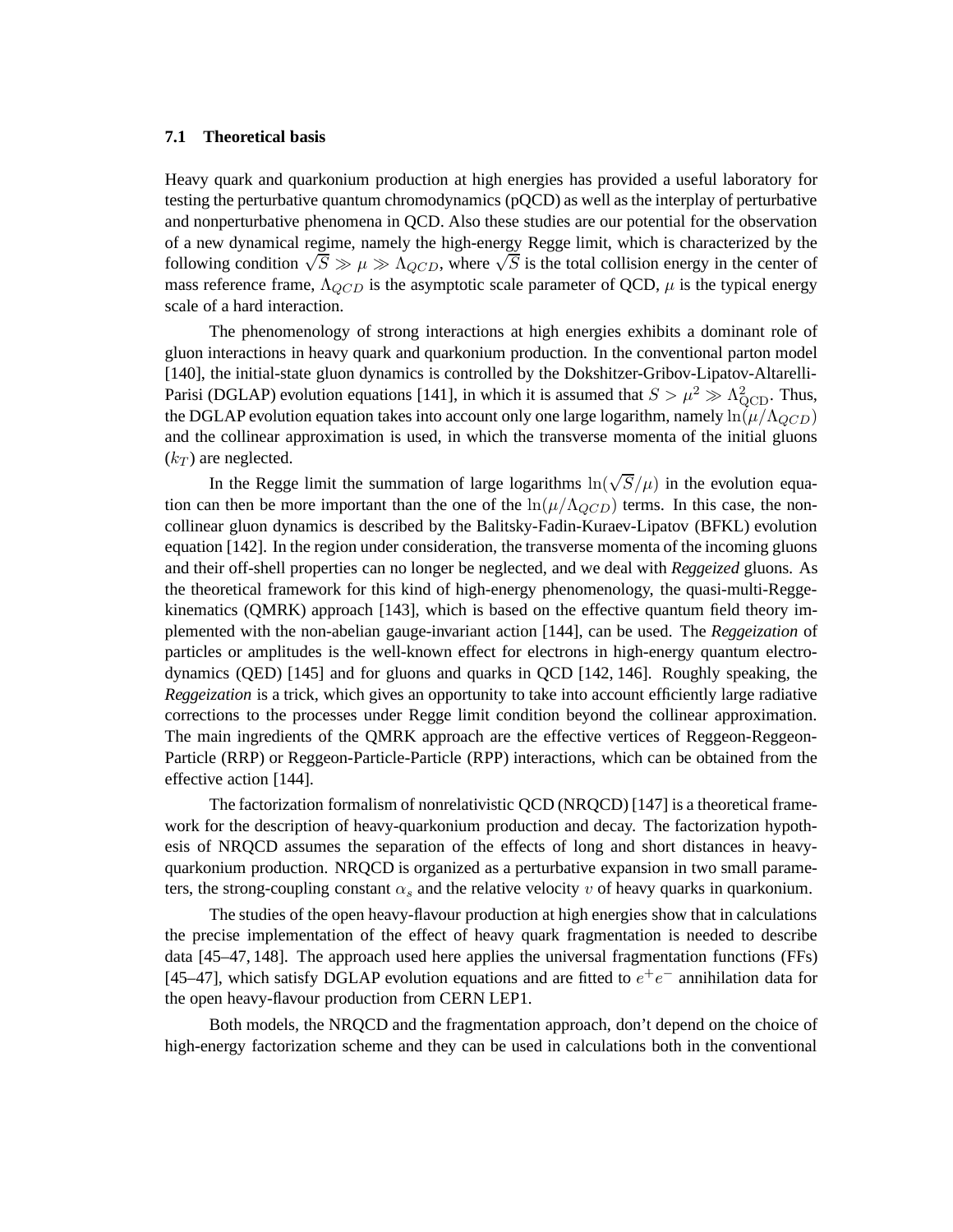collinear parton model and in the QMRK approach.

#### **7.2 Charmonium production at Tevatron and HERA**

During the last decade, the CDF Collaboration at the Tevatron [149, 150] collected data on charmonium production at the energies  $\sqrt{S} = 1.8$  TeV (run I) and  $\sqrt{S} = 1.96$  TeV (run II) in the central region of pseudorapidity  $|\eta| < 0.6$ . In contrast to previous analysis in the collinear parton model [151] or the  $k_T$ -factorization approach [152–154], we perform a joint fit to the run-I and run-II CDF data [149,150] to obtain the color-octet nonperturbative matrix elements (NMEs) for  $J/\psi$ ,  $\chi_{cJ}$ , and  $\psi'$  mesons. The run-II data include region of small  $J/\psi$  transverse momentum, which can't be described principally in the collinear parton model, but this region is important for fit procedure. Our calculations [155, 156] are based on exact analytical expressions for the relevant *Reggeized* amplitudes, which were previously unknown in the literature  $(R + R \rightarrow H,$  $R + R \rightarrow H + g$ , and  $R + P \rightarrow H$ , where H is  $q\bar{q}$ -pair in the fixed quantum state, R is the *Reggeized* gluon). Our fits include five experimental data sets, which come as  $p_T$  distributions of  $J/\psi$  mesons from direct production, prompt production,  $\chi_{cJ}$  decays, and  $\psi'$  decays in run I, and from prompt production in run II. In the Table I of Ref. [155, 156], we present out fit results for the relevant color-octet NMEs for three different choices of unintegrated gluon distribution function, namely JB [157], JS [158], and KMR [159]. Our fits to the Tevatron data turned out to be satisfactory, except for the one to the  $\chi_{cJ}$  sample based on the JB gluon density in the proton, where the fit result significantly exceeded the measured cross section in the small- $p_T$ region, as it is shown in Figs. 4-5 of Ref. [155, 156]. We see also that color-octet contribution in case of  $\chi_{cJ}$  production is being quite unimportant. Considering the color-octet NMEs relevant for the  $J/\psi$ ,  $\psi'$  and  $\chi_{cJ}$  production mechanisms, we can formulate the following heuristic rule for favored transitions from color-octet to color-singlet states:  $\Delta L \simeq 0$  and  $\Delta S \simeq 0$ ; *i.e.*, these transitions are doubly chromoelectric and preserve the orbital angular momentum and the spin of the heavy-quark bound state.

At HERA, the cross section of prompt  $J/\psi$  production was measured in a wide range of the kinematic variables both in photoproduction [160], at small values of photon virtuality  $Q^2$ , and deep-inelastic scattering (DIS) [161], at large values of  $Q^2$ . In the Figs. 6-9 of Ref. [155,156], our NRQCD predictions in the high-energy factorization approach, evaluated with the NMEs from Table 1 of Ref. [155, 156], are compared with the HERA data [160, 161]. In this regime, where the contribution of  $2 \rightarrow 1$  subprocesses is suppressed, the LO NRQCD predictions in the QMRK approach are mainly due to the color-singlet channels and are therefore fairly independent of the color-octet NMEs. Thus, our results agree well with the data and with the previous calculations in the color singlet model (CSM) [162], up to minor differences in the choice of the color-singlet NMEs and the c-quark mass. Let us note that first theoretical prediction for  $J/\psi$  photoproduction in the CSM and the  $k_T$ −factorization scheme has been done 15 yeas ago in Ref. [163].

## **7.3 Bottomonium production at the Tevatron**

The CDF Collaboration measured the  $p_T$  distributions of  $\Upsilon(1S)$ ,  $\Upsilon(2S)$ , and  $\Upsilon(3S)$  mesons in the central region of rapidity  $(y)$ ,  $|y| < 0.4$ , at  $\sqrt{S} = 1.8$  TeV (run I) [164] and that of the  $\Upsilon(1S)$ meson in the rapidity regions  $|y| < 0.6$ ,  $0.6 < |y| < 1.2$ , and  $1.2 < |y| < 1.8$  at  $\sqrt{S} = 1.96$  TeV (run II) [165]. In both cases, the S-wave bottomonia were produced promptly, *i.e.*, directly or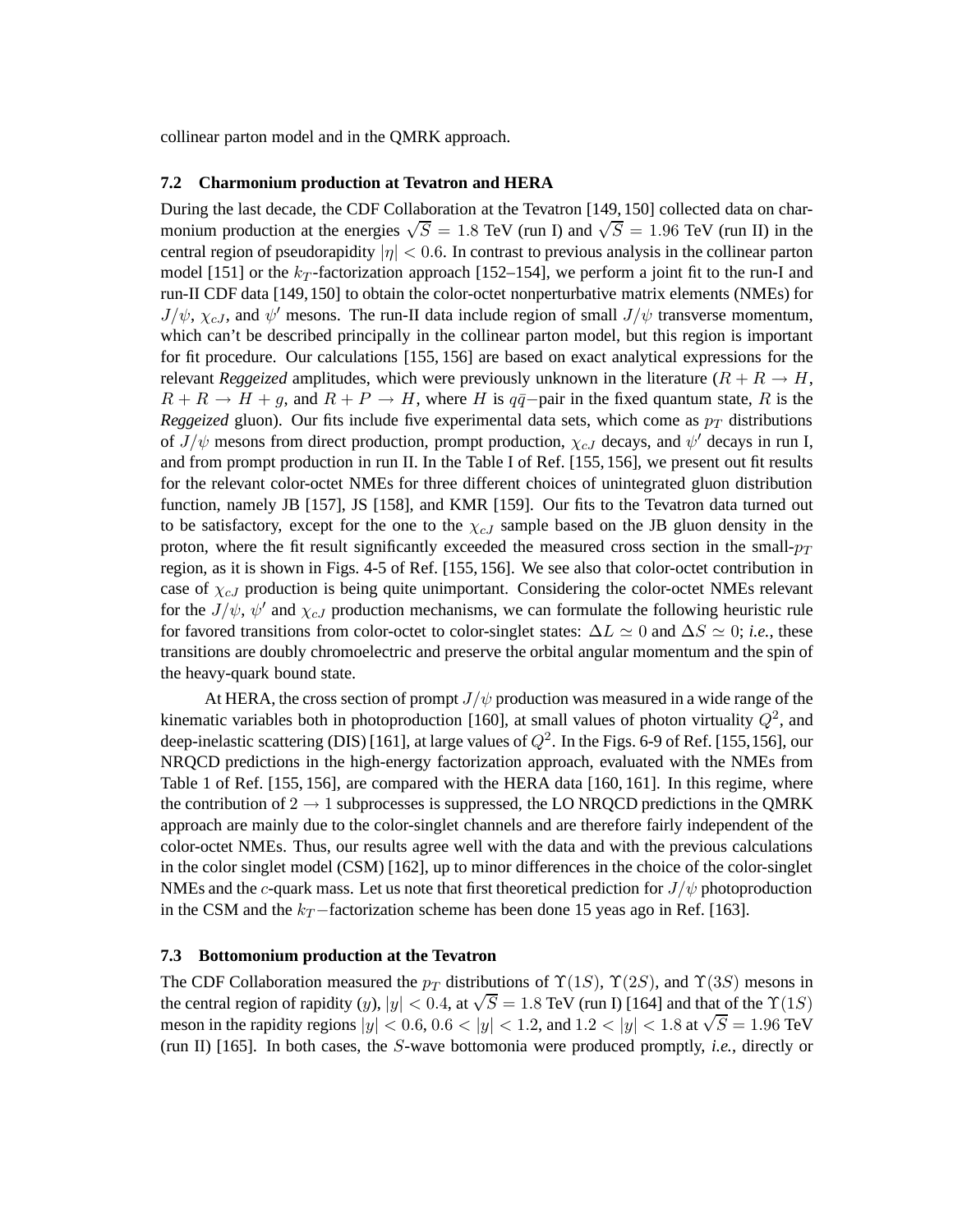via non-forbidden decays of higher-lying S- and P-wave bottomonium states, including cascade transitions such as  $\Upsilon(3S) \to \chi_{b1}(2P) \to \Upsilon(1S)$ .

In contrast to previous analysis in the collinear parton model [166], we perform a joint fit to the CDF data from run I [164] and run II [165] for all  $p_T$  values, including the small- $p_T$  region. Comparing the color-singlet and color-octet contributions, we observe that the latter is dominant in the  $\Upsilon(3S)$  case and in the  $\Upsilon(2S)$  case for  $p_T \geq 13$  GeV, while it is of minor importance in the  $\Upsilon(1S)$  case in the whole  $p_T$  range considered. The fits based on the KMR, JB, and JS gluons turned out to be excellent, fair, and poor, respectively. They yielded small to vanishing values for the color-octet NMEs, see Table II of Ref. [167], especially when the estimated feed-down contributions from the as-yet unobserved  $\chi_{bJ}(3P)$  states were included. The presented analysis in Ref. [167], together with the investigation of charmonium production [155, 156], suggest that the color-octet NMEs of bottomonium are more strongly suppressed than those of charmonium as expected from the velocity scaling rules of NRQCD.

Using obtained NMEs for bottomonium and charmonium states we have done predictions for the LHC Collider at the energy  $\sqrt{S} = 14$  TeV, which are presented in Figs. 14-17 of Ref. [168].

## **7.4 Open heavy-flavour production at HERA and Tevatron**

At HERA D−meson production has been studied both in the photo-production processes and in the deep inelastic scattering (DIS) processes. The data are presented by H1 and ZEUS Collaborations for different spectra, see Refs. [169, 170]. The lowest order in  $\alpha_s$  processes of heavy quark photoproduction or electroproduction in the QMRK approach in the massive c−quark scheme are the following:  $\gamma(\gamma^*) + R \to c + \bar{c}$  – direct production and  $R_{\gamma} + R \to c + \bar{c}$  – resolved production, where R is the *Reggeized* gluon from a proton or  $R_{\gamma}$  is the one from a photon.

We find approximate agreement of our results with data from HERA for  $p_T$  spectra of D<sup>★</sup> $-$ meson production, the pseudo-rapidity spectra are described well only at the large  $p_T \geq 6$ GeV, see Figs. 3-6 in Ref. [171]. These conclusions are true both for photoproduction and for  $D^*$  production in DIS.

Recently the CDF Collaboration measured the differential cross sections  $d\sigma/dp_T$  for the inclusive production of  $D^0$ ,  $D^+$ ,  $D^{*+}$ , and  $D_s^+$  mesons [172] in  $p\bar{p}$  collisions at the Fermilab Tevatron (run I and run II) as functions of transverse momentum  $(p_T)$  in the central rapidity  $(y)$  region. At the LO QMRK approach the parton subprocesses for heavy quark production in hadron collisions are:  $R + R \rightarrow c + \bar{c}$  and  $Q + \bar{Q} \rightarrow c + \bar{c}$ , where Q is the *Reggeized* quark in a proton. The squared matrix elements of all above mentioned processes, excluding last one with *Reggeized* initial quarks, are known in the literature [143,173,174]. The contribution of the subprocess  $Q + Q \rightarrow c + \bar{c}$  is studied for the first time [175].

In the paper [176], we explored the usefulness of the quark-Reggeization hypothesis in the framework of the QMRK approach by studying several observables of inclusive charm production at LO, namely the charm structure function  $F_{2,c}$  of the proton measured at HERA as well as the one-particle-inclusive cross sections of  $D^{*\pm}$  and  $D_s^{\pm}$  photoproduction in ep collisions at HERA and of  $D^0$ ,  $D^{\pm}$ ,  $D^{*\pm}$ , and  $D_s^{\pm}$  hadroproduction in  $p\overline{p}$  collisions at the Tevatron Collider. In all three cases, we found satisfactory agreement between our default predictions and the ex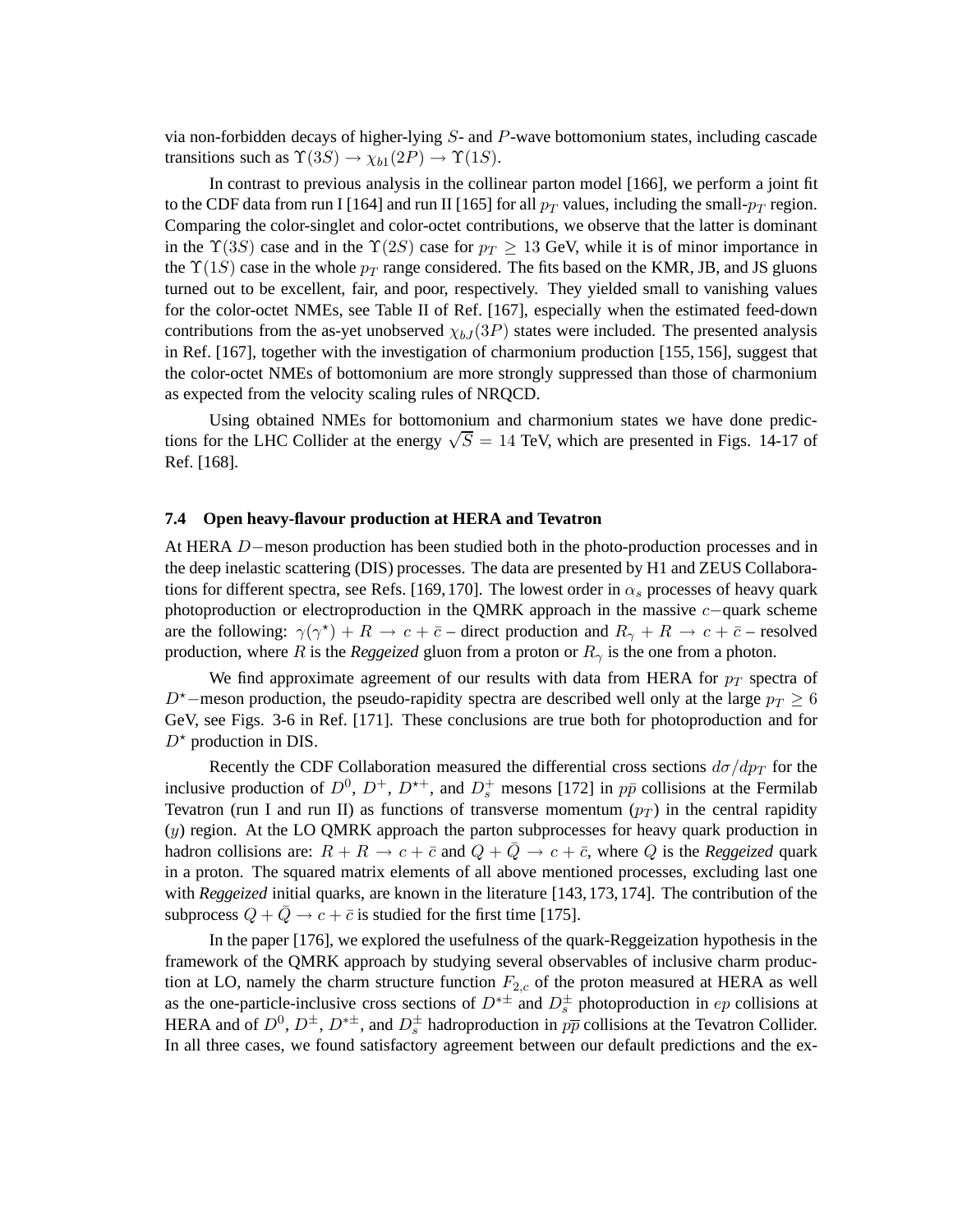perimental data, which is quite encouraging in view of the simplicity of our LO expressions for the partonic cross sections. By contrast, in the collinear parton model of QCD, the inclusion of NLO corrections is necessary to achieve such a degree of agreement. We thus recover the notion that the QMRK approach is a powerful tool for the theoretical description of QCD processes in the high-energy limit and automatically accommodates an important class of corrections that lie beyond the reach of the collinear parton model at LO.

The first theoretical prediction for the beauty production at Tevatron [177] based on highenergy factorization scheme and Reggeon-Reggeon effective vertices [143] for the process  $R +$  $R \to b + \bar{b}$  has been done in Ref. [178]. It was shown that both  $p_T$ −spectra and total cross section of B−mesons can be described well with KMS unintegrated gluon distribution function [179]. We performed these calculations with KMR [159] unintegrated distribution functions and Peterson b−quark fragmentation function [180], and have found good agreement with data too. Thus, in case of b−quark production, contrary to c−quark production, theoretical description of data both for B−mesons and for bottomonia looks well grounded and more simple. The c−quark mass is not large enough and nonperturbative effects in the hadronization of c−quarks need more careful description.

## **7.5 Conclusions**

Our results show that the QMRK approach is a very powerful tool in the high-energy phenomenology of heavy quark and quarkonium production. Of course, there is a number of nonsolved problems yet, such as the correct description of  $J/\psi$  polarization [181] and an estimation of NLO corrections for relevant processes. At the LHC Collider the conditions of application of the QMRK approach for heavy quark production will be satisfied with higher accuracy, therefore we see many future applications of this approach in a new kinematic regime.

The author thanks B. Kniehl, D. Vasin and A. Shipilova for cooperation in study of presented results. We thank also L. Lipatov, M. Ryskin, G. Kramer, H. Spiesberger and O. Teryaev for useful discussions.

#### **8 Upsilonium polarization as a touchstone in understanding the parton dynamics in QCD**

#### *Authors: S. Baranov and N. Zotov*

Nowadays, the production of heavy quarkonium states at high energies is under intense theoretical and experimental study [182, 183]. The production mechanism involves the physics of both short and long distances, and so, appeals to both perturbative and nonperturbative methods of QCD. This feature gives rise to two competing theoretical approaches known in the literature as the color-singlet and color-octet models. According to the color-singlet approach, the formation of a colorless final state takes place already at the level of the hard partonic subprocess (which includes the emission of hard gluons when necessary). In the color-octet model, also known as nonrelativistic QCD (NRQCD), the formation of a meson starts from a color-octet  $QQ$ pair and proceeds via the emission of soft nonperturbative gluons.

Originally, the color-octet model was introduced to overcome the discrepancy between the large  $J/\psi$  production cross section measured in pp interactions at the Tevatron and the results of theoretical calculations based on the standard perturbative QCD. The problem was apparently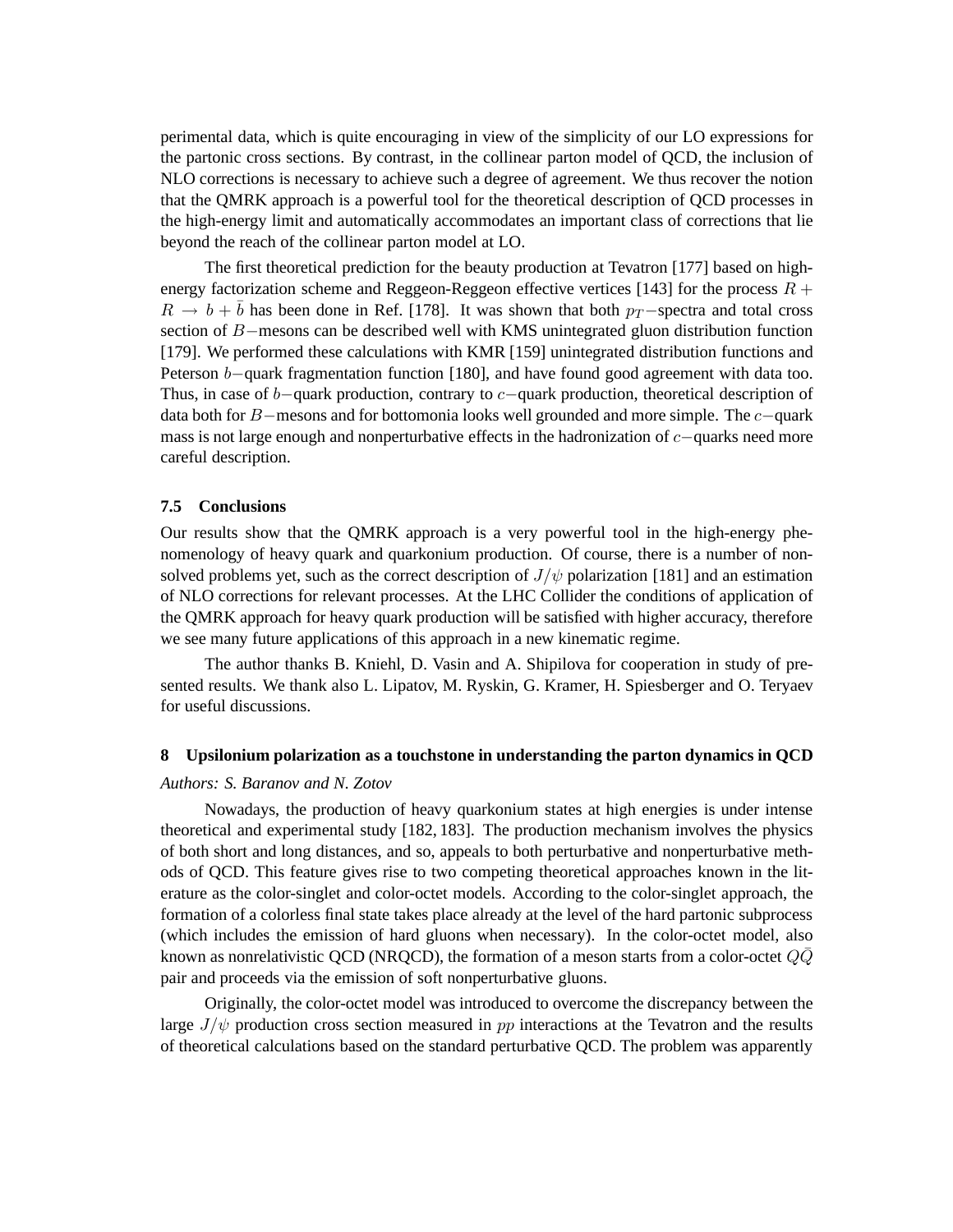solved by attributing the discrepancy to the hypothetical contributions from the intermediate color-octet states, which must obey certain hierarchy in powers of the relative velicity of the quarks in a bound system. However, the numerical estimates of these contributions extracted from the analysis of Tevatron data are at odds with the HERA data, especially as far as the inelasticity parameter  $z = E_{\psi}/E_{\gamma}$  is concerned [184]. In the  $k_t$ -factorization approach, the values of the color-octet contributions obtained as fits of the Tevatron data appear to be substantially smaller than the ones in the collinear scheme, or even can be neglected at all [153,155,185,186].

The first attempts to solve the quarkonium polarization problem within the  $k_t$ -factorization approach were made in the pioneering work  $[187]$  (see also  $[188]$ ) for  $ep$  collisions and in Refs.  $[154, 185]$  for pp collisions. It was emphasised that the off-shellness of the initial gluons, the intrinsic feature of the  $k_t$ -factorization approach, has an immediate consequence in the longitudinal polarization of the final state  $J/\psi$  mesons.

The goal of this paper is to derive theoretical predictions on the polarization of  $\Upsilon$  mesons produced at the Fermilab Tevatron and CERN LHC. In the  $k_t$ -factorization approach, the cross section of a physical process is calculated as a convolution of the partonic cross section  $\hat{\sigma}$  and the unintegrated parton distribustion  $\mathcal{F}_g(x, k_T^2, \mu^2)$ , which depend on both the longitudinal momentum fraction x and transverse momentum  $k_T$ :

$$
\sigma_{pp} = \int \mathcal{F}_g(x_1, k_{1T}^2, \mu^2) \mathcal{F}_g(x_2, k_{2T}^2, \mu^2) \hat{\sigma}_{gg}(x_1, x_2, k_{1T}^2, k_{2T}^2, \ldots) dx_1 dx_2 dk_{1T}^2 dk_{2T}^2.
$$
 (33)

In accordance with [173, 189–191], the off-shell gluon spin density matrix is taken in the form

$$
\overline{\epsilon_g^{\mu} \epsilon_g^{\nu \nu}} = p_p^{\mu} p_p^{\nu} x_g^2 / |k_T|^2 = k_T^{\mu} k_T^{\nu} / |k_T|^2. \tag{34}
$$

In all other respects, our calculations follow the standard Feynman rules.

In order to estimate the degree of theoretical uncertainty connected with the choice of unintegrated gluon density, we use two different parametrizations, which are known to show the largest difference with each other, namely, the ones proposed in Refs. [189,191] and [192]. In the first case [189], the unintegrated gluon density is derived from the ordinary (collinear) density  $G(x, \mu^2)$  by differentiating it with respect to  $\mu^2$  and setting  $\mu^2 = k_T^2$ . Here we use the LO GRV set [193] as the input colinear density. In the following, this will be referred to as dGRV parametrisation. The other unintegrated gluon density [192] is obtained as a solution of leading order BFKL equation [191] in the double-logarithm approximation. Technically, it is calculated as the convolution of the ordinary gluon density with some universal weight factor. This will be referred to as JB parametrisation.

The production of  $\Upsilon$  mesons in pp collisions can proceed via either direct gluon-gluon fusion or the production of P-wave states  $\chi_b$  followed by their radiative decays  $\chi_b \rightarrow \Upsilon + \gamma$ . The direct mechanism corresponds to the partonic subprocess  $g + g \rightarrow \Upsilon + g$  which includes the emission of an additional hard gluon in the final state. The production of  $P$ -wave mesons is given by  $g + g \rightarrow \chi_b$ , and there is no emission of any additional gluons. All the other parameters are the same as in our previous paper [194].

The polarization state of a vector meson is characterized by the spin alignment parameter  $\alpha$ which is defined as a function of any kinematic variable as  $\alpha(\mathcal{P}) = (d\sigma/d\mathcal{P}-3d\sigma_L/d\mathcal{P})/(d\sigma/d\mathcal{P}+$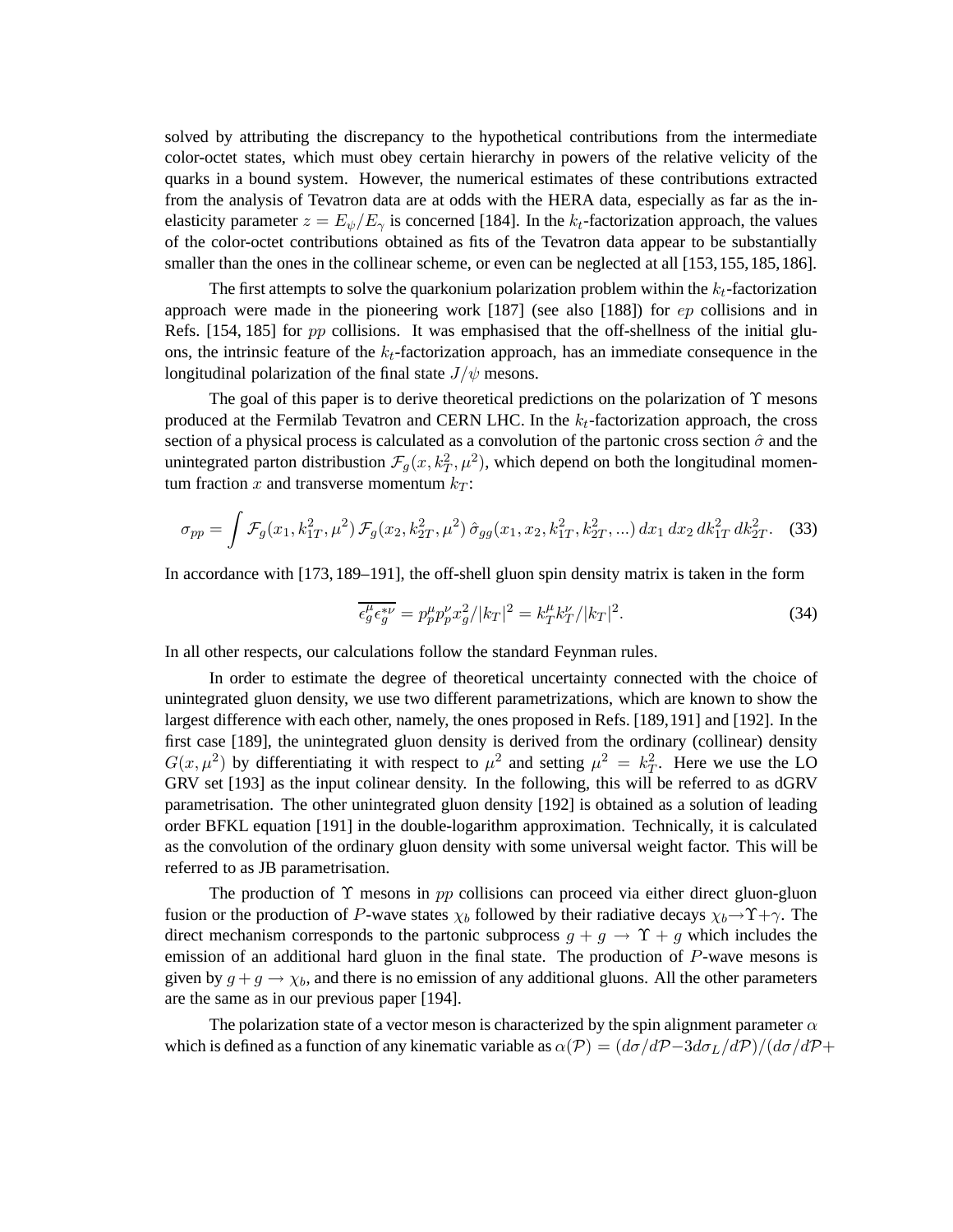$d\sigma_L/dP$ ), where  $\sigma$  is the reaction cross section and  $\sigma_L$  is the part of cross section corresponding to mesons with longitudinal polarization (zero helicity state). The limiting values  $\alpha = 1$ and  $\alpha = -1$  refer to the totally transverse and totally longitudinal polarizations. We will be interested in the behavior of  $\alpha$  as a function of the  $\Upsilon$  transverse momentum:  $\mathcal{P} \equiv |\mathbf{p}_T|$ . The experimental definition of  $\alpha$  is based on measuring the angular distributions of the decay leptons  $d\Gamma(\Upsilon \to \mu^+ \mu^-)/d\cos\theta \sim 1 + \alpha \cos^2\theta$ , where  $\theta$  is the polar angle of the final state muon measured in the decaying meson rest frame.

The results of our calculations for the kinematic conditions of the Tevatron and LHC are displayed in Fig. 12. In both cases, the integration limits over rapidity were adjusted to the experimental acceptances of CDF ( $|y_T|$  < 0.6) at the Tevatron and ATLAS ( $|y_T|$  < 2.5) at the LHC. The upper panels show the predicted transverse momentum distributions. Separately shown are the contributions from the direct (dashed lines) and P-wave decay (dotted lines) mechanisms.



Fig. 12: Predictions on the production of Υ mesons at the Tevatron (left panel) and LHC (right panel). Thick lines, JB parametrization; thin lines, dGRV parametrization. **(a)** Transverse momentum distribution. **(b)** Spin alignment parameter  $\alpha$  for the direct contribution. **(c)** Spin alignment parameter  $\alpha$  with feed-down from  $\chi_b$  decays taken into account. Dotted lines, the quark spin conservation hypothesis; dash-dotted lines, the full depolarization hypothesis.

As far as the decays of P-wave states are concerned, nothing is known on the polarisation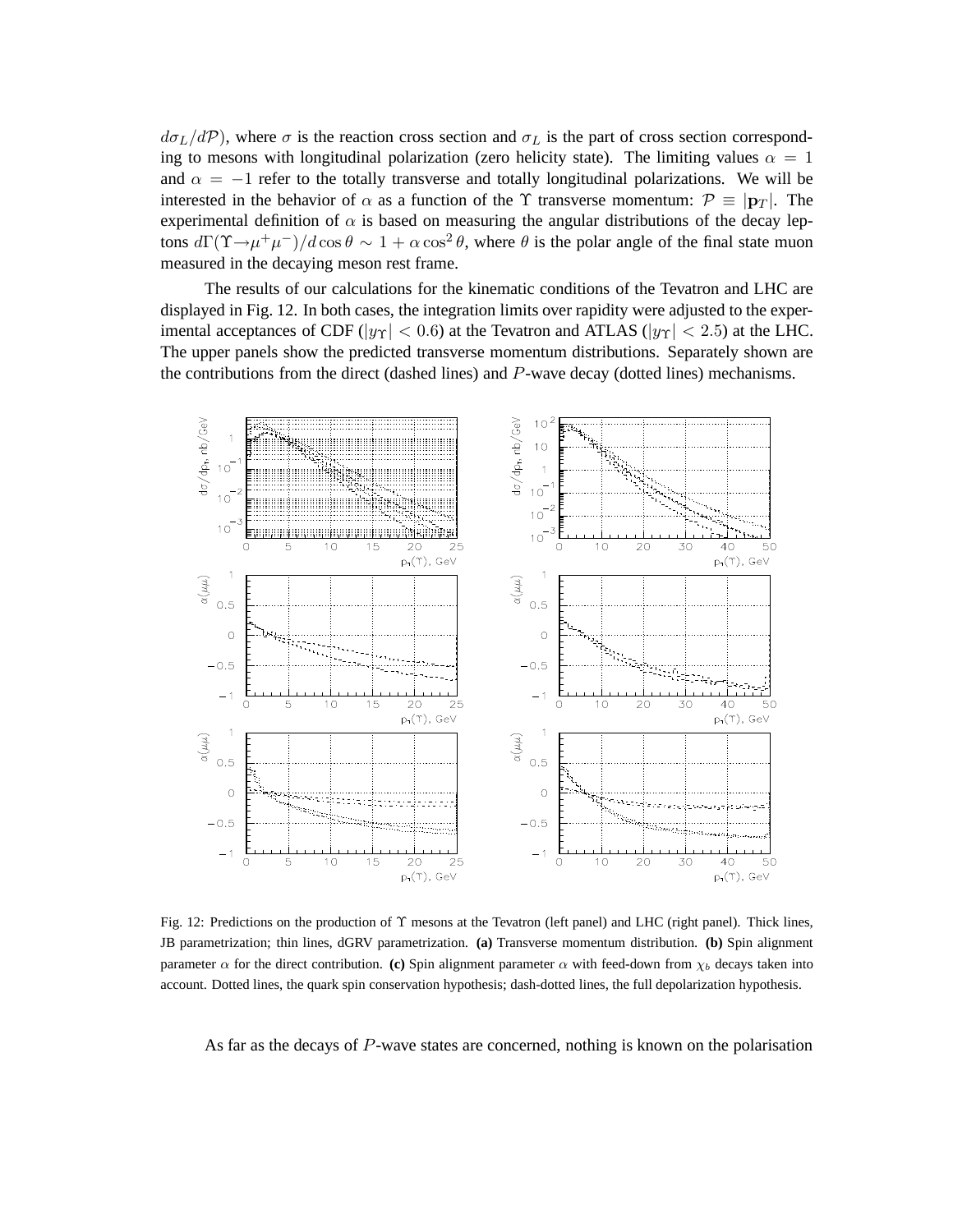properties of these decays. If we assume that the quark spin is conserved in radiative transitions, and the emission of a photon only changes the quark orbital momentum (as it is known to be true in the electric dipole transitions in atomic physics,  $\Delta S = 0$ ,  $\Delta L = \pm 1$ ), then the predictions on  $\alpha$ appear to be similar to those made for the direct channel (lower panels in Fig. 12, dotted curves). If, on the contrary, we assume that the the transition  $\chi_b \rightarrow \Upsilon + \gamma$  leads to complete depolarization, then we arrive at a more moderate behavior of the parameter  $\alpha$  (dash-dotted curves in Fig. 12).



Fig. 13: Spin alignment parameter  $\alpha$  at the Tevatron. Solid curve, quark spin conservation hypothesis; dash-dotted curves, full depolarization hypothesis; yellow band, NRQCD predictions. Green and black points, D0 Run 1 and Run 2 experimental data.

The preliminary results on the  $J/\psi$  polarization at the Tevatron obtained by the collaborations E537 [195] and CDF [196] point to logitudinal polarization with the average value of spin alignment parameter  $\alpha \approx -0.2$  over the whole range of  $J/\psi$  transverse momentum  $p_T$ . In Fig. 13 our results [194] are compared with the preliminary data on the spin alignment of  $\Upsilon$ mesons obtained by the D0 collaboration [197].

A state with purely direct production mechanism in the bottomonium family is the  $\Upsilon(3S)$ meson. The calculations presented here are also valid for this state, except the lower total cross section (by an approximate factor of 1/3) because of the correspondingly lower value of the wave function

At the LHC energies, the theoretical predictions possess less sensitivity to the choice of unintegrated gluon distributions. The purest probe is provided by the polarization of  $\Upsilon(3S)$ mesons.

# **9** B<sup>c</sup> **and double heavy baryon production and decays**

## *Author: A. Likhoded*

 $B<sub>c</sub>$ -meson is the heaviest of the stable under strong interaction mesons. Because of its unique properties the study of its production and decay processes can be used to check current models of quark dynamics.

There are 16 narrow  $(\bar{b}c)$  states below the threshold of  $\bar{B}D$ -pair production. In contrast to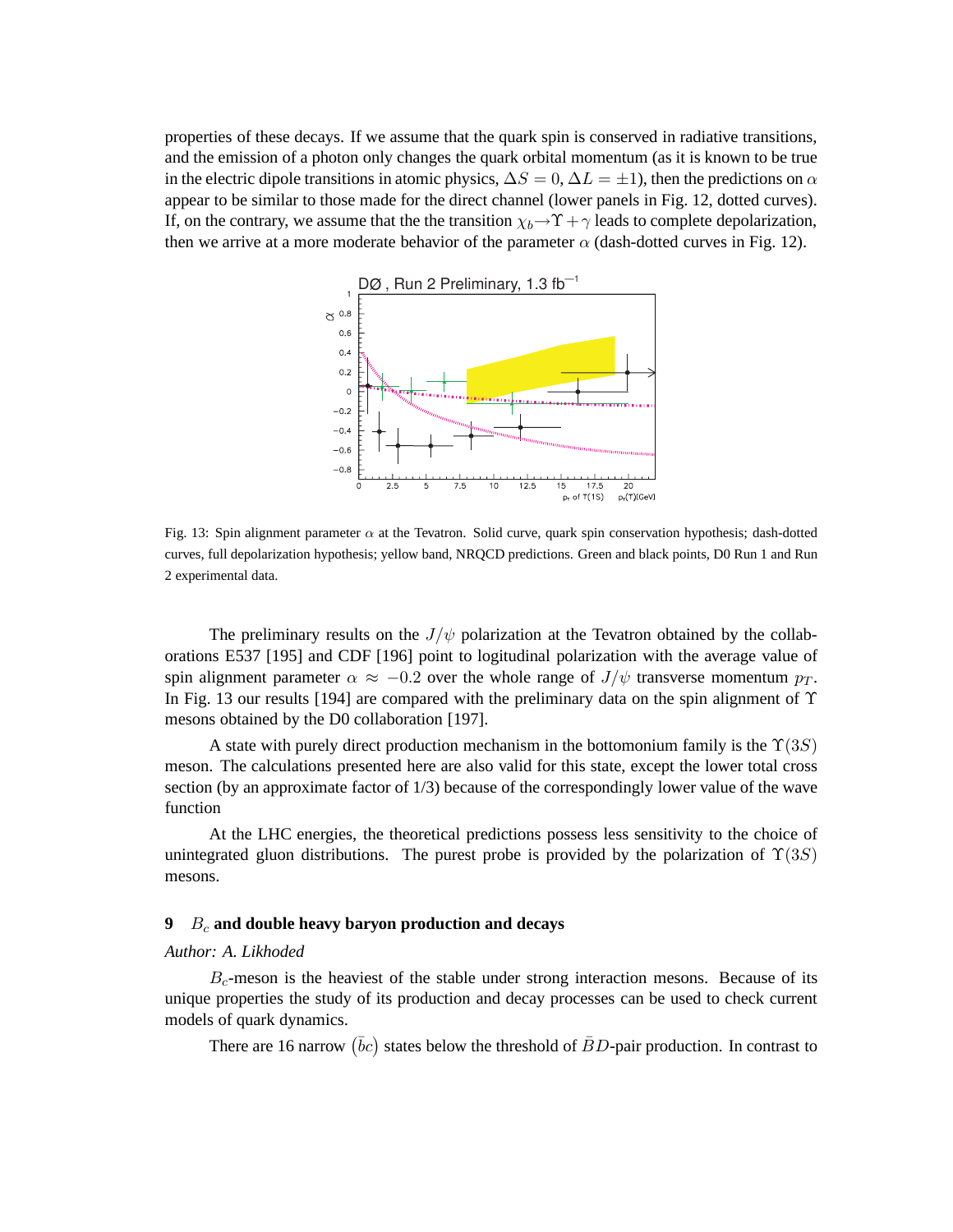$(c\bar{c})$  and  $(b\bar{b})$  systems there are no strong annihilation chanel for  $(b\bar{c})$ -mesons, so excited states can decay only to the ground states with the emission of photons and  $\pi$ -mesons.

Experimental value for ground state mass is  $M_{B_c} = 6276.6 \pm 4 \pm 2.7 \text{ MeV}/c^2$  was measured recently by CDF collaboration in exclusive decay  $B_c \to J/\psi \pi$  [198]. It is in good agreement with theoretical predictions [199] within experimental and theoretical errors. Semileptonic decay mode was used recently by D0 and CDF collaborations to measure  $B_c$ -meson lifetime [200]

$$
\tau_{B_c} = 0.448^{+0.123}_{-0.096} \pm 0.121 \,\text{ps}.
$$

This value is in good agreement with theoretical calculations based on operator product expansion (OPE), potential models and QCD sum rules [201]. This lifetime is caused mainly by decays of c-quark (70%), while contribution of b-quark decays and weak annihilation are 20% and 10%, respectively. It should be noted, that observed by D0 and CDF collaboration decay modes are connected with b-quark decays.

Since both constituent quarks in  $B_c$  are heavy, one can use perturbative QCD for calculation of  $B<sub>c</sub>$  production cross section. The only nonperturbative parameter on this cross section, the value of  $B<sub>c</sub>$  wave function at the origin, can be obtained using potential models. In this point  $B<sub>c</sub>$ -meson production differs dramatically from production of  $B$ - and  $D$ -mesons.

In  $e^+e^-$  annihilation theory predicts usual pattern of b-quark fragmentation  $b \to B_c + X$ , with calculable fragmentation functions. In  $\gamma\gamma \to B_c + X$ ,  $\gamma g \to B_c + X$  and  $gg \to B_c + X$ processes, on the other hand, there is strong violation of fragmentation picture for large enough transverse momentum. The factorization formula

$$
\frac{d\sigma}{dp_T} = \int \frac{d\hat{\sigma} \left(\mu, gg \to b\bar{b}\right)}{dk_T} \Bigg|_{k_T = p_T/x} D^{b \to B_c + X}(x, \mu) \frac{dx}{x}
$$

is valid only for very large values ( $p_T \gtrsim 40$  GeV). As a result, to describe experimentally interesting values of  $B<sub>c</sub>$  transverse momentum in these processes one needs to calculate total amplitude sets: 20 amplitudes for  $\gamma\gamma$ -, 24 for  $\gamma q$ - and 36 for  $qq$ -subprocesses [202].

A rough estimate of total contribution to  $B<sub>c</sub>$  production cross section (including feed-down from excited states) gives the value of order  $10^{-3}$  of the cross section of B-meson production. CDF and D0 collaborations give their results on  $B_c$  production cross section ( $\sigma_{B_c}$ ) in the form of the ratio over the cross section of B-meson production ( $\sigma_B$ ):

$$
R_e = \frac{\sigma_{B_c} Br(B_c \to J/\psi e^+ \nu_e)}{\sigma_B Br(B_c \to J/\psi K^{\pm})} = 0.282 \pm 0.0038 \pm 0.074
$$

in the kinematical region  $m_T(B) > 4.0$  GeV and  $|y(B)| < 1.0$ . Similar result for  $B_c \to$  $J/\psi \mu^{\pm} \nu_{\mu}$  decay is

$$
R_{\mu} = 0.249 \pm 0.045^{+0.107}_{-0.076}.
$$

We believe that these results contradict theoretical estimates. Using known branching fractions  $Br(B \to J/\psi K^{\pm}) \simeq 1 \cdot 10^{-3}$  and  $Br(B_c \to J/\psi e^{\pm} \nu_e) \simeq 2 \cdot 10^{-3}$  one can see, that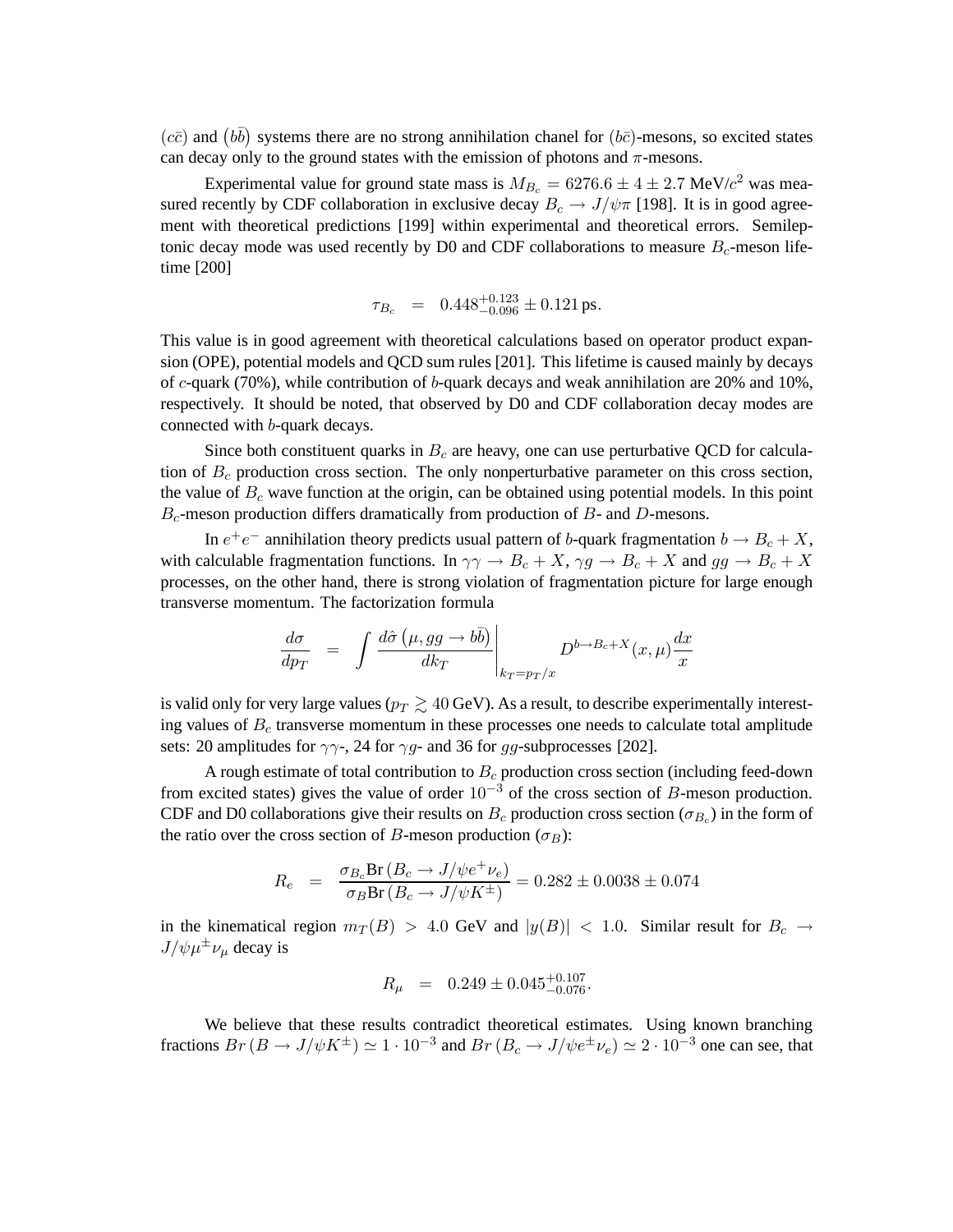| Mode                                | BR, %  | Mode                                 | BR, %   | Mode                                         | BR, % |
|-------------------------------------|--------|--------------------------------------|---------|----------------------------------------------|-------|
| $B_c^+\to \eta_ce^+\nu$             | 0.75   | $B_c^+ \to J/\psi K^+$               | 0.011   | $B_c^+ \rightarrow \overline{B_s^0 K^+}$     | 1.06  |
| $B_c^+\to\eta_c\tau^+\nu$           | 0.23   | $B_c \rightarrow J/\psi K^{*+}$      | 0.022   | $B_c^+\to B_*^{*0}K^+$                       | 0.37  |
| $B_c^+ \rightarrow \eta_c' e^+ \nu$ | 0.041  | $B_c^+ \rightarrow D^+ \bar{D}^0$    | 0.0053  | $B_c^+\to B_s^0 K^{\ast+}$                   |       |
| $B_c^+\to\eta_c^{\prime}\tau^+\nu$  | 0.0034 | $B_c^+ \rightarrow D^+ \bar{D}^{*0}$ | 0.0075  | $B_c^+\to B_s^{*0}K^{*+}$                    |       |
| $B_c^+ \rightarrow J/\psi e^+ \nu$  | 1.9    | $B_c^+ \rightarrow D^{*+} \bar{D}^0$ | 0.0049  | $B_c^+\to B^0\pi^+$                          | 1.06  |
| $B_c^+ \to J/\psi \tau^+ \nu$       | 0.48   | $B_c^+ \to D^{*+} \bar{D}^{*0}$      | 0.033   | $B_c^+\to B^0\rho^+$                         | 0.96  |
| $B_c^+ \rightarrow \psi' e^+ \nu$   | 0.132  | $B_c^+ \rightarrow D_s^+ \bar{D}^0$  | 0.00048 | $B_c^+ \to B^{*0} \pi^+$                     | 0.95  |
| $B_c^+\to\psi^{\prime}\tau^+\nu$    | 0.011  | $B_c^+ \to D_s^+ \bar{D}^{*0}$       | 0.00071 | $B_c^+\to B^{*0}\rho^+$                      | 2.57  |
| $B_c^+\to D^0 e^+\nu$               | 0.004  | $B_c^+\to D_s^{*+}\bar{D}^0$         | 0.00045 | $B_c^+\to B^0K^+$                            | 0.07  |
| $B_c^+\to D^0\tau^+\nu$             | 0.002  | $B_c^+ \to D_s^{*+} \bar{D}^{*0}$    | 0.0026  | $B_c^+\to B^0K^{\ast+}$                      | 0.015 |
| $B_c^+\to D^{*0}e^+\nu$             | 0.018  | $B_c^+ \to \eta_c D_s^+$             | 0.86    | $B_c^+\to B^{*0}K^+$                         | 0.055 |
| $B_c^+\to D^{*0}\tau^+\nu$          | 0.008  | $B_c^+ \rightarrow \eta_c D_s^{*+}$  | 0.26    | $B_c^+\to B^{*0}K^{*+}$                      | 0.058 |
| $B_c^+ \rightarrow B_s^0 e^+ \nu$   | 4.03   | $B_c^+ \to J/\psi D_s^+$             | 0.17    | $B_c^+ \rightarrow B^+ \overline{K^0}$       | 1.98  |
| $B_c^+\to B_s^{*0}e^+\nu$           | 5.06   | $B_c^+ \to J/\psi D_s^{*+}$          | 1.97    | $B_c^+\to B^+\overline{K^{*0}}$              | 0.43  |
| $B_c^+ \rightarrow B^0 e^+ \nu$     | 0.34   | $B_c^+ \to \eta_c D^+$               | 0.032   | $B_c^+ \rightarrow B^{*+} \overline{K^0}$    | 1.60  |
| $B_c^+\to B^{*0}e^+\nu$             | 0.58   | $B_c^+ \rightarrow \eta_c D^{*+}$    | 0.010   | $B_c^+ \rightarrow B^{*+} \overline{K^{*0}}$ | 1.67  |
| $B_c^+\to\eta_c\pi^+$               | 0.20   | $B_c^+ \to J/\psi D^+$               | 0.009   | $B_c^+\to B^+\pi^0$                          | 0.037 |
| $B_c^+\to\eta_c\rho^+$              | 0.42   | $B_c^+ \to J/\psi D^{*+}$            | 0.074   | $B_c^+ \rightarrow B^+ \rho^0$               | 0.034 |
| $B_c^+ \to J/\psi \pi^+$            | 0.13   | $B_c^+ \rightarrow B_s^0 \pi^+$      | 16.4    | $B_c^+\to B^{*+}\pi^0$                       | 0.033 |
| $B_c^+ \to J/\psi \rho^+$           | 0.40   | $B_c^+ \rightarrow B_s^0 \rho^+$     | 7.2     | $B_c^+\to B^{*+}\rho^0$                      | 0.09  |
| $B_c^+ \to \eta_c K^+$              | 0.013  | $B_c^+ \to B_s^{*0} \pi^+$           | 6.5     | $B_c^+\to\tau^+\nu_\tau$                     | 1.6   |
| $B_c^+ \to \eta_c K^{*+}$           | 0.020  | $B_c^+\to B_s^{*0}\rho^+$            | 20.2    | $B_c^+ \rightarrow c\bar{s}$                 | 4.9   |

Table 1: Branching fractions of exclusive  $B_c$  decay modes [203]

in this kinematical region the ratio

$$
\frac{\sigma(B_c)}{\sigma(B)} = R_e \frac{\text{Br}(B \to J/\psi K^{\pm}) \text{Br}(b \to B^{\pm})}{\text{Br}(B_c \to J/\psi e^{\pm} \nu_e)} = \frac{0.282 \cdot 10^{-3} \cdot 0.5}{2 \cdot 10^{-2}} = 0.7 \cdot 10^{-2},
$$

that is about an order of magnitude higher than theoretical estimates.

Using CTEQ5L gluon distribution functions and perturbative calculation of  $gg \to B_c + X$ , we obtained about 0.8  $\mu$ b for  $B_c$ -meson production cross section at LHC. It includes contributions from  $1S_0$  (0.19  $\mu$ b),  $1S_1$  (0.47  $\mu$ b),  $2S_0$  (0.05  $\mu$ b) and  $2S_1$  (0.11  $\mu$ b) states. After summing over all spin states we can see, that the whole contribution of  $P$ -wave levels is equal to 7% of  $S$ -state cross section.

At LHC with luminocity  $\mathcal{L} = 10^{34} cm^2 s^{-1}$  and  $\sqrt{s} = 14$  TeV one can expect  $4.5 \cdot 10^{10}$  $B_c^+$  events per year. As it is clear from Table 1, branching fractions of main semileptonic and hadronic decay modes are large enough for reliable observation of  $B<sub>c</sub>$  meson.

# **10** Testing time-reversal and CP symmetry with  $Λ_b$  decays

*Author: Z. J. Ajaltouni*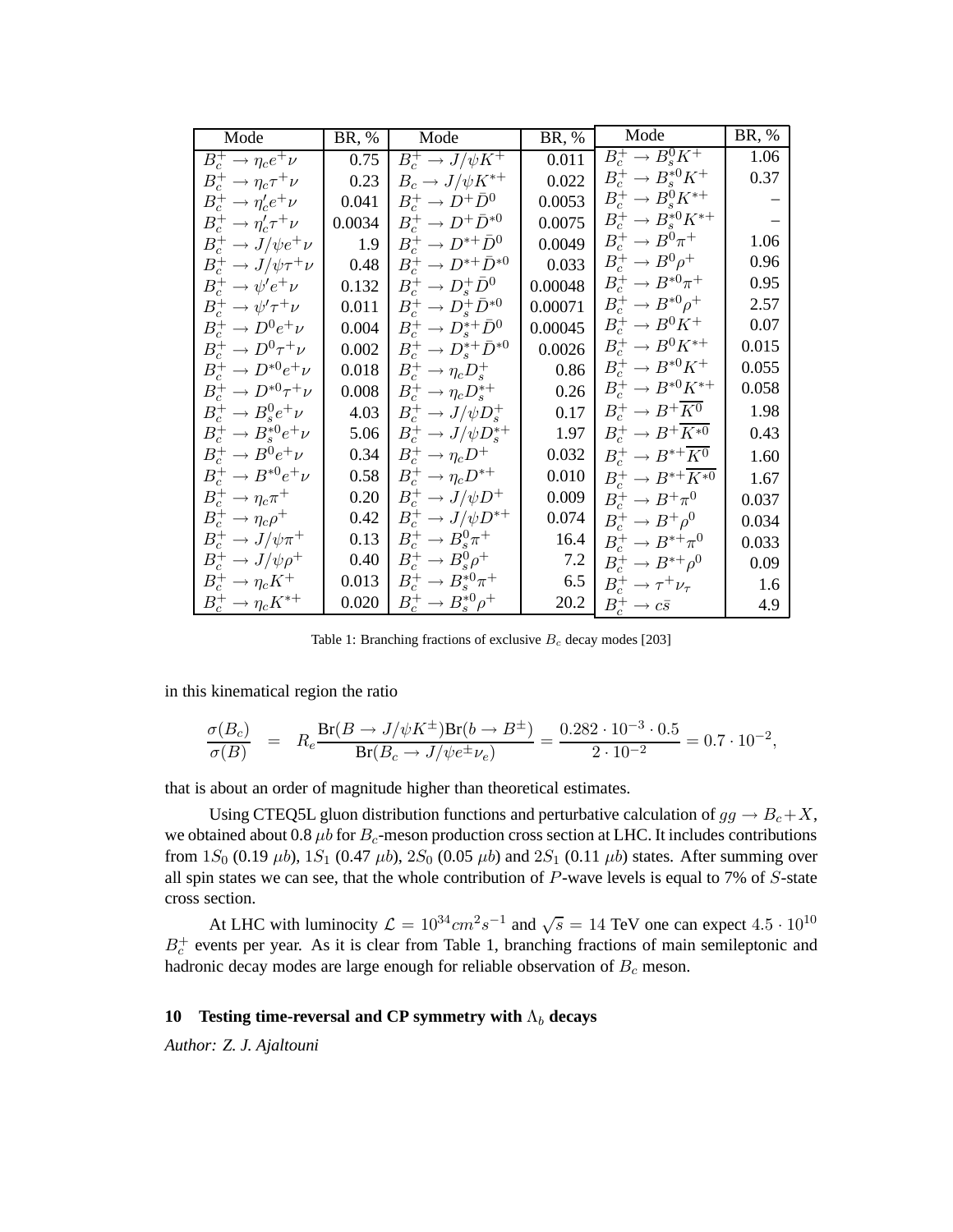## **10.1 Introduction**

Time-reversal (TR) is a fundamental symmetry in many branches of Physics, principally nuclear and particle Physics. Testing its validity or, conversely, searching for its violation, is an important task similar to CP symmetry violation. Few years ago, important experimental results showing clear evidence for TR violaton in  $K^0 - \overline{K^0}$  oscillations have been claimed both by CP-LEAR and K-TeV experiments [204]. Then, this research has been extended to the B−meson system by BaBar and Belle collaborations.

Another source of TR violation could be looked for in particular decays of *hyperons*, as suggested by R. Gatto after the discovery of parity violation in  $\beta$  decay [205]. If we replace the s-quark belonging to an hyperon by a b-quark, analogous tests can be performed with *beauty baryons*, like  $\Lambda_b$ ,  $\Sigma_b$ , etc. With the advent of the LHC, it is expected that 10% of the  $b\bar{b}$  pairs produced in proton-proton collisions at  $\sqrt{s} = 14$  TeV will hadronize into beauty baryons  $\mathcal{B}_b$ , and approximately 90% of the  $\mathcal{B}_b$  will be dominated by  $\Lambda_b$  or  $\bar{\Lambda}_b$ . In the framework of the LHCb experiment whose average luminosity will be  $\mathcal{L} = 2 \times 10^{32} cm^{-2} s^{-1}$ , roughly  $10^{11}$  beauty baryons will be produced each year.

### **10.2 Features of Time-Reversal**

TR operator changes the sign of momentum  $\vec{p}$  and spin  $\vec{s}$  of any particle and leaves its coordinates  $\vec{r}$  invariant. Any triple product  $(\vec{v}_i \times \vec{v}_j) \cdot \vec{v}_k$  with  $\vec{v}_{i,j,k} = \vec{p}$  or  $\vec{s}$  will be *odd* under TR; a nonvanishing value of this observable being a sign of TR violation (TRV). However, an inevitable physical process as strong Final State Interactions (FSI) appears when examining hadronic decays. FSI modify particle wave-functions and generate an additional phase-shift,  $\delta_S$ , to the decay amplitude; the existence of the phase  $\delta_S$  could simulate a T-odd effect. Being aware of this issue, we developed a phenomenological model describing the decay  $\Lambda_b \to \Lambda V (1^-)$  and used it in our search for TRV supposing that FSI are negligible. Thus a non-vanishing T-odd observable will be considered as a serious sign of TRV. In the following, emphasis will be put on TR processes and, because of the delicate problem of CP study in  $\Lambda_b - \bar{\Lambda}_b$  system, only a recent reference will be mentioned [206].

## **10.3 Kinematics and Dynamics of**  $\Lambda_b \to \Lambda V (1^-)$  **Decays**

Different observables can be constructed in order to test TR; the main one being the polarizationvectors of the intermediate resonances coming from  $\Lambda_b$  decays like  $\Lambda(1/2^+)$  and  $V=\rho^0, \omega, J/\psi$  , the vector-meson V being mainly the  $J/\psi$  decaying into  $\mu^-\mu^+$ . A rigorous study of these decays requires the *helicity formalism* of Jacob-Wick-Jackson which includes the Λ<sub>b</sub> initial polarization expressed by its polarization density-matrix (PDM) [207]. Full calculations permit to deduce the A angular distributions in an appropriate  $\Lambda_b$  rest-frame. It is given by:  $\frac{d\sigma}{d\Omega} = 1 + \alpha_{As}^{\Lambda_b} \vec{\mathcal{P}}^{\Lambda_b} \cdot \hat{p}$ , where  $\alpha_{As}^{\Lambda_b}$  is the decay asymmetry parameter of the  $\Lambda_b$  resonance,  $\vec{\mathcal{P}}^{\Lambda_b}$  is its polarization-vector and  $\hat{p}$  is the unit-vector parallel to  $\Lambda$  momentum.

A special dynamical model has been performed in order to compute the decay amplitude [208]. It is divided into two main parts : (i) In the framework of the *factorization hypothesis*, the Operator Product Expansion (OPE) techniques are used in order to evaluate both the *soft* (non-perturbative) contributions and the *hard* (perturbative) ones to the hadronic matrix element; the color number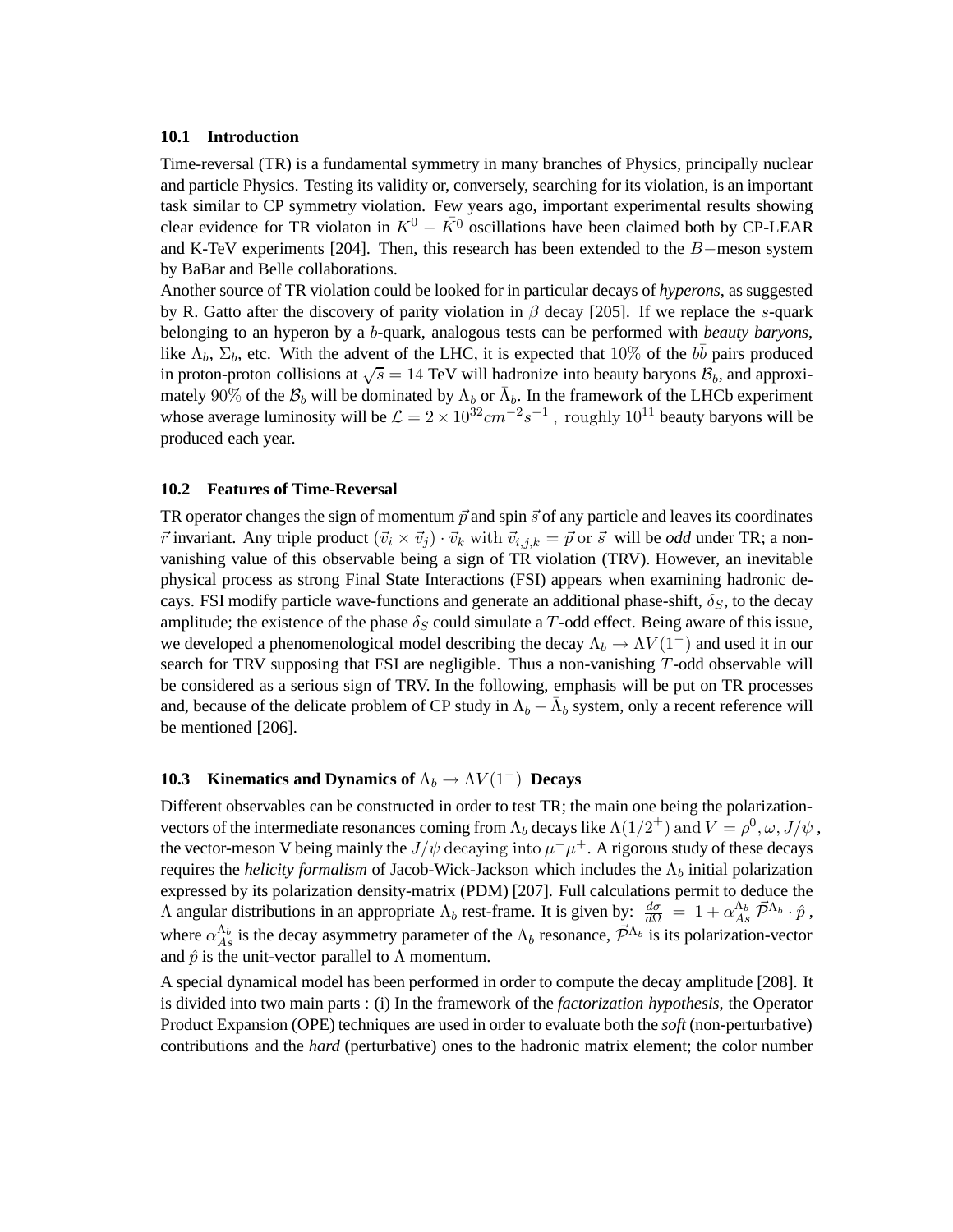$N_c$  is left *free*. (ii) The form-factors arising in the matrix element are computed by means of the Heavy Quark Effective Theory (HQET) and corrections of order  $\mathcal{O}(1/m_b)$  are performed. Finally, both tree and penguin diagrams have been taken into account in our model.

# **10.4 Main Physical Results**

• In order to test the model, the branching ratio  $BR(\Lambda_b \to \Lambda J/\psi)$  and other ones are computed according to the effective color number,  $N_c^{eff}$ , and compared to the experimental data.

| $N_c^{e f f}$    |                       | 2.5                   |                       | 3.5                   |
|------------------|-----------------------|-----------------------|-----------------------|-----------------------|
| $\Lambda J/\psi$ | $8.95\times10^{-4}$   | $2.79 \times 10^{-4}$ | $0.62 \times 10^{-4}$ | $0.03 \times 10^{-4}$ |
| $\Lambda \rho^0$ | $1.62 \times 10^{-7}$ | $1.89 \times 10^{-7}$ | $2.2 \times 10^{-7}$  | $2.4 \times 10^{-7}$  |
| $\Lambda \omega$ | $22.3 \times 10^{-7}$ | $4.75 \times 10^{-7}$ | $0.2 \times 10^{-7}$  | $0.64 \times 10^{-7}$ |

Table 2: Branching ratio,  $\mathcal{BR}$ , for  $\Lambda_b \to \Lambda J/\Psi, \Lambda_b \to \Lambda \rho^0$  and  $\Lambda_b \to \Lambda \omega$ .

The experimental value,  $BR(\Lambda_b \to \Lambda J/\psi) = (4.7 \pm 2.1 \pm 1.9) \times 10^{-4}$  (PDG 2006), favours the range of values  $2.0 \leq N_c^{eff} \leq 3.0$ .

• Other essential parameters like  $\Lambda_b$  asymmetry,  $\Lambda$  polarization and its non-diagonal matrix element, and the probability of longitudinal polarization for each vector meson can also be obtained :

| Parameter | $\omega$ | $\Lambda J/\psi$ |
|-----------|----------|------------------|
|           | 0.194    | 0.490            |
|           | $-0.21$  | $-0.17$          |
|           | 0.31     | 0.25             |
|           | 0.79     | 0.66             |

#### **10.5 Direct Test of Time-Reversal**

## **Special Angles** :

We define  $\vec{n}_{\Lambda}$  and  $\vec{n}_V$  respectively as the unit normal vetors to  $\Lambda$  and V decay planes in the  $\Lambda_b$ rest-frame,  $\vec{e}_Z$  being the quantization axis.

$$
\vec{n}_{\Lambda} = \frac{\vec{p}_p \times \vec{p}_{\pi}}{|\vec{p}_p \times \vec{p}_{\pi}|} , \ \ \vec{n}_V = \frac{\vec{p}_{l^+} \times \vec{p}_{l^-}}{|\vec{p}_{l^+} \times \vec{p}_{l^-}|} , \ \ \text{or} \ \ \vec{n}_V = \frac{\vec{p}_{h^+} \times \vec{p}_{h^-}}{|\vec{p}_{h^+} \times \vec{p}_{h^-}|}
$$

Those vectors are **even** under TR. But the cosine and the sine of their azimutal angles defined  $by:$ 

$$
\vec{u}_i = \frac{\vec{e}_Z \times \vec{n}_i}{|e\vec{z} \times \vec{n}_i|}, \ \ \cos\phi_{(n_i)} = \vec{e}_Y \cdot \vec{u}_i, \ \ \sin\phi_{(n_i)} = \vec{e}_Z \cdot (\vec{e}_Y \times \vec{u}_i),
$$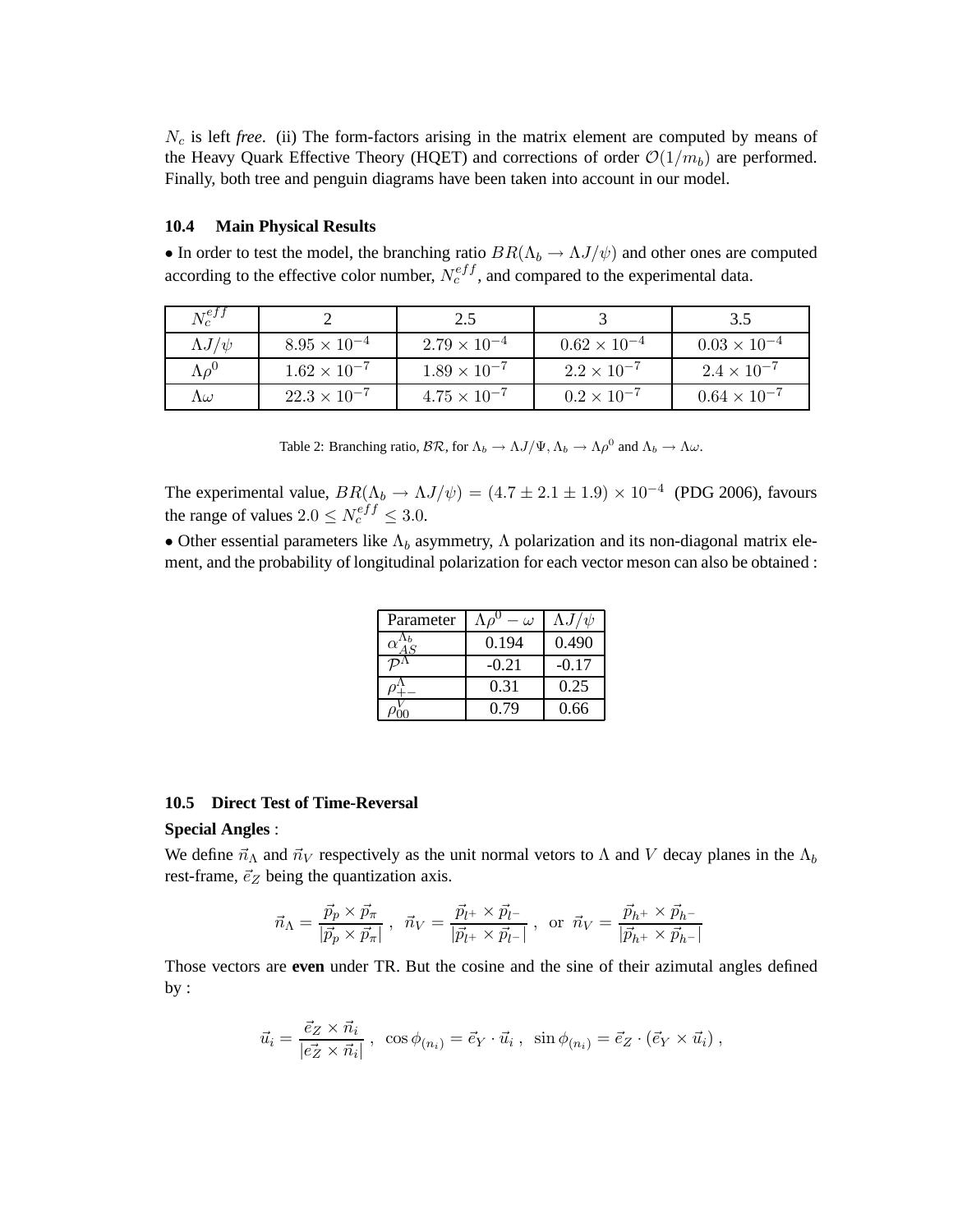with  $\phi_{(n_i)} = \phi_{\vec{n}_\Lambda}$ ,  $\phi_{\vec{n}_V}$  are both **odd** under TR. Their distributions exhibit asymmetries which depend directly on the Λ azimuthal angle distribution whose analytical expression is given by:

$$
d\sigma/d\phi \propto 1 + \frac{\pi}{2} \alpha_{As}^{\Lambda} \Big( \Re e(\rho_{+-}^{\Lambda_b}) \cos \phi - \Im m(\rho_{+-}^{\Lambda_b}) \sin \phi \Big) .
$$

The initial  $\Lambda_b$  PDM being unknown, we make the following hypothesis in our simulations :  $\mathcal{P}^{\Lambda_b} = 100\%$  and  $\Re e(\rho_{+-}^{\Lambda_b}) = -\Im m(\rho_{+-}^{\Lambda_b}) = \sqrt{2}/2$ . The following asymmetries are obtained [206] :

| Asymmetries                      |                    | $\Lambda J/\psi$   |
|----------------------------------|--------------------|--------------------|
| $AS(\cos\phi_{\vec{n}_\Lambda})$ | $(2.4 \pm 0.3)\%$  | $(5.2 \pm 0.3)\%$  |
| $AS(\sin\phi_{\vec{n}_A})$       | $-(2.7 \pm 0.3)\%$ | $-(5.0 \pm 0.3)\%$ |

#### **Vector-Polarizations**

In a second step, vector-polarizations have been carefully examined, mainly by considering a new frame related to each resonance  $R_i$  and defined as follows:

$$
\vec{e}_L = \frac{\vec{p}}{p}, \ \vec{e}_T = \frac{\vec{e}_Z \times \vec{e}_L}{|\vec{e}_Z \times \vec{e}_L|}, \ \vec{e}_N = \vec{e}_T \times \vec{e}_L \ .
$$

Each vector-polarization  $\vec{\mathcal{P}}^{(i)}$  can be expanded on the new basis by writing:  $\vec{\mathcal{P}}^{(i)} = P_L^{(i)}$  $\vec{e}_L^{(i)} \vec{e}_L +$  $P_N^{(i)}$  $P_N^{(i)} \vec{e}_N + P_T^{(i)}$  $T^{(i)}_T \vec{e}_T$  , with  $P_j^{(i)} = \vec{\mathcal{P}}^{(i)} \cdot \vec{e}_j$  and  $j = L, N, T$ . These components as well as the basis vectors  $\vec{e}_L, \vec{e}_T$  and  $\vec{e}_N$ , are studied under parity and time-reversal operations. The results are straightforward:  $P_L$  and  $P_T$  are both  $Parity$ −odd and  $T$ −even, while  $P_N$  is  $Parity$ −even but T−**odd**.

So, if the normal component  $P_N$  is not equal to zero, it would be a signal of TR violation.

#### **10.6 Conclusion**

The process  $\Lambda_b \to \Lambda J/\psi$  is a promising channel to look for the validity of TR symmetry at LHC energies. Complete kinematical calculations have been performed by stressing the importance of the resonance polarizations. Our dynamics model is very realistic, because it is based on the OPE formalism and completed by HQET for the computation of the form-factors. An extension of these calculations is under study in order to perform rigorous tests of both CP and TR symmetries among beauty baryons in a model-independent way [209].

#### **11 Production and detection of massive exotic hadrons**

## *Authors: D. Milstead and O. Piskounova*

Exotic stable massive particles are proposed in many models of physics beyond the Standard Model. Understanding their interactions in matter is critical for any search. This paper outlines a model for the scattering of stable massive hadrons which is based on Regge phenomenology and the quark gluon string model.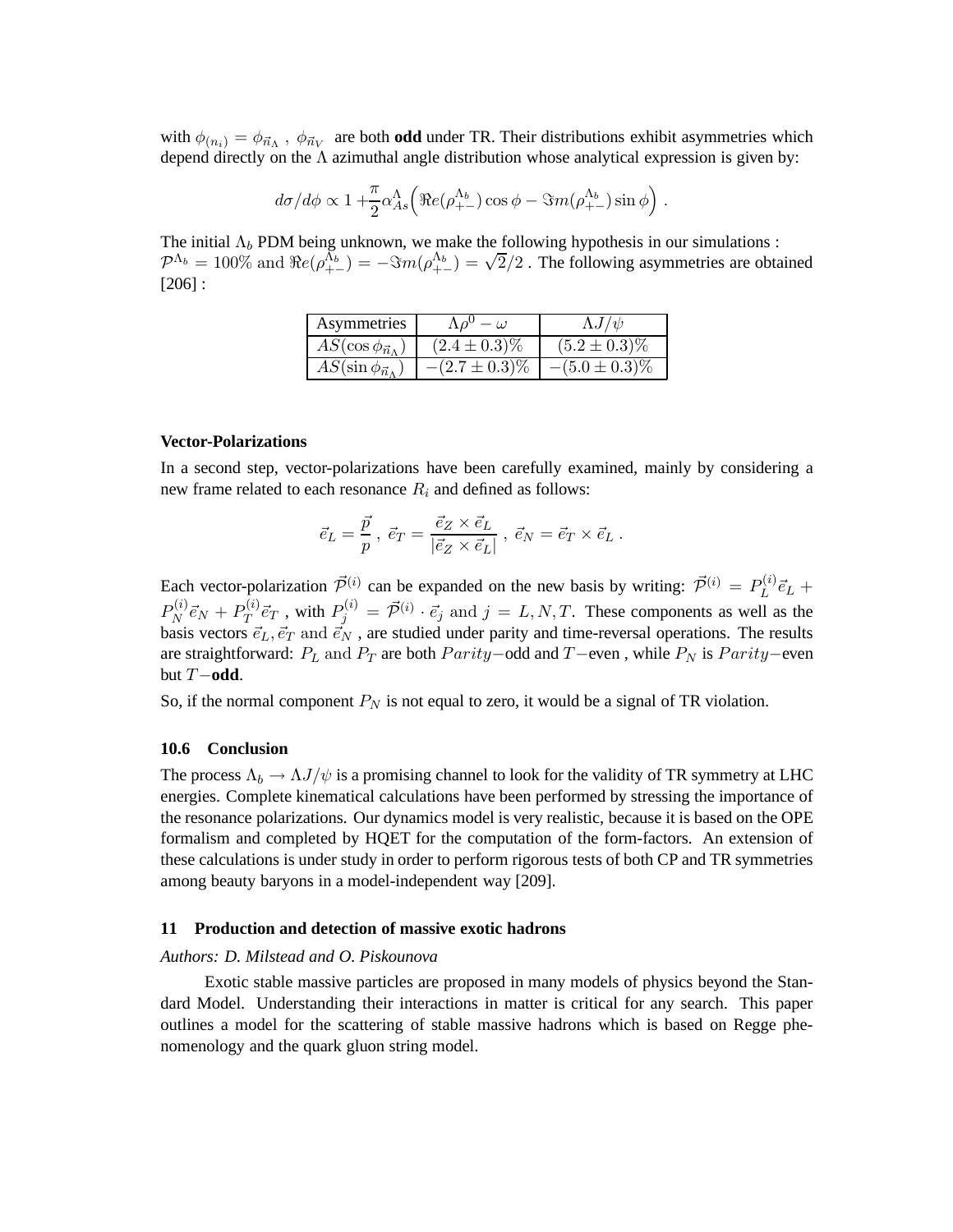## **11.1 Introduction**

Searches for exotic stable<sup>15</sup> massive particles (SMPs) are performed at colliders as a matter of routine whenever a new collision energy is reached [210]. An additional motivation to make such searches at the LHC arises from the hierarchy problem, proposed solutions to which suggest that new physics processes may be manifest at TeV energies; indeed SMPs are predicted in a number of exotic physics models, such as supersymmetry [210]. Prior to data taking it is important to establish that LHC experiments are able both to detect and extract the quantum numbers of any SMP which may be observed. To do this, an understanding of the interactions of SMPs in matter is needed. As part of this workshop a model [211] has been developed for the scattering of hadronic SMPs (termed  $H$ -hadrons) which uses Regge phenomenology [212] and the quark gluon string model (QGSM) [213]. This work has clear implications for future searches using HERA data and the interpretation of earlier searches.

## **11.2 Interactions of** H**-Hadrons in Matter**

A qualitative picture of the scattering process can be built up [214]. The heavy exotic quark will be a spectator, and the low energy light quark system is involved in the interaction. Regge phenomenology and the QGSM are thus appropriate tools with which the interactions of exotic hadrons in matter can be explored. Fig. 14 shows the predicted cross section for the interaction of a H-meson with a stationary nucleon in a nucleus comprising equal amounts of protons and neutrons as a function of the Lorentz factor  $\gamma$  of the H-meson. Reggeon and pomeron contributions are shown separately.



Fig. 14: Pomeron (dotted) and reggeon (dashed) contributions to the exotic-meson-nucleon cross section. The sum of the two processes is shown as a solid line.

Exotic hadrons which contain a light constituent anti-quark, eg  $H_{Q\bar{q}}$  or a  $H_{\bar{Q}\bar{q}\bar{q}}$  can undergo pomeron and reggeon exchanges. Conversely, hadrons containing a light constituent quark  $(H_{\bar{Q}q}, H_{Qqq})$  can only undergo pomeron exchange. Anti-baryons and baryons may undergo both

<sup>&</sup>lt;sup>15</sup>The term stable implies a particle will not decay as it traverses a detector.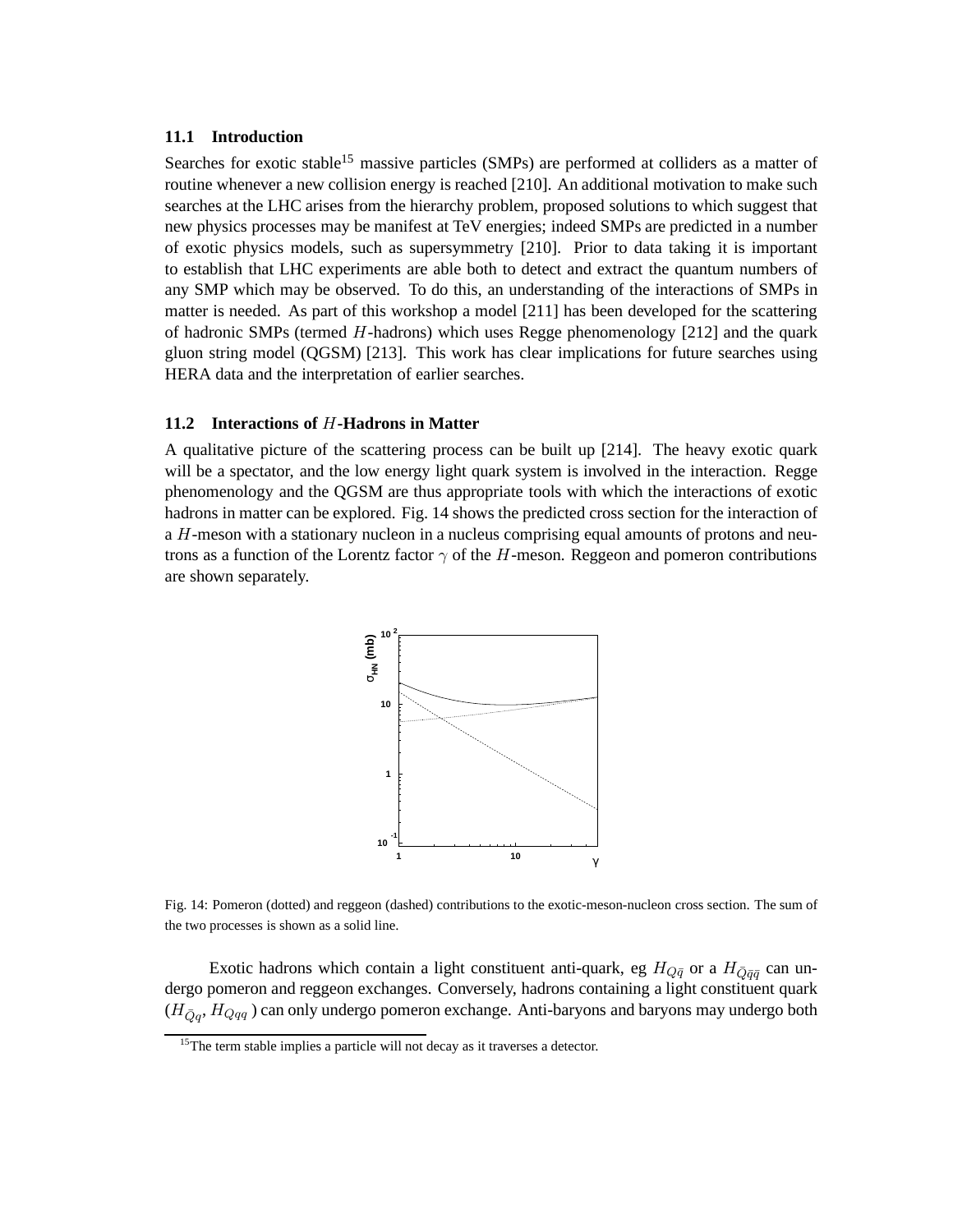reggeon and pomeron exchange, and pomeron exchange only processes, respectively. The overall cross sections for interactions involving baryons and anti-baryons is estimated by doubling the pomeron contribution to the meson cross sections shown in Fig. 14 to take into account the extra light quark contribution. The reggeon contribution to anti-baryon interactions is set to twice the value for meson scattering together with an additional contribution from processes in which exotic anti-baryons can annihilate to exotic mesons and ordinary mesons. This latter contribution is suppressed.

## **11.3 Energy Loss**

The PYTHIA [215] program was used to produce samples of stable fourth generation quark pair production events. For reasons of detector acceptance, the  $\beta$  value of the H-hadrons was restricted to be greater than 0.7 and the pseudorapidity to  $|\eta| < 2.5$  [216]. Using a Monte Carlo method, the H-hadrons were transported through iron corresponding to the material distribution of the ATLAS detector sub-systems enclosed within the muon detector system. Using a triple regge ansatz  $[211]$  H-hadron energy loss can be estimated. Fig. 15 shows the total energy loss of  $H$ -hadrons after they pass through the detector material. Distributions are presented for  $H$ hadrons formed from different types of exotic quarks and anti-quarks with masses 200 and 1000 GeV. The distributions are normalised to the total number  $N$  of a given type of  $H$ -hadron satisfying the  $\beta$  and  $\eta$  requirements. There is little difference between them, with a peak around 5 GeV. H-hadrons containing up-like quarks typically lose more energy than those with down-like quarks owing to the greater fraction of neutral  $H$ -hadrons with down-like quarks.



Fig. 15: Total energy loss for H-hadrons of different types and masses.

#### **11.4 Acknowledgements**

D. Milstead is a Royal Swedish Academy Research Fellow supported by a grant from the Knut and Alice Wallenberg Foundation.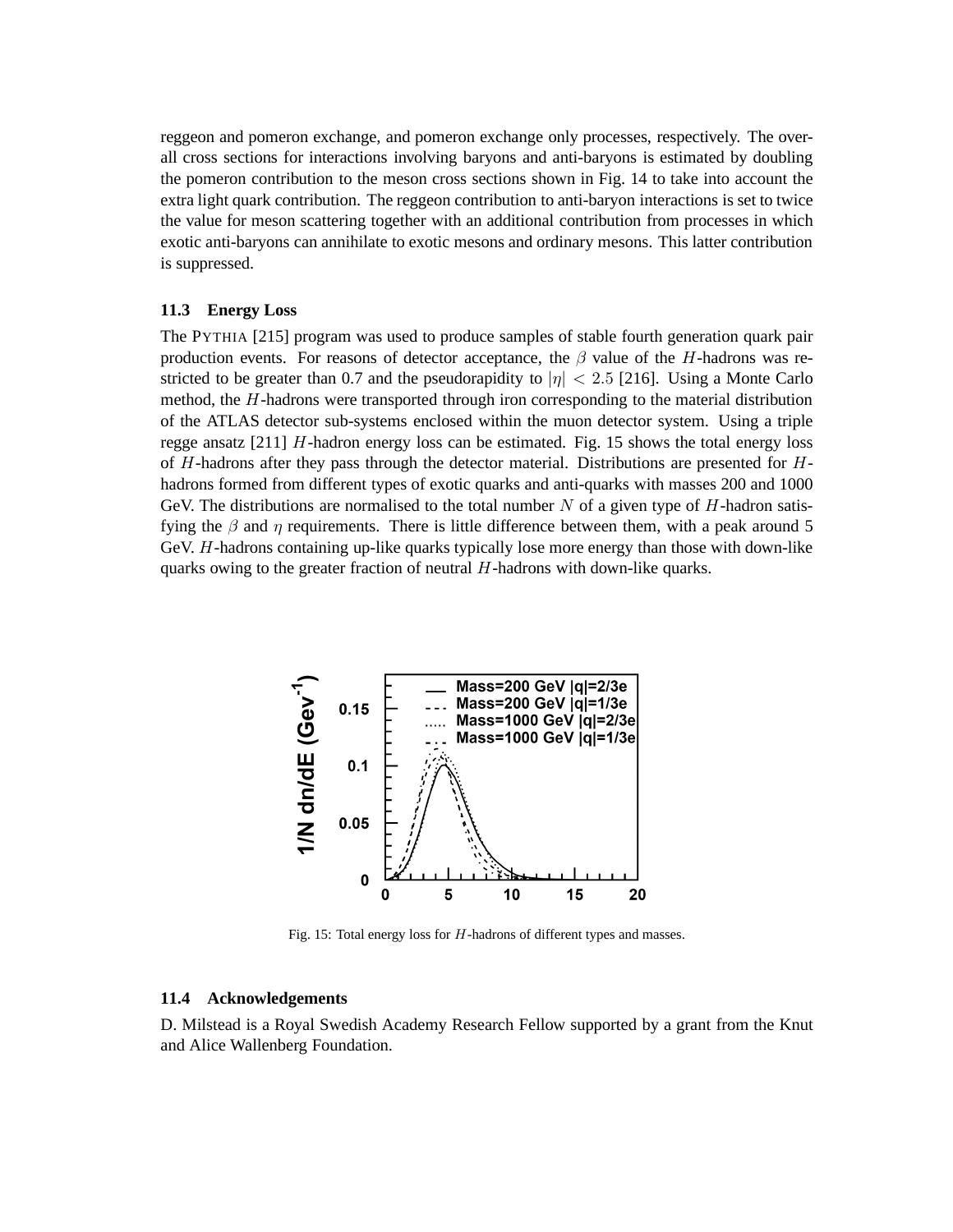### **References**

- [1] W. K. Tung *et al.*, JHEP **02**, 053 (2007). hep-ph/0611254.
- [2] A. D. Martin, W. J. Stirling, R. S. Thorne, and G. Watt, Phys. Lett. **B652**, 292 (2007). 0706.0459.
- [3] P. M. Nadolsky *et al.*, Phys. Rev. **D78**, 013004 (2008). 0802.0007.
- [4] G. Watt, A. D. Martin, W. J. Stirling, and R. S. Thorne, *Recent Progress in Global PDF Analysis*. Preprint 0806.4890, 2008.
- [5] A. D. Martin, W. J. Stirling, R. S. Thorne, and G. Watt (2009). 0901.0002.
- [6] J. C. Collins and W.-K. Tung, Nucl. Phys. **B278**, 934 (1986).
- [7] J. C. Collins, Phys. Rev. **D58**, 094002 (1998). hep-ph/9806259.
- [8] E. L. M. P. Laenen, S. Riemersma, J. Smith, and W. L. van Neerven, Nucl. Phys. **B392**, 162 (1993).
- [9] M. A. G. Aivazis, J. C. Collins, F. I. Olness, and W.-K. Tung, Phys. Rev. **D50**, 3102 (1994). hep-ph/9312319.
- [10] J. C. Collins, F. Wilczek, and A. Zee, Phys. Rev. **D18**, 242 (1978).
- [11] M. Gluck, E. Reya, and A. Vogt, Eur. Phys. J. **C5**, 461 (1998). hep-ph/9806404.
- [12] M. Buza, Y. Matiounine, J. Smith, R. Migneron, and W. L. van Neerven, Nucl. Phys. **B472**, 611 (1996). hep-ph/9601302.
- [13] M. Buza, Y. Matiounine, J. Smith, and W. L. van Neerven, Eur. Phys. J. **C1**, 301 (1998). hep-ph/9612398.
- [14] R. S. Thorne and R. G. Roberts, Phys. Lett. **B421**, 303 (1998). hep-ph/9711223.
- [15] R. S. Thorne and R. G. Roberts, Phys. Rev. **D57**, 6871 (1998). hep-ph/9709442.
- [16] M. Dittmar *et al.*, *Parton distributions: Summary report for the HERA LHC workshop*. Preprint hep-ph/0511119, 2005.
- [17] R. M. Barnett, Phys. Rev. Lett. **36**, 1163 (1976).
- [18] W. K. Tung, S. Kretzer, and C. Schmidt, J. Phys. **G28**, 983 (2002). hep-ph/0110247.
- [19] S. Kretzer, H. L. Lai, F. I. Olness, and W. K. Tung, Phys. Rev. **D69**, 114005 (2004). hep-ph/0307022.
- [20] R. S. Thorne, Phys. Rev. **D73**, 054019 (2006). hep-ph/0601245.
- [21] A. Chuvakin, J. Smith, and W. L. van Neerven, Phys. Rev. **D61**, 096004 (2000). hep-ph/9910250.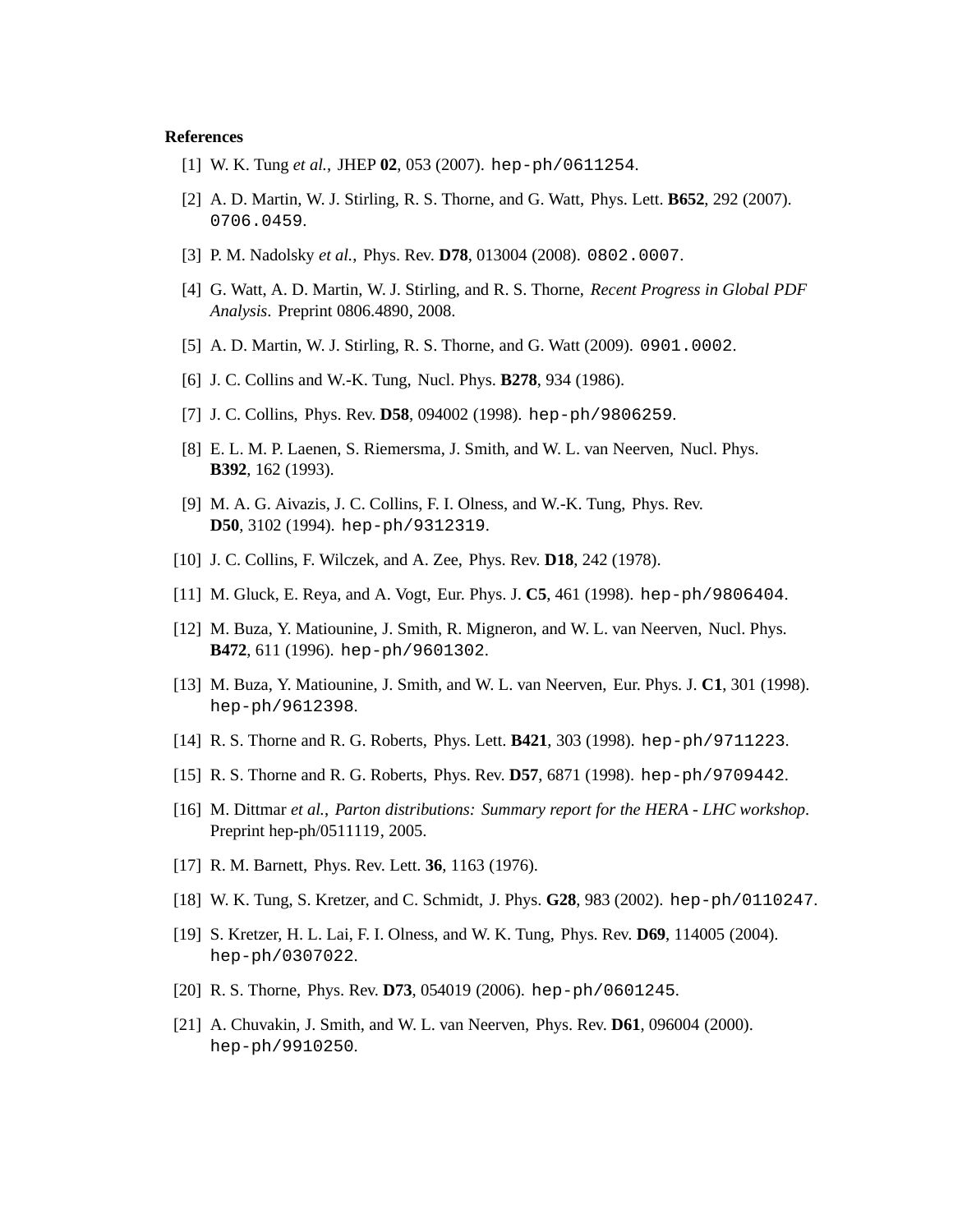- [22] M. Kramer, F. I. Olness, and D. E. Soper, Phys. Rev. **D62**, 096007 (2000). hep-ph/0003035.
- [23] S. Kretzer and I. Schienbein, Phys. Rev. **D58**, 094035 (1998). hep-ph/9805233.
- [24] E. L. M. P. Laenen and S. O. Moch, Phys. Rev. **D59**, 034027 (1999). hep-ph/9809550.
- [25] S. Catani, M. Ciafaloni, and F. Hautmann, Nucl. Phys. **B366**, 135 (1991).
- [26] I. Bierenbaum, J. Blümlein, and S. Klein, Acta Phys. Pol. **B39** (2008) 1531 (2008). 0806.0451.
- [27] M. Buza and W. L. van Neerven, Nucl. Phys. **B500**, 301 (1997). hep-ph/9702242.
- [28] A. D. Martin, W. J. Stirling, R. S. Thorne, and G. Watt, *Parton distributions for the LHC*. Preprint in preparation, 2008.
- [29] A. D. Martin, R. G. Roberts, W. J. Stirling, and R. S. Thorne, Phys. Lett. **B531**, 216 (2002). hep-ph/0201127.
- [30] A. D. Martin, R. G. Roberts, W. J. Stirling, and R. S. Thorne, Phys. Lett. **B604**, 61 (2004). hep-ph/0410230.
- [31] H. collaboration:, *Measurement of*  $F_2^{c\bar{c}}$  and  $F_2^{b\bar{b}}$  using the H1 vertex detector at HERA. 34th International Conference on High Energy Physics Philadelphia, 30th July - 5th August, 2008.
- [32] S. Alekhin, Phys. Rev. **D68**, 014002 (2003). hep-ph/0211096.
- [33] A. D. Martin, W. J. Stirling, and R. S. Thorne, Phys. Lett. **B636**, 259 (2006). hep-ph/0603143.
- [34] B. W. Harris and J. Smith, Nucl. Phys. **B452**, 109 (1995). hep-ph/9503484.
- [35] P. Jimenez-Delgado and E. Reya, *Dynamical NNLO parton distributions*. Preprint 0810.4274, 2008.
- [36] J. M. Campbell, *Overview of the theory of W/Z + jets and heavy flavor*. Preprint 0808.3517, 2008.
- [37] B. A. Kniehl, *Inclusive production of heavy-flavored hadrons at NLO in the GM-VFNS*. Preprint 0807.2215, 2008.
- [38] C. Buttar *et al.* (2006). hep-ph/0604120.
- [39] S. J. Brodsky, P. Hoyer, C. Peterson, and N. Sakai, Phys. Lett. **B93**, 451 (1980).
- [40] J. Pumplin, H. L. Lai, and W. K. Tung, Phys. Rev. **D75**, 054029 (2007). hep-ph/0701220.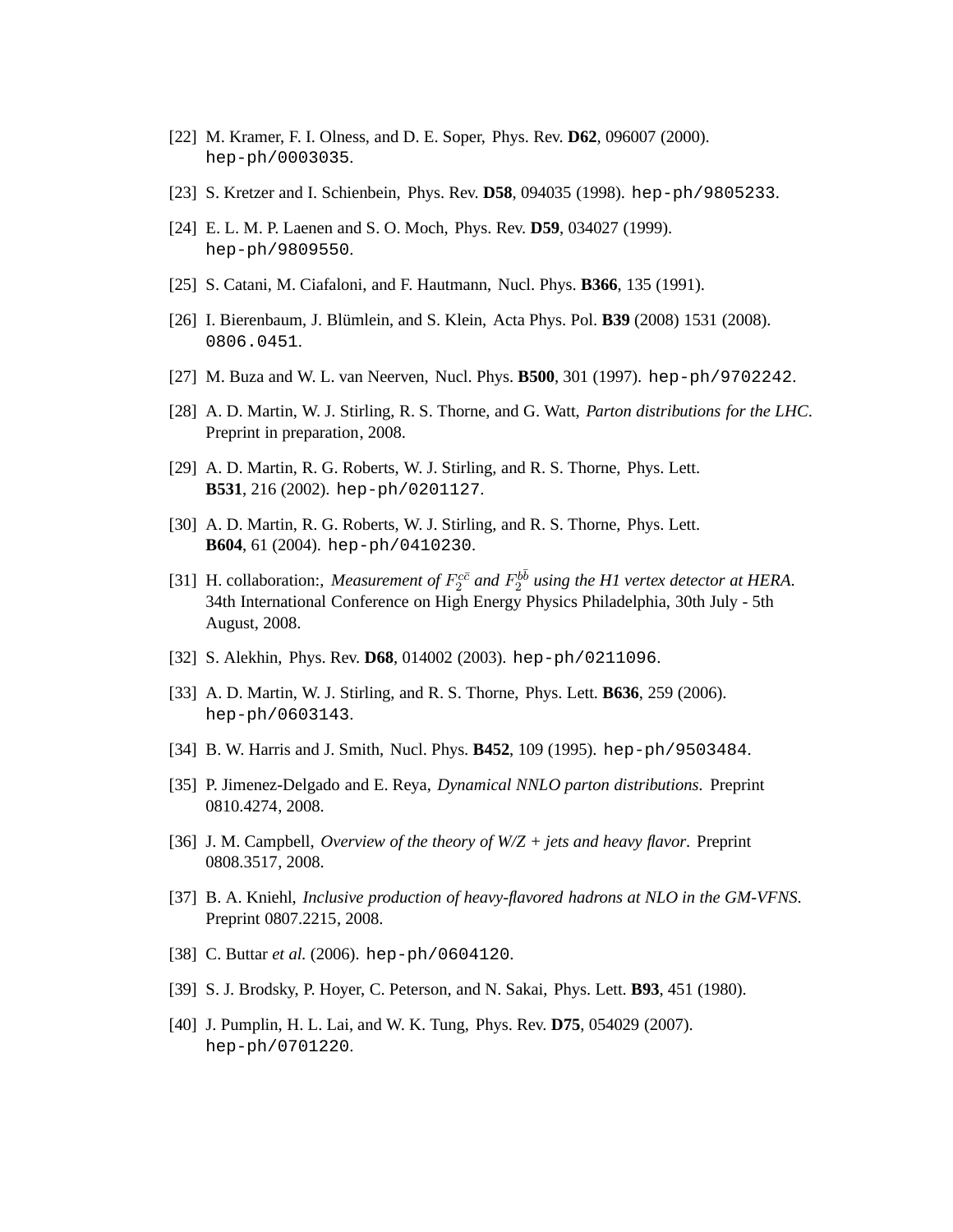- [41] European Muon Collaboration, J. J. Aubert *et al.*, Nucl. Phys. **B213**, 31 (1983).
- [42] A. D. Martin, R. G. Roberts, W. J. Stirling, and R. S. Thorne, Eur. Phys. J. **C4**, 463 (1998). hep-ph/9803445.
- [43] R. S. Thorne, J. Phys. **G25**, 1307 (1999). hep-ph/9902299.
- [44] OPAL Collaboration, G. Alexander *et al.*, Z. Phys. **C72**, 1 (1996); OPAL Collaboration, K. Ackerstaff *et al.*, Eur. Phys. J. **C1**, 439 (1998); ALEPH Collaboration, R. Barate *et al.*, Eur. Phys. J. **C16**, 597 (200); CLEO Collaboration, M. Artuso *et al.*, Phys. Rev. **D70**, 112001 (2004); Belle Collaboration, R. Seuster *et al.*, Phys. Rev. **D73**, 032002 (2006).
- [45] G. Kramer and H. Spiesberger, Eur. Phys. J. **C22**, 289 (2001); G. Kramer and H. Spiesberger, Eur. Phys. J. **C28**, 495 (2003); G. Kramer and H. Spiesberger, Eur. Phys. J. **C38**, 309 (2004).
- [46] B. A. Kniehl, G. Kramer, I. Schienbein, and H. Spiesberger, Phys. Rev. **D71**, 014018 (2005); B. A. Kniehl, G. Kramer, I. Schienbein, and H. Spiesberger, Eur. Phys. J. **C41**, 199 (2005).
- [47] B. A. Kniehl, G. Kramer, I. Schienbein, and H. Spiesberger, Phys. Rev. Lett. **96**, 012001 (2006).
- [48] T. Kneesch, B. A. Kniehl, G. Kramer, and I. Schienbein, Nucl. Phys. **B799**, 34 (2008).
- [49] M. G. Bowler, Z. Phys. **C11**, 169 (1981).
- [50] SLD Collaboration, K. Abe *et al.*, Phys. Rev. Lett. **84**, 4300 (2000); SLD Collaboration, K. Abe *et al.*, Phys. Rev. **D65**, 092006 (2002); SLD Collaboration, K. Abe *et al.*, Phys. Rev. **D66**, 079905(E) (2002); ALEPH Collaboration, A. Heister *et al.*, Phys. Lett. **B512**, 30 (2001); OPAL Collaboration, G. Abbiendi *et al.*, Eur. Phys. J. **C29**, 463 (2003).
- [51] CDF Collaboration, D. Acosta *et al.*, Phys. Rev. **D71**, 021001 (2005); CDF Collaboration, A. Abulencia *et al.*, Phys. Rev. **D75**, 012010 (2007).
- [52] J. Binnewies, B. A. Kniehl, and G. Kramer, Phys. Rev. **D58**, 034016 (1998).
- [53] V. G. Kartvelishvili and A. K. Likhoded, Sov. J. Nucl. Phys. **42**, 823 (1985). [Yad. Fiz. **42**, 1306 (1985)].
- [54] CDF Collaboration, D. Acosta *et al.*, Phys. Rev. Lett. **91**, 241804 (2003).
- [55] U. Aglietti, G. Corcella, and G. Ferrera, Nucl. Phys. **B775**, 162 (2007).
- [56] G. Corcella and G. Ferrera, J. High Energy Phys. **12**, 029 (2007).
- [57] U. Aglietti, G. Ferrera, and G. Ricciardi, Nucl. Phys. **B768**, 85 (2007).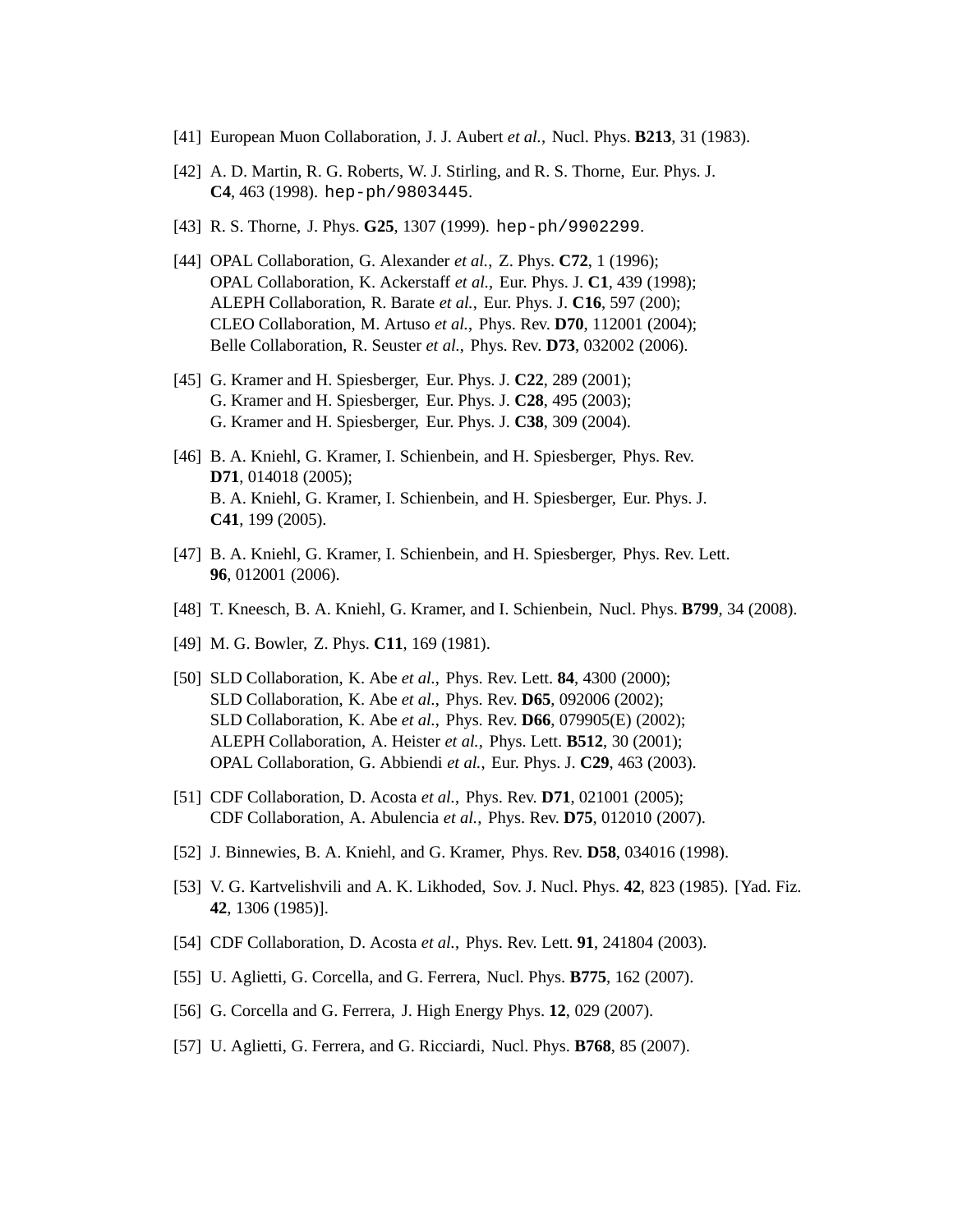- [58] U. Aglietti, F. Di Lodovico, G. Ferrera, and G. Ricciardi, arXiv:0711.0860. 0711.0860.
- [59] B. Mele and P. Nason, Nucl. Phys. **B617**, 626 (1991).
- [60] M. Cacciari and S. Catani, Nucl. Phys. **B617**, 253 (2001).
- [61] G. Sterman, Nucl. Phys. **B281**, 310 (1987).
- [62] S. Catani and L. Trentadue, Nucl. Phys. **B327**, 323 (1989).
- [63] U. Aglietti and G. Ricciardi, Phys. Rev. **D70**, 114008 (2004).
- [64] D. Shirkov, Nucl. Phys. Proc. Suppl. **152**, 51 (2006).
- [65] ALEPH Collaboration, A. Heister *et al.*, Phys. Lett. **B512**, 30 (2001).
- [66] OPAL Collaboration, G. Abbiendi *et al.*, Eur. Phys. J. **C29**, 463 (2003).
- [67] SLD Collaboration, K. Abe *et al.*, Phys. Rev. Lett. **84**, 4300 (2000).
- [68] ALEPH Collaboration, R. Barate *et al.*, Eur. Phys. J. **C16**, 597 (2000).
- [69] ZEUS Collaboration, S. Chekanov *et al.*, Nucl. Phys. **B700**, 3 (2004). hep-ex/0405065.
- [70] CDF Collaboration, F. Abe *et al.*, Phys. Rev. **D60**, 072003 (1999). hep-ex/9903011.
- [71] A. Banfi, G. P. Salam, and G. Zanderighi, Eur. Phys. J. **C47**, 113 (2006). hep-ph/0601139.
- [72] S. Catani, Y. L. Dokshitzer, M. Olsson, G. Turnock, and B. R. Webber, Phys. Lett. **B269**, 432 (1991).
- [73] S. Catani, Y. L. Dokshitzer, M. H. Seymour, and B. R. Webber, Nucl. Phys. **B406**, 187 (1993).
- [74] S. D. Ellis and D. E. Soper, Phys. Rev. **D48**, 3160 (1993). hep-ph/9305266.
- [75] A. Banfi, G. P. Salam, and G. Zanderighi, JHEP **08**, 062 (2004). hep-ph/0407287.
- [76] S. Catani, F. Krauss, R. Kuhn, and B. R. Webber, JHEP **11**, 063 (2001). hep-ph/0109231.
- [77] M. L. Mangano, M. Moretti, and R. Pittau, Nucl. Phys. **B632**, 343 (2002). hep-ph/0108069.
- [78] *Measurement of the inclusive b-jet cross section in*  $p\bar{p}$  *collisions at*  $\sqrt{s} = 1.96$ TeV (unpublished). Note 8418.
- [79] J. M. Campbell and R. K. Ellis, Phys. Rev. **D62**, 114012 (2000). hep-ph/0006304.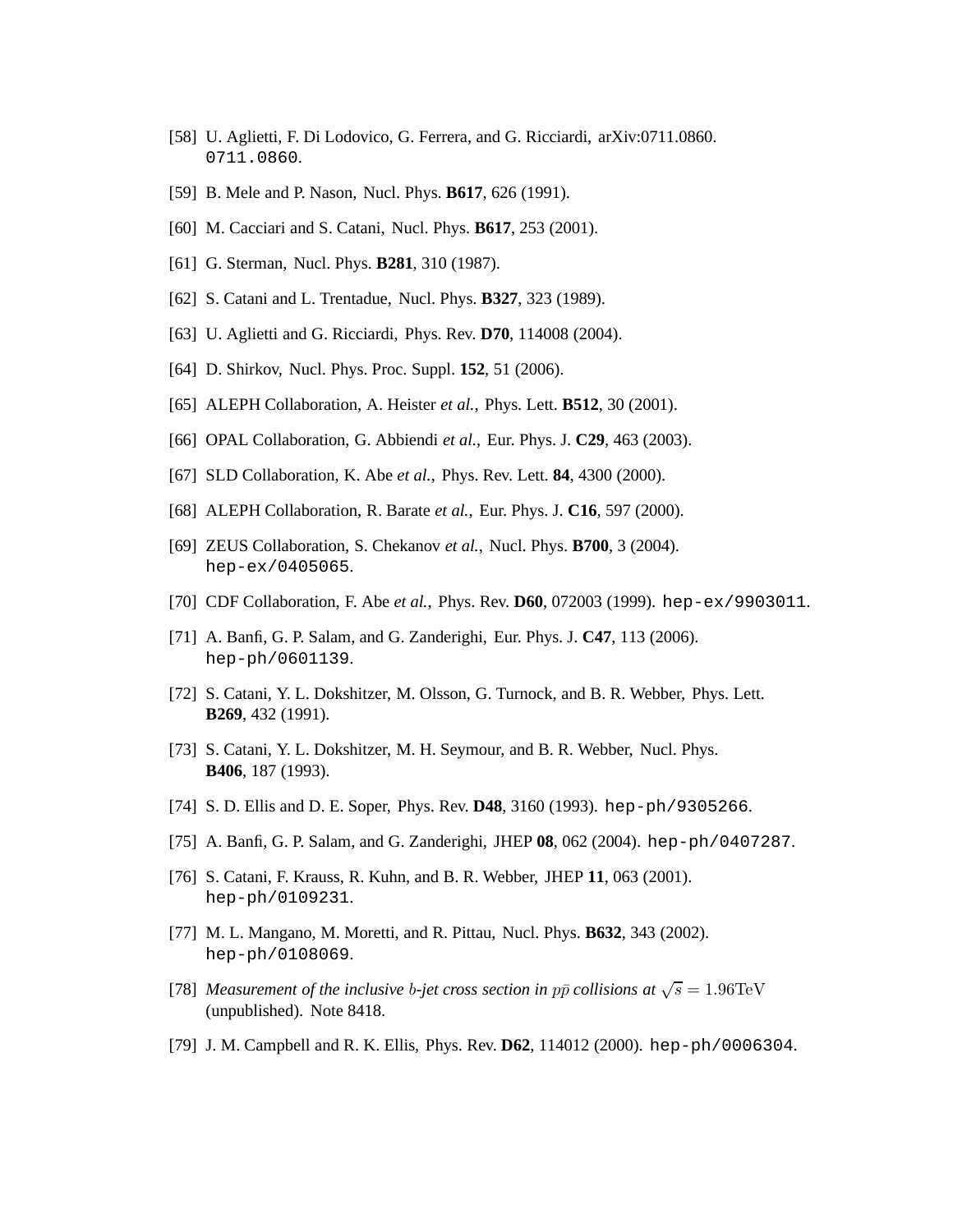- [80] M. L. Mangano, P. Nason, and G. Ridolfi, Nucl. Phys. **B373**, 295 (1992).
- [81] S. Frixione, P. Nason, and B. R. Webber, JHEP **08**, 007 (2003). hep-ph/0305252.
- [82] G. Corcella *et al.*, JHEP **01**, 010 (2001). hep-ph/0011363.
- [83] A. Banfi, G. P. Salam, and G. Zanderighi, JHEP **07**, 026 (2007). 0704.2999.
- [84] W. T. Giele, E. W. N. Glover, and D. A. Kosower, Nucl. Phys. **B403**, 633 (1993). hep-ph/9302225.
- [85] Z. Nagy, Phys. Rev. Lett. **88**, 122003 (2002). hep-ph/0110315.
- [86] J. Pumplin, H. L. Lai, and W. K. Tung, Phys. Rev. **D75**, 054029 (2007). hep-ph/0701220.
- [87] CDF Collaboration, D. E. Acosta *et al.*, Phys. Rev. **D71**, 092001 (2005). hep-ex/0412006.
- [88] C. Weiser, *A combined secondary vertex based b-tagging algorithm in CMS* (unpublished). CMS NOTE-2006/014.
- [89] M. Sapinski, *Expected performance of ATLAS for measurements of jets, b-jets, tau-jets, and*  $E_{T,\text{mis}}$  (unpublished). SN-ATLAS-2002-012, ATL-COM-CONF-2001-006.
- [90] J. Bastos, physics/0702041 (2007). physics/0702041.
- [91] W. Bernreuther, J. Phys. **G35**, 083001 (2008). 0805.1333.
- [92] P. M. Nadolsky *et al.*, Phys. Rev. **D78**, 013004 (2008). 0802.0007.
- [93] P. Nason, S. Dawson, and R. K. Ellis, Nucl. Phys. **B303**, 607 (1988).
- [94] S. Moch and P. Uwer, Phys. Rev. **D78**, 034003 (2008). 0804.1476.
- [95] M. Cacciari, S. Frixione, M. M. Mangano, P. Nason, and G. Ridolfi (2008). 0804.2800.
- [96] N. Kidonakis and R. Vogt, arXiv:0805.3844 (2008). 0805.3844.
- [97] M. Czakon, A. Mitov, and S. Moch, Phys. Lett. **B651**, 147 (2007). 0705.1975.
- [98] M. Czakon, A. Mitov, and S. Moch, Nucl. Phys. **B798**, 210 (2008). 0707.4139.
- [99] M. Czakon, Phys. Lett. **B664**, 307 (2008). 0803.1400.
- [100] J. G. Körner, Z. Merebashvili, and M. Rogal, Phys. Rev. **D73**, 034030 (2006). hep-ph/0511264.
- [101] J. G. Körner, Z. Merebashvili, and M. Rogal, Phys. Rev. **D77**, 094011 (2008). 0802.0106.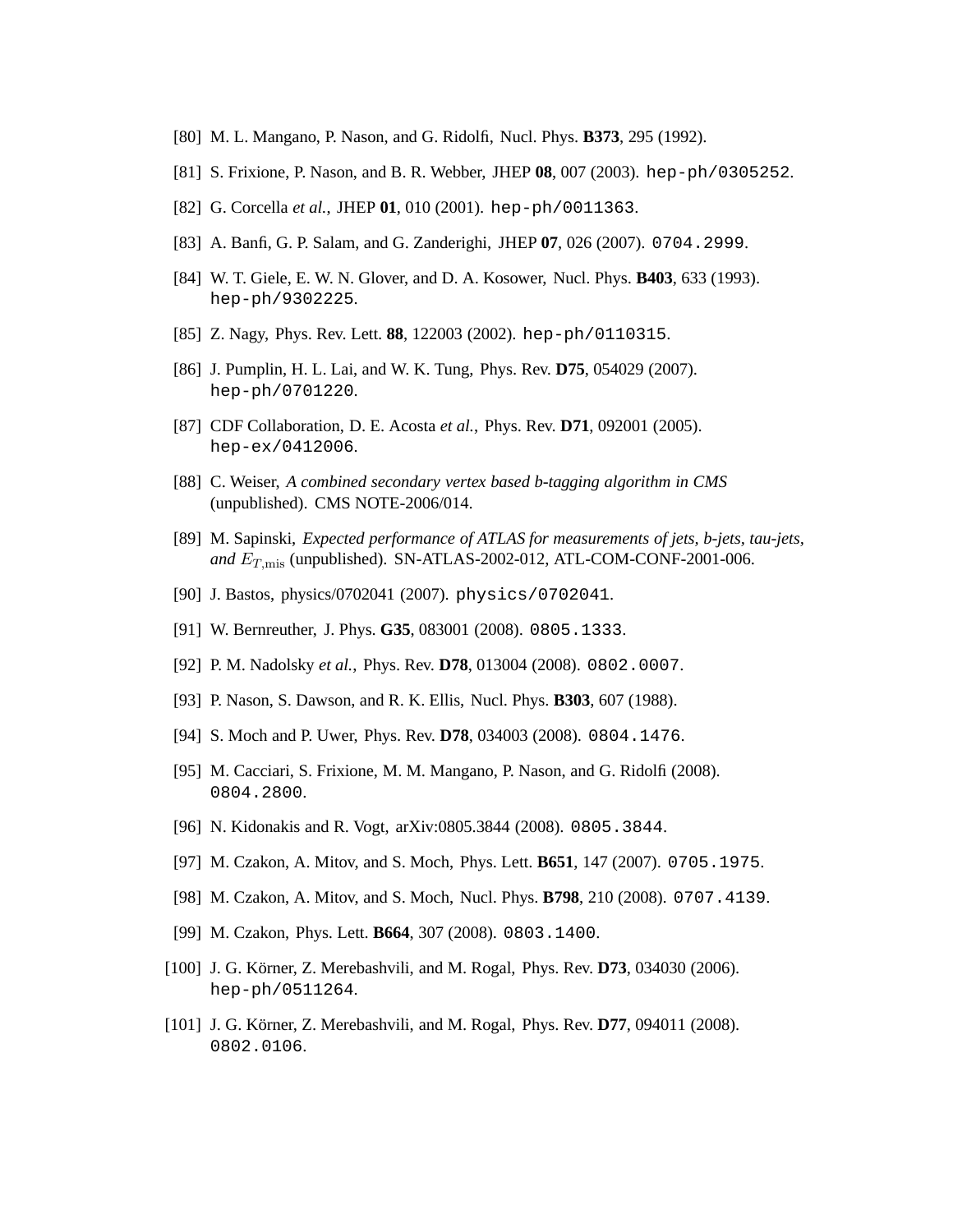- [102] S. Dittmaier, P. Uwer, and S. Weinzierl, Phys. Rev. Lett. **98**, 262002 (2007). hep-ph/0703120.
- [103] M. Caffo, H. Czyz, S. Laporta, and E. Remiddi, Nuovo Cim. **A111**, 365 (1998). hep-th/9805118.
- [104] E. Laenen, S. Riemersma, J. Smith, and W. L. van Neerven, Nucl. Phys. **B392**, 162 (1993); S. Riemersma, J. Smith, and W. L. van Neerven, Phys. Lett. **B347**, 143 (1995). hep-ph/9411431.
- [105] S. Alekhin and J. Blümlein, Phys. Lett. **B594**, 299 (2004). hep-ph/0404034.
- [106] M. Buza, Y. Matiounine, J. Smith, and W. L. van Neerven, Nucl. Phys. **B485**, 420 (1997). hep-ph/9608342.
- [107] I. Bierenbaum, J. Blümlein, and S. Klein, in preparation.
- [108] S. Alekhin, K. Melnikov, and F. Petriello, Phys. Rev. **D74**, 054033 (2006). hep-ph/0606237.
- [109] Blümlein, H. J., Böttcher, and A. Guffanti, Nucl. Phys. **B774**, 182 (2007). hep-ph/0607200.
- [110] M. Buza, Y. Matiounine, J. Smith, R. Migneron, and W. L. van Neerven, Nucl. Phys. **B472**, 611 (1996). hep-ph/9601302.
- [111] J. A. M. Vermaseren, A. Vogt, and S. Moch, Nucl. Phys. **B724**, 3 (2005). hep-ph/0504242.
- [112] I. Bierenbaum, J. Blümlein, and S. Klein, Nucl. Phys. **B780**, 40 (2007). hep-ph/0703285.
- [113] I. Bierenbaum, J. Blümlein, and S. Klein, Phys. Lett. **B648**, 195 (2007). hep-ph/0702265.
- [114] J. Blümlein, A. De Freitas, W. L. van Neerven, and S. Klein, Nucl. Phys. **B755**, 272 (2006). hep-ph/0608024.
- [115] I. Bierenbaum, Blümlein, S. J., Klein, and C. Schneider, Nucl. Phys. **B803**, 1 (2008). 0803.0273.
- [116] S. A. Larin, T. van Ritbergen, and J. A. M. Vermaseren, Nucl. Phys. **B427**, 41 (1994); S. A. Larin, P. Nogueira, T. van Ritbergen, and J. A. M. Vermaseren, Nucl. Phys. **B492**, 338 (1997). hep-ph/9605317; A. Retey and J. A. M. Vermaseren, Nucl. Phys. **B604**, 281 (2001). hep-ph/0007294; J. Blümlein and J. A. M. Vermaseren, Phys. Lett. **B606**, 130 (2005). hep-ph/0411111; S. Moch, J. A. M. Vermaseren, and A. Vogt, Nucl. Phys. **B688**, 101 (2004). hep-ph/0403192.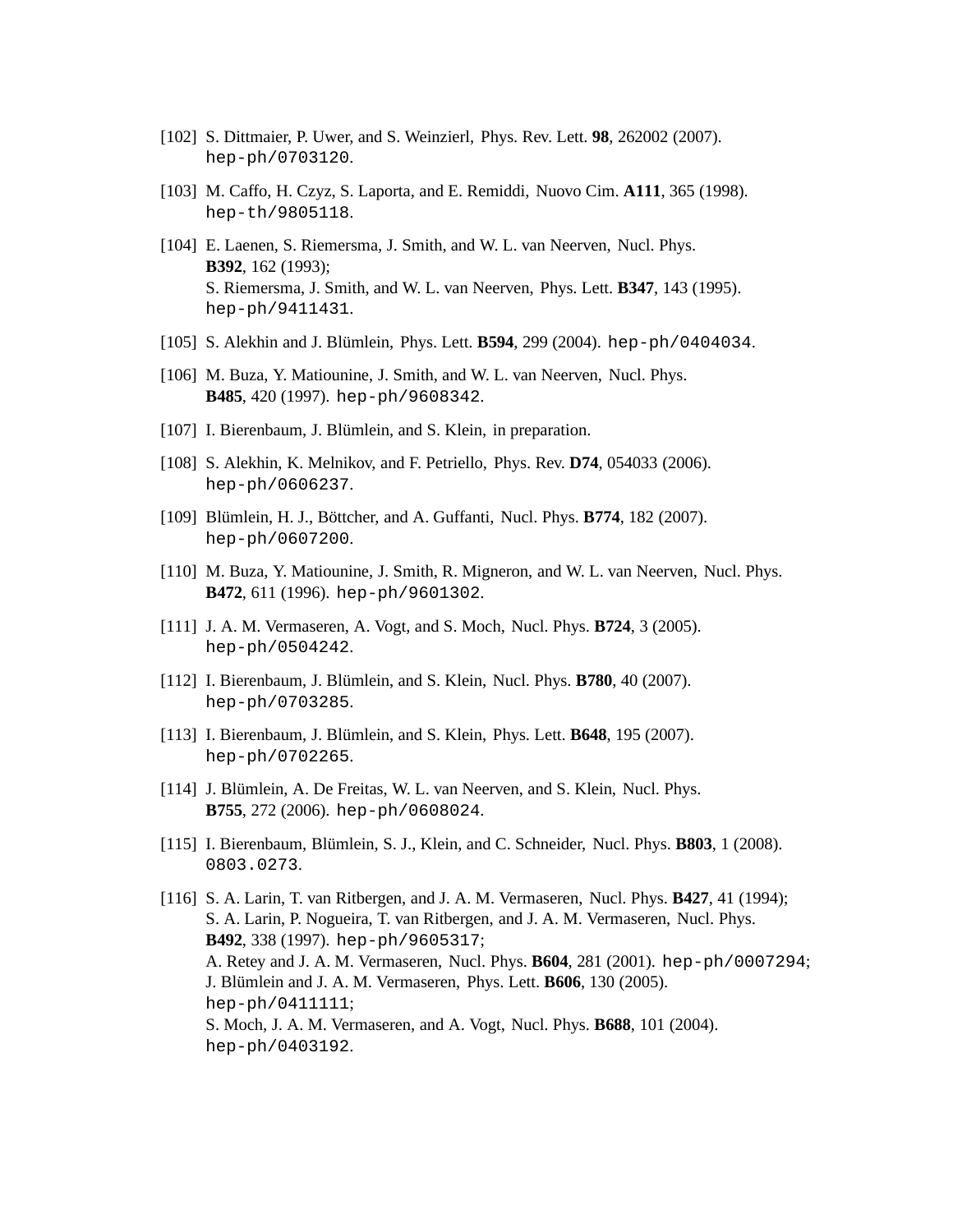- [117] A. Vogt, S. Moch, and J. A. M. Vermaseren, Nucl. Phys. **B691**, 129 (2004). hep-ph/0404111.
- [118] J. A. Gracey, Phys. Lett. **B322**, 141 (1994). hep-ph/9401214.
- [119] N. Gray, D. J. Broadhurst, W. Grafe, and K. Schilcher, Z. Phys. **C48**, 673 (1990).
- [120] M. Buza, Y. Matiounine, J. Smith, and W. L. van Neerven, Eur. Phys. J. **C1**, 301 (1998). hep-ph/9612398.
- [121] I. Bierenbaum, J. Blümlein, and S. Klein, arxiv:0806.4613 [hep-ph] (2008). 0806.4613.
- [122] B. A. Ovrut and H. J. Schnitzer, Nucl. Phys. **B179**, 381 (1981); B. A. Ovrut and H. J. Schnitzer, Nucl. Phys. **B189**, 509 (1981); W. Bernreuther and W. Wetzel, Nucl. Phys. **B197**, 228 (1982); W. Bernreuther, Ann. Phys. **151**, 127 (1983).
- [123] I. Bierenbaum, J. Blümlein, and S. Klein, Acta Phys. Polon. **B38**, 3543 (2007). 0710.3348.
- [124] J. Blümlein and S. Kurth, Phys. Rev. **D60**, 014018 (1999). hep-ph/9810241.
- [125] J. A. M. Vermaseren, Int. J. Mod. Phys. **A14**, 2037 (1999). hep-ph/9806280.
- [126] J. Blümlein, Comput. Phys. Commun. **159**, 19 (2004). hep-ph/0311046.
- [127] J. Blümlein and S. Klein, arxiv:0706.2426 [hep-ph] (2007). 0706.2426.
- [128] J. Blümlein, arxiv:0807.0700 [math-ph] (2008). 0807.0700.
- [129] J. Blümlein and N. Kochelev, Phys. Lett. **B381**, 296 (1996). hep-ph/9603397.
- [130] J. Blümlein, V. Ravindran, and W. L. van Neerven, Phys. Rev. **D68**, 114004 (2003). hep-ph/0304292.
- [131] P. Nogueira, J. Comput. Phys. **105**, 279 (1993).
- [132] T. van Ritbergen, A. N. Schellekens, and J. A. M. Vermaseren, Int. J. Mod. Phys. **A14**, 41 (1999). hep-ph/9802376.
- [133] M. Steinhauser, Comput. Phys. Commun. **134**, 335 (2001). hep-ph/0009029.
- [134] J. A. M. Vermaseren, math-ph/0010025 (2000). math-ph/0010025.
- [135] C. Schneider, Ann.Comb., **9** (1) (2005) 75; Proc. ISSAC'05, (2005) pp. 285 (ACM Press); Proc. FPSAC'07, (2007) 1; J. Diffr. Equations Appl., **11** (9) (2005) 799; J. Algebra Appl., **6** (3) (2007) 415; Sém. Lothar. Combin. **56** (2007) Article B56b and Habilitation Thesis, JKU Linz, (2007).
- [136] J. Blümlein, DESY 08-042.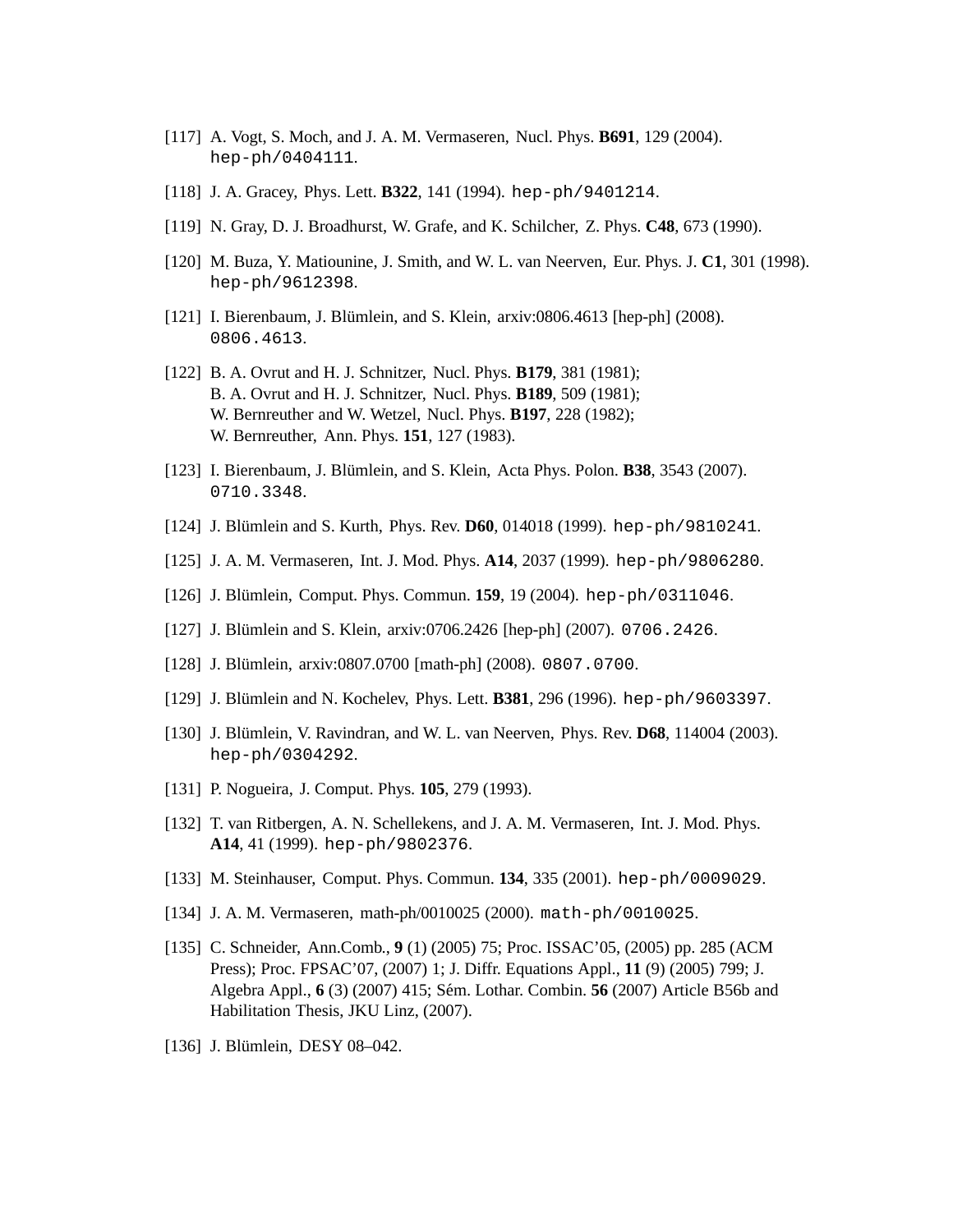- [137] J. Blümlein and V. Ravindran, Nucl. Phys. **B716**, 128 (2005). hep-ph/0501178.
- [138] J. Blümlein and V. Ravindran, Nucl. Phys. **B749**, 1 (2006). hep-ph/0604019.
- [139] M. Tentyukov and J. A. M. Vermaseren, hep-ph/0702279 (2007). hep-ph/0702279.
- [140] CTEQ Collaboration, R. Brock *et al.*, Rev. Mod. Phys. **67**, 157 (1995).
- [141] V. N. Gribov and L. N. Lipatov, Sov. J. Nucl. Phys. **15**, 438 (1972). [Yad. Fiz. **15**, 781 (1972)]; Y. L. Dokshitzer, Sov. Phys. JETP **46**, 641 (1977). [Zh. Eksp. Teor. Fiz. **73**, 1216 (1977)]; G. Altarelli and G. Parisi, Nucl. Phys. **B126**, 298 (1977).
- [142] E. A. Kuraev, L. N. Lipatov, and V. S. Fadin, Sov. Phys. JETP **44**, 443 (1976). [Zh. Eksp. Teor. Fiz. **71**, 840 (1976)]; I. I. Balitsky and L. N. Lipatov, Sov. J. Nucl. Phys. **28**, 822 (1978). [Yad. Fiz. **28**, 1597 (1978)].
- [143] V. S. Fadin and L. N. Lipatov, Nucl. Phys. **B477**, 767 (1996).
- [144] L. N. Lipatov, Nucl. Phys. **B452**, 452 (1995); E. N. Antonov, L. N. Lipatov, E. A. Kuraev, and I. O. Cherednikov, Nucl. Phys. **B721**, 111 (2005); L. N. Lipatov and M. I. Vyazovsky, Nucl. Phys. **B597**, 399 (2001).
- [145] M. Gell-Mann, M. L. Goldberger, F. E. Low, E. Marx, and F. Zachariasen, Phys. Rev. **133**, 145B (1964).
- [146] V. S. Fadin and V. E. Sherman, JETP Lett. **23**, 548 (1976); V. S. Fadin and V. E. Sherman, JETP **45**, 861 (1977).
- [147] G. T. Bodwin, E. Braaten, and G. P. Lepage, Phys. Rev. **D51**, 1125 (1995). Phys. Rev. **D55**, 5853E (1997).
- [148] M. Cacciari and P. Nason, JHEP **09**, 006 (2003).
- [149] CDF Collaboration, F. Abe *et al.*, Phys. Rev. Lett. **79**, 572 (1997); CDF Collaboration, F. Abe *et al.*, Phys. Rev. Lett. **79**, 578 (1997); CDF Collaboration, T. Affolder *et al.*, Phys. Rev. Lett. **85**, 2886 (2000).
- [150] CDF Collaboration, D. Acosta *et al.*, Phys. Rev. **D71**, 032001 (2005).
- [151] G. T. Bodwin, E. Braaten, and J. Lee, Phys. Rev. **D72**, 014004 (2005).
- [152] P. Hägler, R. Kirschner, A. Schäfer, L. Szymanowski, and O. V. Teryaev, Phys. Rev. **D62**, 071502 (2000); P. Hägler, R. Kirschner, A. Schäfer, L. Szymanowski, and O. V. Teryaev, Phys. Rev. Lett. **86**, 1446 (2001).
- [153] F. Yuan and K. T. Chao, Phys. Rev. **D63**, 034006 (2001).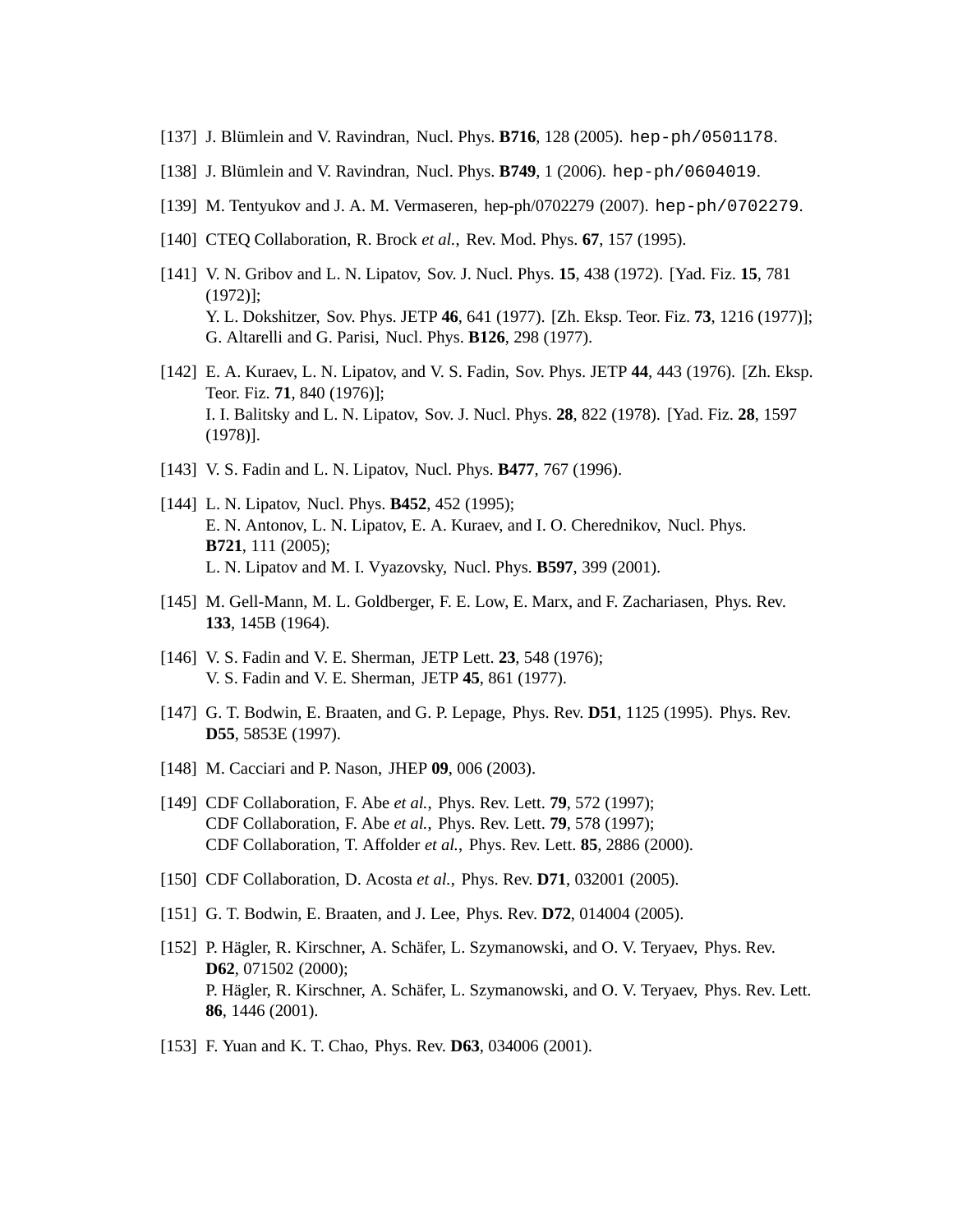- [154] F. Yuan and K. T. Chao, Phys. Rev. Lett. **87**, 022002 (2001).
- [155] B. A. Kniehl, D. V. Vasin, and V. A. Saleev, Phys. Rev. **D73**, 074022 (2006).
- [156] V. A. Saleev and D. V. Vasin, Phys. Rev. **D68**, 114013 (2003); V. A. Saleev and D. V. Vasin, Phys. Atom. Nucl. **68**, 94 (2005). [Yad. Fiz. **68**, 95 (2005)].
- [157] J. Blümlein, preprint (1995). DESY 95-121.
- [158] H. Jung and G. P. Salam, Eur. Phys. J. **C19**, 351 (2001).
- [159] M. A. Kimber, A. D. Martin, and M. G. Ryskin, Phys. Rev. **D63**, 114027 (2001).
- [160] ZEUS Collaboration, S. Chekanov *et al.*, Eur. Phys. J. **C27**, 173 (2003).
- [161] H1 Collaboration, C. Adloff *et al.*, Eur. Phys. J. **C25**, 41 (2002).
- [162] V. A. Saleev and D. V. Vasin, Phys. Lett. **B548**, 161 (2002); V. A. Saleev, Phys. Rev. **D65**, 054041 (2002).
- [163] V. A. Saleev and N. P. Zotov, Mod. Phys. Lett. **A9**, 151 (1994).
- [164] CDF Collaboration, F. Abe *et al.*, Phys. Rev. Lett. **75**, 4358 (1995); CDF Collaboration, D. Acosta *et al.*, Phys. Rev. Lett. **88**, 161802 (2002).
- [165] CDF Collaboration, V. M. Abazov *et al.*, Phys. Rev. Lett. **94**, 232001 (2005).
- [166] E. Braaten, S. Fleming, and A. K. Leibovich, Phys. Rev. **D63**, 094006 (2001).
- [167] B. A. Kniehl, V. A. Saleev, and D. V. Vasin, Phys. Rev. **D74**, 014024 (2006).
- [168] V. A. Saleev and D. V. Vasin, Phys. Part. Nucl. **38**, 635 (2007).
- [169] H1 Collaboration, C. Adloff *et al.*, Nucl. Phys. **B545**, 21 (1999).
- [170] ZEUS Collaboration, J. Breitweg *et al.*, Eur. Phys. J. **C6**, 67 (1999). Phys. Lett. **B481**, 213 (2000).
- [171] V. A. Saleev and D. V. Vasin, Phys. Atom. Nucl. **68**, 95 (2005).
- [172] CDF Collaboration, D. Acosta *et al.*, Phys. Rev. Lett. **91**, 241804 (2003).
- [173] J. C. Collins and R. K. Ellis, Nucl. Phys. **B360**, 3 (1991).
- [174] S. Catani, M. Ciafaloni, and F. Hautmann, Nucl. Phys. **B366**, 135 (1991).
- [175] B. A. Kniehl, A. V. Shipilova, and V. A. Saleev, to be published.
- [176] B. A. Kniehl, A. V. Shipilova, and V. A. Saleev, DESY-08-194 **2008**. arXiv:0812.3376[hep-ph].
- [177] CDF Collaboration, F. Abe *et al.*, Phys. Rev. **D55**, 2546 (1997).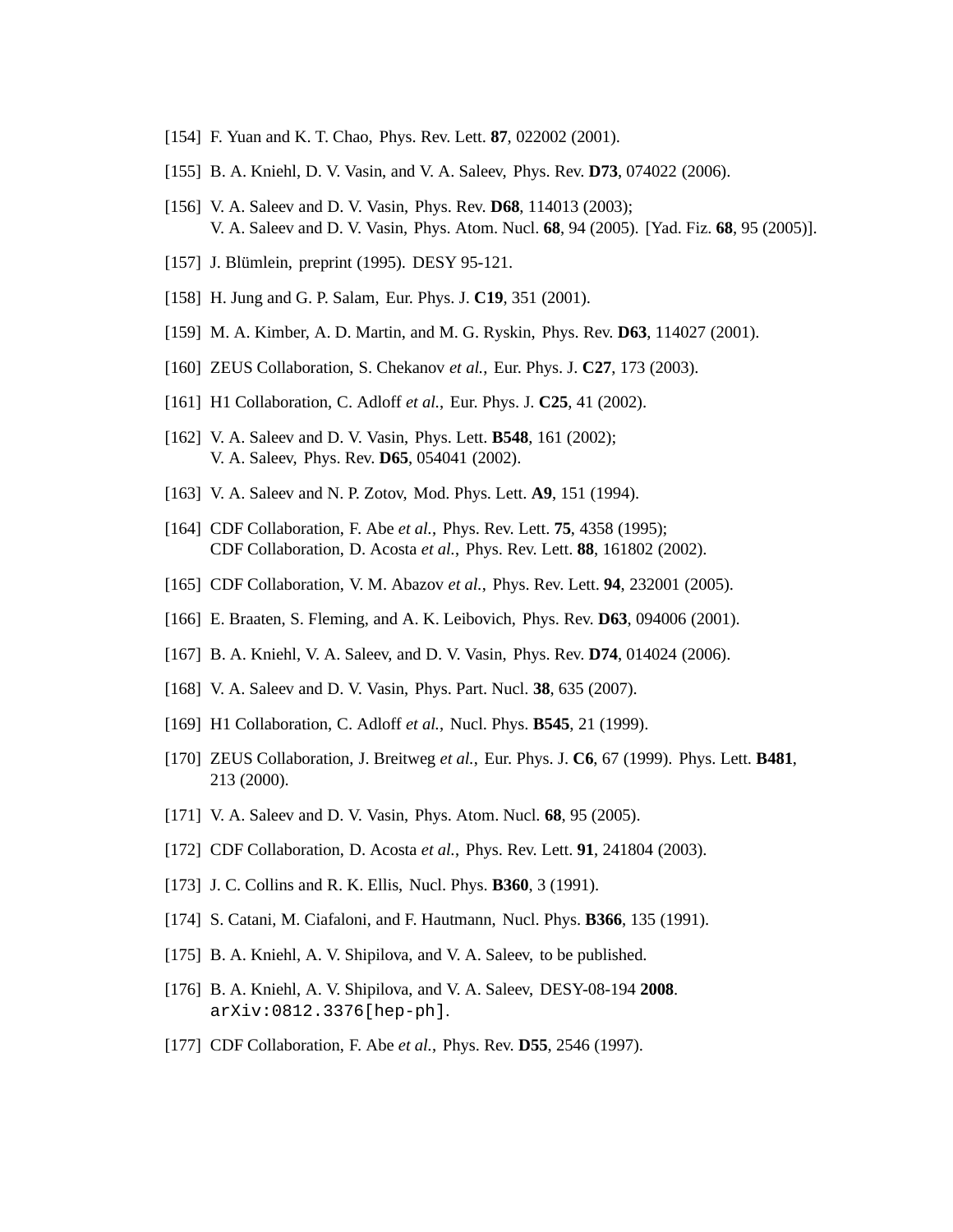- [178] P. Hagler *et al.*, Phys. Rev. **D62**, 071502(R) (2000).
- [179] J. Kwiecinski, A. Martin, and S. A., Phys. Rev. **D56**, 3991 (1997).
- [180] C. Peterson *et al.*, Phys. Rev. **D27**, 105 (1983).
- [181] V.A. Saleev and D.V. Vasin. arXiv: 0709.0259.
- [182] M. Kramer, Prog. Part. Nucl. Phys. **47**, 141 (2001). hep-ph/0106120.
- [183] Quarkonium Working Group Collaboration, N. Brambilla *et al.* (2004). hep-ph/0412158.
- [184] B. A. Kniehl and L. Zwirner, Nucl. Phys. **B621**, 337 (2002). hep-ph/0112199.
- [185] S. P. Baranov, Phys. Rev. **D66**, 114003 (2002).
- [186] P. Hagler, R. Kirschner, A. Schafer, L. Szymanowski, and O. V. Teryaev, Phys. Rev. **D63**, 077501 (2001). hep-ph/0008316.
- [187] S. P. Baranov, Phys. Lett. **B428**, 377 (1998).
- [188] S. P. Baranov, A. V. Lipatov, and N. P. Zotov (2001). hep-ph/0106229.
- [189] L. V. Gribov, E. M. Levin, and M. G. Ryskin, Phys. Rept. **100**, 1 (1983).
- [190] S. Catani, M. Ciafaloni, and F. Hautmann, Phys. Lett. **B242**, 97 (1990).
- [191] E. A. Kuraev, L. N. Lipatov, and V. S. Fadin, Sov. Phys. JETP **45**, 199 (1977).
- [192] J. Blümlein, J. Phys. **G19**, 1623 (1993).
- [193] M. Gluck, E. Reya, and A. Vogt, Eur. Phys. J. **C5**, 461 (1998). hep-ph/9806404.
- [194] S. P. Baranov and N. P. Zotov, JETP Lett. **86**, 435 (2007). 0707.0253.
- [195] C. Akerlof *et al.*, Phys. Rev. **D48**, 5067 (1993).
- [196] CDF Collaboration, A. A. Affolder *et al.*, Phys. Rev. Lett. **85**, 2886 (2000). hep-ex/0004027.
- [197] D0 Collaboration, V. M. Abazov *et al.* (2008). 0804.2799.
- [198] V. Papadimitriou, AIP Conf. Proc. **815**, 157 (2006). [arXiv:hep-ex/0511043]; M. D. Corcoran, others (for the CDF, and D. Coll.), arXiv:hep-ex/0506061.
- [199] S. S. Gershtein, V. V. Kiselev, A. K. Likhoded, and A. V. Tkabladze, Phys. Usp. **38**, 1 (1995). [Usp. Fiz. Nauk. **165** (1995) 3, arXiv:hep-ph/9504319]; V. V. Kiselev, A. K. Likhoded, and A. V. Tkabladze, Phys. Rev. **D51**, 3613 (1995); S. N. Gupta and J. M. Johnson, Phys. Rev. **D53**, 312 (1996); D. Ebert, R. N. Faustov, and V. O. Galkin, Phys. Rev. **D67**, 014027 (2003);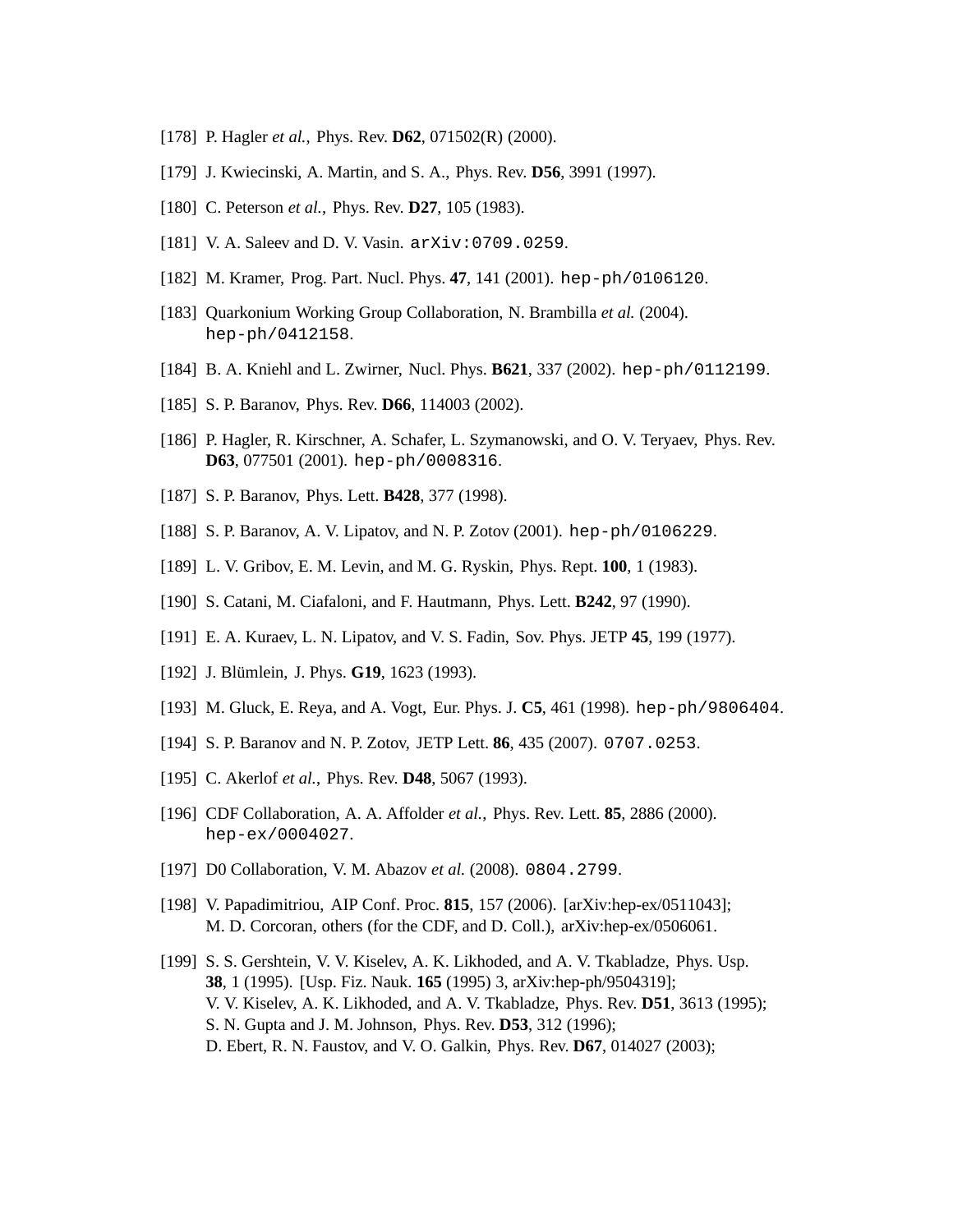N. Brambilla, Y. Sumin, and A. Vairo, Phys. Rev. **D65**, 034001 (2002); S. M. Ikhdair and R. Sever, Int. J. Mod. Phys. **A20**, 6509 (2005); S. Godfrey, Phys. Rev. **D70**, 054017 (2004).

- [200] CDF Collaboration, A. Abulencia *et al.*, Phys. Rev. Lett. **97**, 242003 (2006); D0 Collaboration, V. M. Abazov *et al.*, Phys. Rev. Lett. **97**, 021802 (2006).
- [201] I. P. Gouz, V. V. Kiselev, A. K. Likhoded, V. I. Romanovsky, and O. P. Yushchenko, Phys. Atom. Nucl. **67**, 1559 (2004). [Yad. Fiz. **67**, 1581 (2004), arXiv:hep-ph/0211432]; V. V. Kiselev, A. E. Kovalsky, and A. K. Likhoded, Nucl. Phys. **B585**, 353 (2000); C. H. Chang, Int. J. Mod. Phys. **A21**, 777 (2006); V. V. Kiselev, arXiv:hep-ph/0308214.
- [202] V. V. Kiselev, A. K. Likhoded, and A. I. Onishchenko, Nucl. Phys. **B569**, 473 (2000); A. V. Berezhnoi, V. V. Kiselev, and A. K. Likhoded, Z. Phys. **A356**, 79 (1996); K. Kolodziej and R. Rückl, Nucl. Instrum. Meth. **A408**, 33 (1998); C. H. Chang, Y. Q. Chen, G. P. Han, and H. T. Jiang, Phys. Lett. **B364**, 78 (1995).
- [203] S. S. Gershtein and A. K. Likhoded, arXiv:0706.0963.
- [204] L. Alvarez-Gaumé *et al.*, arXiv:hep-ph/9812326.
- [205] R. Gatto, Nucl. Phys. **5**, 183 (1958).
- [206] E. Conte, Thèse de Docteur de l'Université Blaise Pascal **PPCF T 0710** (2007).
- [207] Z. J. Ajaltouni *et al.*, Phys. Lett. **B614**, 165 (2005).
- [208] O. Leitner, Z. J. Ajaltouni, and E. Conte, arXiv:hep-ph/0602043; Z. J. Ajaltouni *et al.*, Nucl. Phys. B Proc. Suppl. **174**, 169 (2007).
- [209] D. S. E. *et al.*, PCCF RI 0802 (2008).
- [210] M. Fairbairn *et al.*, Phys. Rept. **438**, 1 (2007). hep-ph/0611040.
- [211] Y. R. de Boer, A. B. Kaidalov, D. A. Milstead, and O. I. Piskounova, J. Phys. **G35**, 075009 (2008). 0710.3930.
- [212] P. D. B. Collins, Phys. Rept. **1**, 103 (1971); P. D. B. Collins. Cambridge 1977, 445p.
- [213] A. B. Kaidalov, Phys. Lett. **B116**, 459 (1982); A. B. Kaidalov and K. A. Ter-Martirosian, Phys. Lett. **B117**, 247 (1982); A. B. Kaidalov and K. A. Ter-Martirosian, Sov. J. Nucl. Phys. **39**, 979 (1984); A. B. Kaidalov and O. I. Piskunova, Z. Phys. **C30**, 145 (1986).
- [214] M. Drees and X. Tata, Phys. Lett. **B252**, 695 (1990); A. C. Kraan, Eur. Phys. J. **C37**, 91 (2004). hep-ex/0404001.
- [215] T. Sjostrand, S. Mrenna, and P. Skands, JHEP **05**, 026 (2006). hep-ph/0603175.